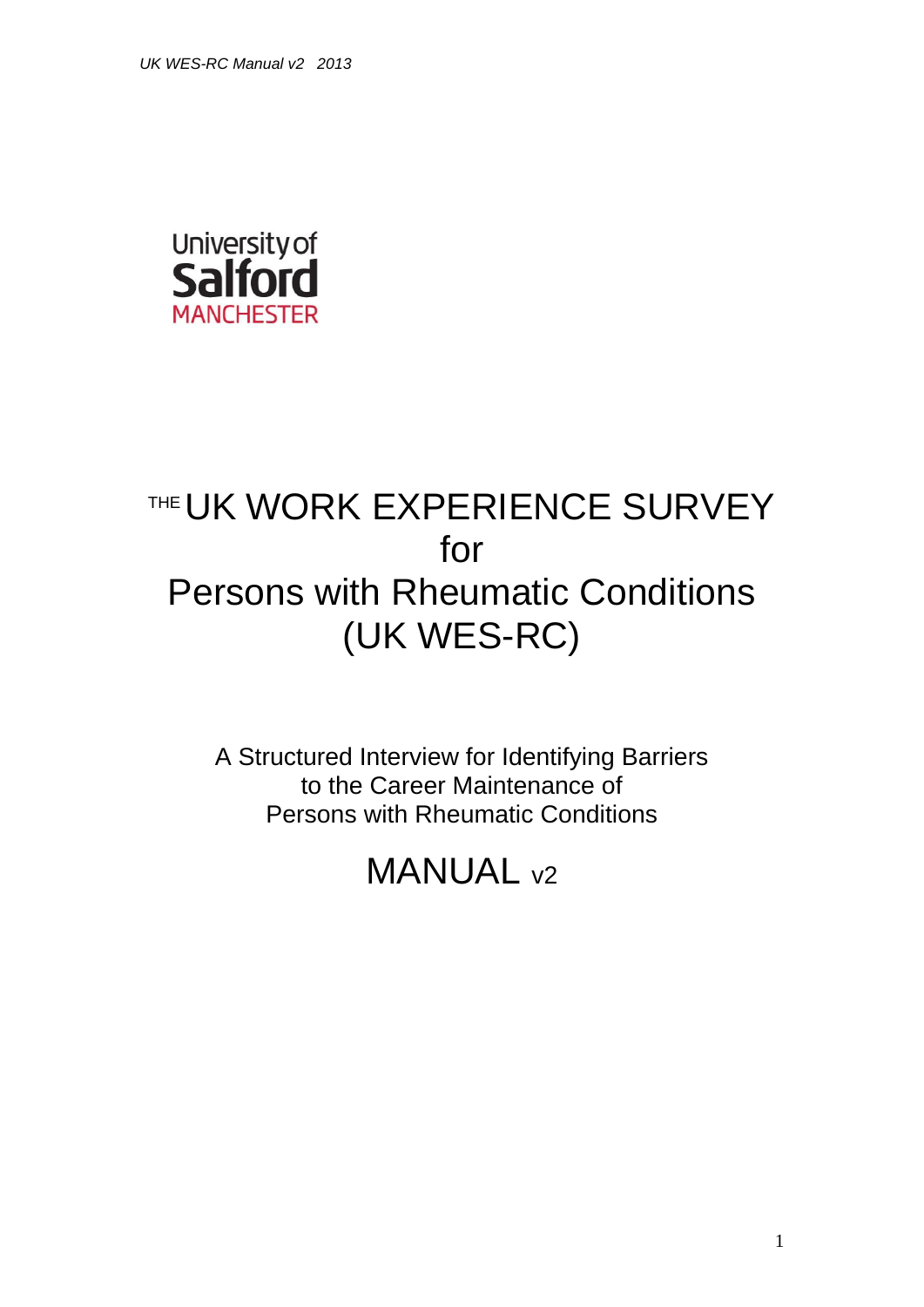#### **Copyright © Alison Hammond, Sarah Woodbridge, Rachel O'Brien, Mary Grant 2013**

The UK WES-RC was adapted by Alison Hammond, Sarah Woodbridge, Rachel O'Brien and Mary Grant from the Work Experience Survey for Persons with Rheumatic Conditions developed by Prof Saralynn Allaire, ScD, Boston University, Boston, MA USA

The UK-WES-RC Manual was adapted by Alison Hammond, Sarah Wodbridge and Rachel O'Brien from the original Work Environment Survey (WES) Manual (1995) developed by Prof T Roessler, University of Arkansas, USA. It has been adapted with permission.

#### **Acknowledgements:**

Development of the UK WES-RC and WS-RC manual has been funded by a research grant (19396) from Arthritis Research UK.

#### **Further copies of this manual are available from the first author.**

#### **Professor Alison Hammond**

Centre for Health Sciences Research L701 Allerton (OT) University of Salford Frederick Road Salford, Greater Manchester M6 6PU UK. e-mail: [a.hammond@salford.ac.uk](mailto:a.hammond@salford.ac.uk)

The UK WES-RC and WES-RC Manual can be copied for clinical, research and educational purposes. For commercial use, electronic copy or queries, contact the lead author: [a.hammond@salford.ac.uk](mailto:a.hammond@salford.ac.uk)

No part of this manual can be modified without prior permission of the lead author.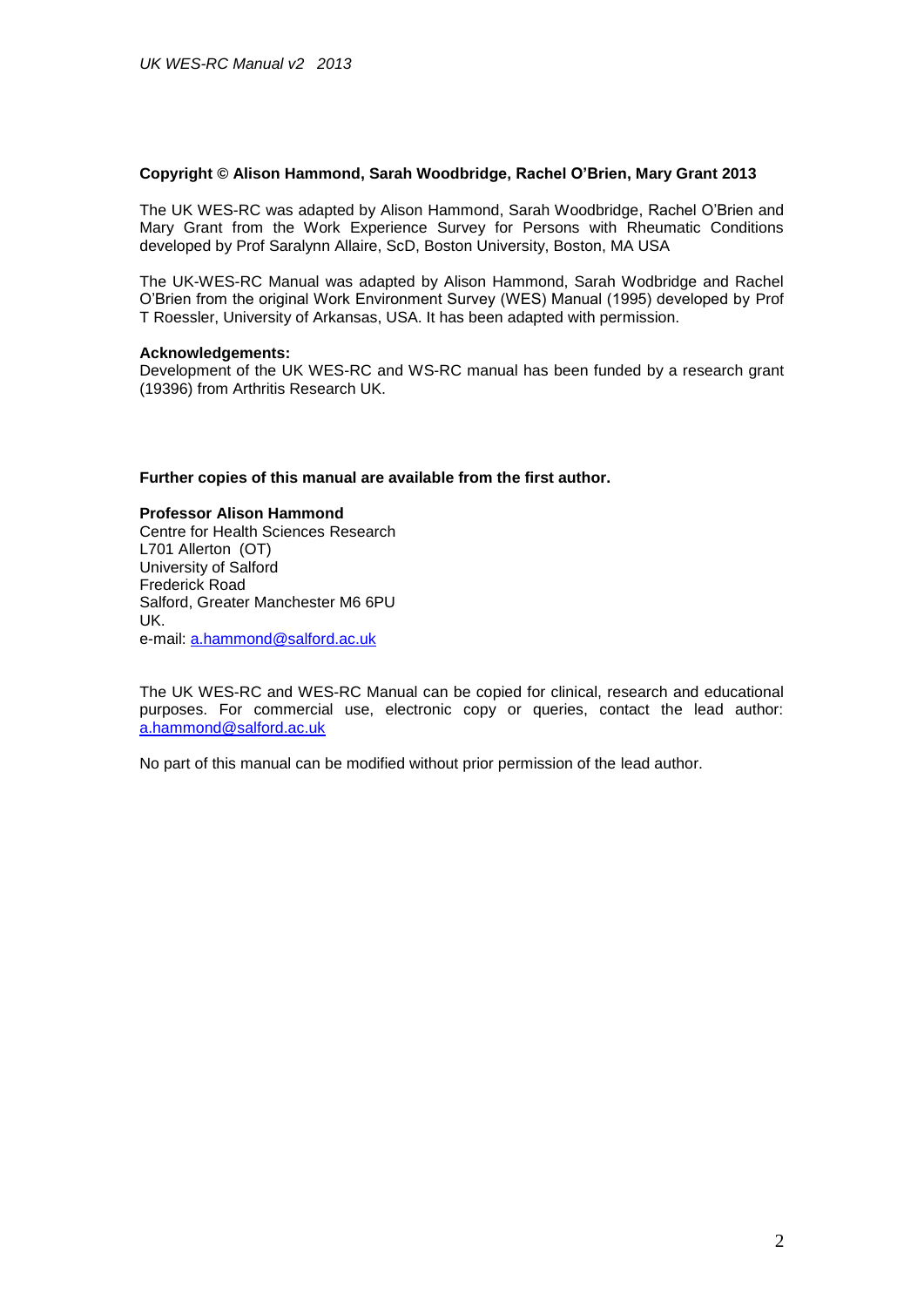#### **Table of Contents:**

| <b>Section</b> | <b>Content</b>                                   | Page           |
|----------------|--------------------------------------------------|----------------|
| 1.1            | Introduction                                     | 5              |
| 1.2            | Development of the Work Experience Survey-       | 6              |
|                | Rheumatic Conditions (WES-RC) in the USA         |                |
| 1.3            | Development of the UK WES-RC                     | $\overline{7}$ |
| 1.4            |                                                  | 8              |
|                | Application of the UK WES-RC                     |                |
| 2.1            | The Work Experience Survey- Rheumatic            | 9              |
|                | Conditions (UK WES-RC) Manual                    |                |
| 2.2            | <b>WES</b> applications                          | 9              |
| 3              | Sections of the UK WES-RC                        | 12             |
| 3.1            | Preliminary Information and Work History         | 13             |
| 3.2            | Getting ready for work and travelling to work    | 17             |
| 3.3            | <b>Workplace Access</b>                          | 19             |
| 3.4            | Assessing essential job functions - Completing   | 21             |
|                | <b>Job Activities</b>                            |                |
| 3.5            | Relationships with people at work                | 25             |
| 3.6            | Environmental factors and company policies       | 27             |
| 3.7            | Job, career and home life                        | 30             |
| 3.8            | Problem prioritising and solution development    | 33             |
| 4              | Administration of the UK WES-RC                  |                |
| 5.             | Information<br>on<br>Reasonable<br>Accommodation | 37             |
|                | <b>Strategies and Resources</b>                  |                |
|                |                                                  |                |
| 6              | Requesting Reasonable Adjustments : an           | 45             |
|                | <b>Employee Initiated Collaborative Process</b>  |                |
| $\overline{7}$ | Conclusion                                       | 46             |
|                | References                                       | 47             |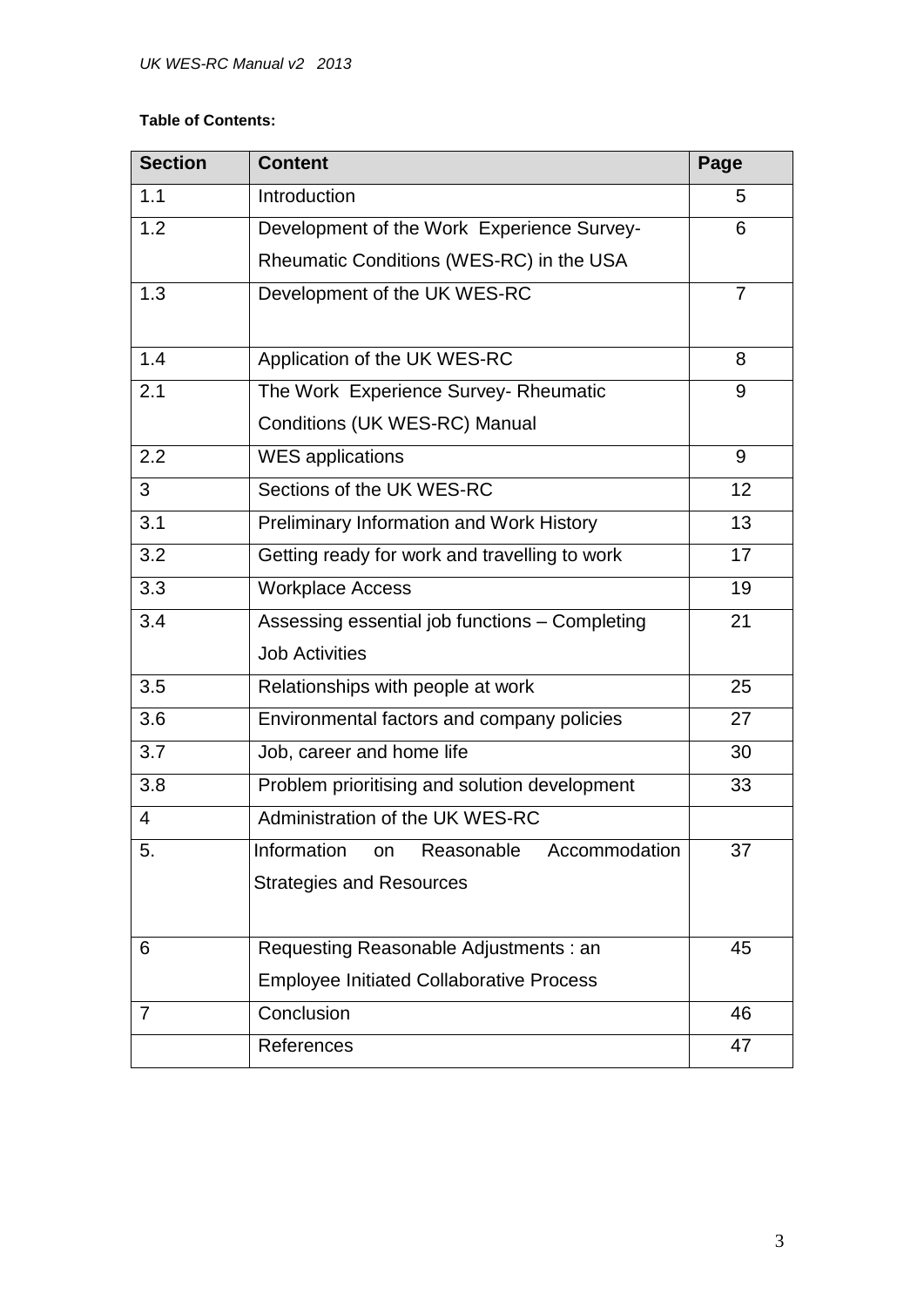*UK WES-RC Manual v2 2013*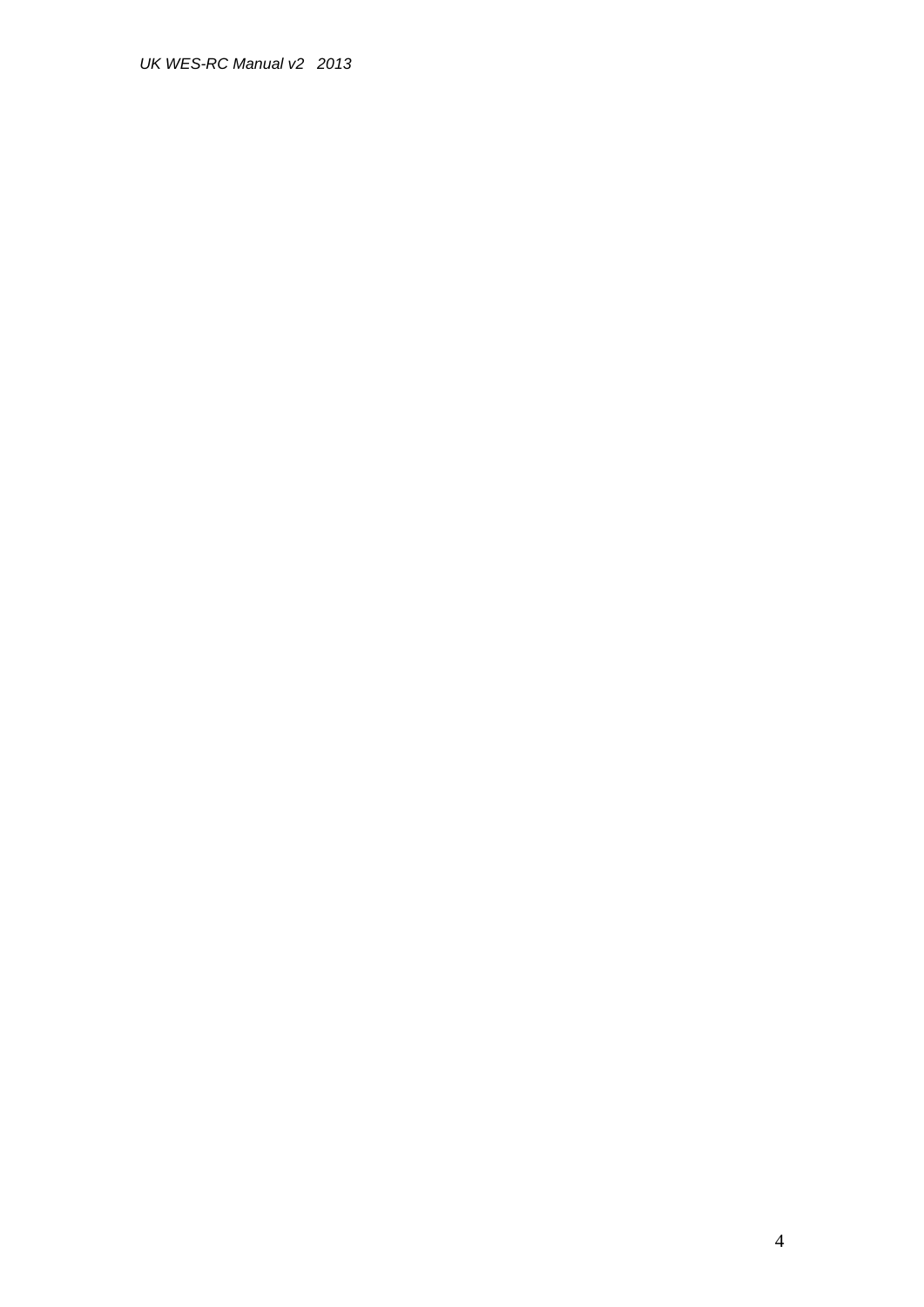# **1.1 INTRODUCTION**

The original Work Experience Survey (WES) and its associated manual were developed by Roessler, Reed and Rumrill (1995) in the United States. The WES is a structured interview tool to identify work-related barriers and formulate solutions to these. It can be administered anywhere, it addresses a broad range of workplace barriers (in addition to work station and task barriers), and it was designed for all types of disabilities (Allaire and Keysor 2009). The WES can be administered through either a face-to-face or telephone interview. After collecting background information about their employment, the administrator helps the client identify work barriers using the WES checklists, to prioritize these barriers and form solutions for those the client considers the most significant barriers. The validity of the WES was demonstrated through studies that confirmed its theoretical base and show that barriers vary according to disabilities' unique effects (Roessler et al 1995).

Several limitations of the WES for people with rheumatic conditions have been identified (Allaire and Keysor 2009):

1. As the WES was designed for all types of disabilities, it includes barriers not relevant for rheumatic conditions. This could reduce its efficiency when used for patients with these conditions.

2. Some barriers reported in the literature for patients with rheumatic conditions (Verstappen et al 2004; Hammond 2008) are not listed in the WES.

3. Although it assesses a broad range of workplace barriers, it does not include non-workplace barriers, such as commuting difficulty, which are important predictors of rheumatic condition work disability (Verstappen et al, 2004)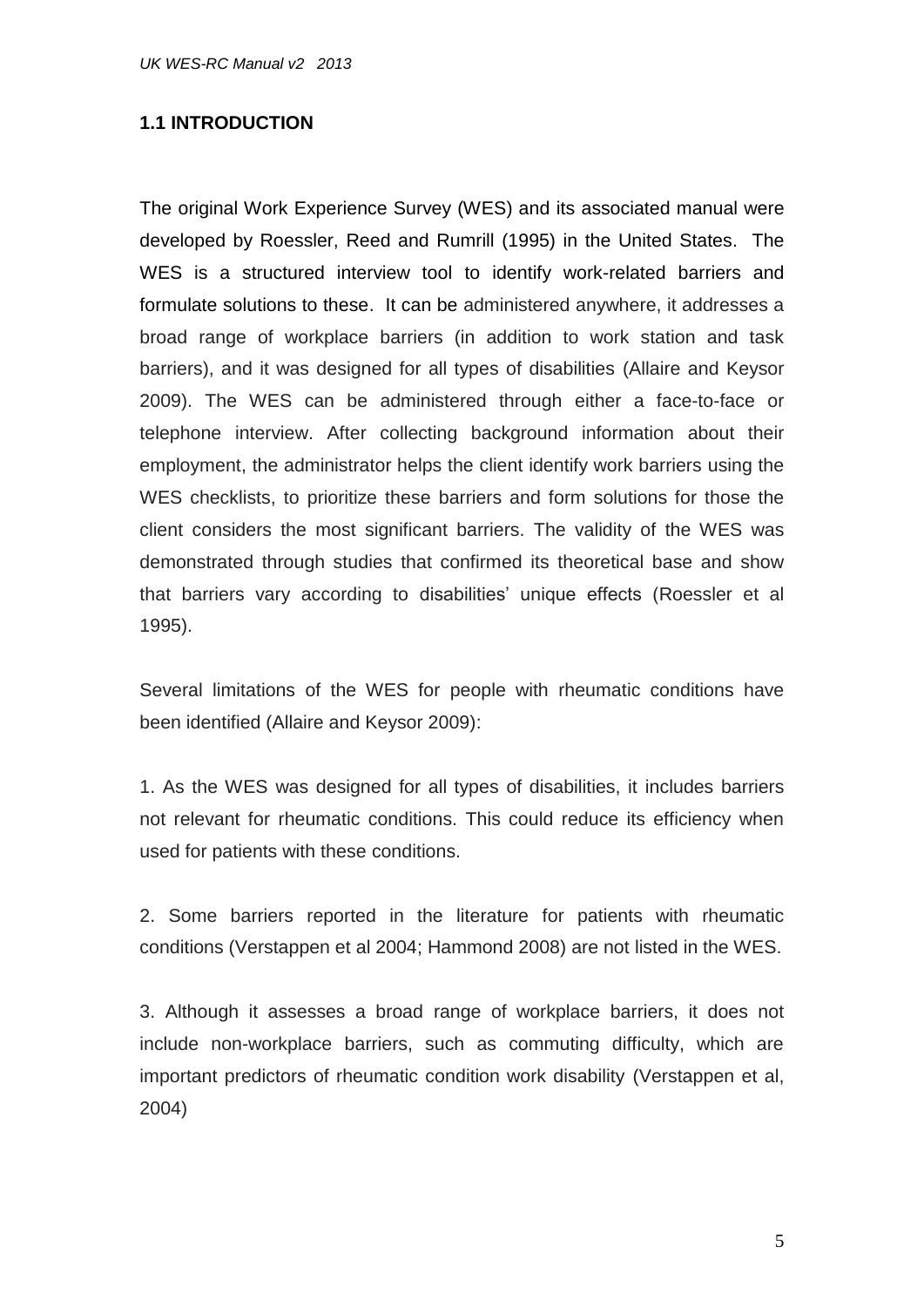# **1.2 Development of the WES-RC in the United States**

The WES was thus revised by Prof Saralynn Allaire and Dr Julie Keysor in the United States for use with people with rheumatic conditions and was named the WES-RC. Its aim is to comprehensively yet efficiently assess work barriers associated with rheumatic conditions. The US WES-RC was developed through:

- 1. Literature search to identify work barriers associated with rheumatic conditions
- 2. Conducting focus groups and telephone interviews with people with rheumatic conditions to identify their perceived work barriers (n=32). This commenced with an open-ended question and then used questions based on the structure of the original WES sections.
- 3. Findings from the literature review and themes from the qualitative study were synthesised to develop the WES-RC.
- 4. Focus groups were conducted with ten therapists (six physiotherapists and four occupational therapists) to identify their views on the WES-RC.
- 5. Each therapist then administered the WES-RC to two patients with rheumatic conditions to identify if any content was missing and its clinical utility.
- 6. Therapists were re-interviewed following administering it to identify their views of the WES-RC.
- 7. Data from the WES-RC was evaluated to identify the effectiveness of work barrier solutions identified.

This process led to the addition of several new barrier sections:

- $\bullet$  getting ready for work;
- travelling to and from work;
- time, energy and emotional job demands;
- and balance between work and home life.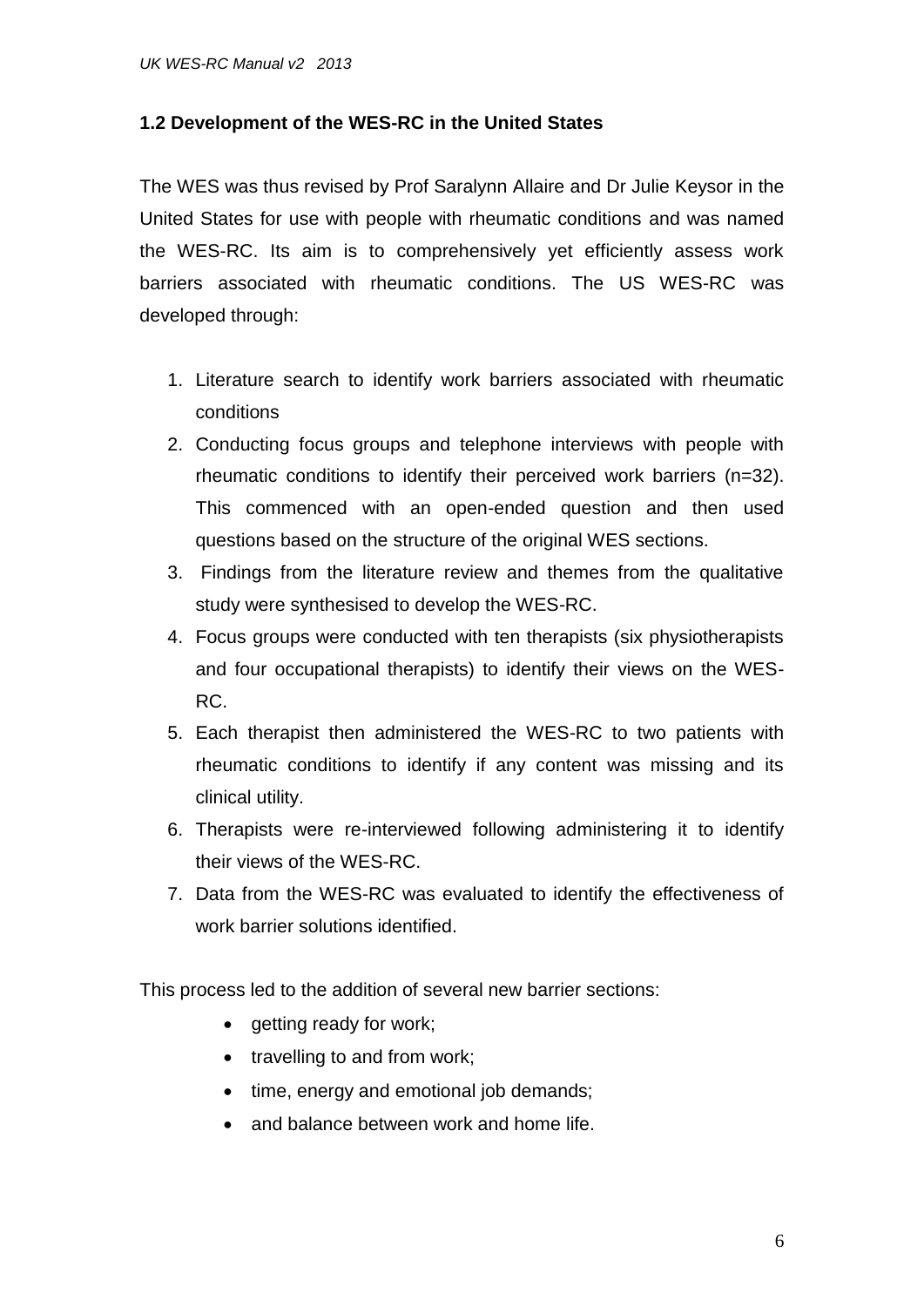*UK WES-RC Manual v2 2013*

WES items rarely cited by participants with rheumatic conditions were identified and replaced with ones which were (eg social job demands: renamed as relationships with others at work). Participants rarely cited problems with job mastery (ability) concerns or job satisfaction so many items in these WES categories were omitted. The nature of some work physical barriers was also changed eg door entrance specified to refer to the weight of doors and turning door knobs. The disability effects section of the WES was replaced with common symptoms experienced by people with rheumatic conditions.

Further details of the application of the WES-RC in practice are discussed in Allaire and Keysor (2009). It has been used in several job retention studies in arthritis (Allaire and LaValley, 2003 a and b; Allaire et al 2005).

#### **1.3 Development of the UK-WES-RC**

The WES-RC was revised for use in the UK using a similar process to that in the USA.

i) A literature search and review was conducted of work-related barriers experienced by people with rheumatoid (RA) and inflammatory arthritis (Hammond 2008).

ii) A focus group was conducted with five service users with RA, all members of the National Rheumatoid Arthritis Society (NRAS). They were asked to identify common work barriers experienced and then to review each section of the WES-RC in turn to identify if there were any additional items need; any linguistic modification required to be appropriate for the UK; any work barriers appropriate to the UK needed adding; and any barriers that were inappropriate to the UK.

iii) Four occupational therapists with experience in vocational rehabilitation practice or research then reviewed the WES-RC content to identify any changes needed.

7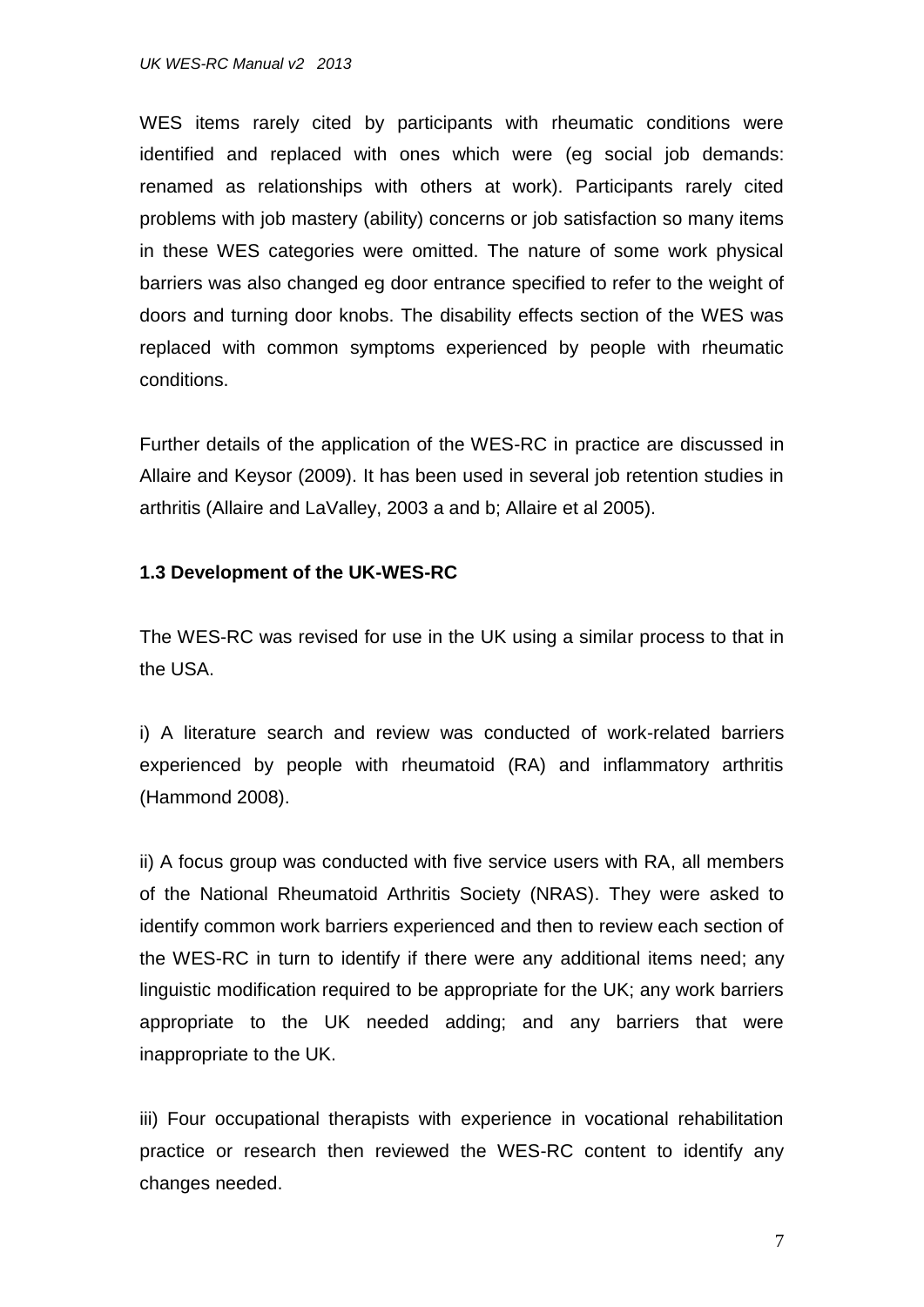iv) The authors reviewed these findings and revised the WES-RC accordingly for use in the UK. Relatively few changes were needed

The consensus from people with RA and OTs was that the WES-RC was applicable for UK use. Additions made by the NRAS focus group and VR therapist panel were minor such as:

a) job: job history; shift work patterns;

b) travel: managing car park barriers;

c) workplace access: key pads/locks, using taps, accessing "disabled toilets";

d) work activities: lone working;

e) environmental factors: ventilation, noise, flooring, cold areas at work;

f) company policies: not enough flexibility in changing shifts, discussion of Fit Note/s, performance reviews, access to occupational health, company sickness benefit pay/ exemption from sickness absence policy due to a longterm condition.

Other minor changes in wording were made for the UK eg cell to mobile phone. The developer (SA) agreed to the modifications. These are summarised in Hammond et al (2011).

# **1.4 Application of the UK WES-RC**

The UK WES-RC can be used both with people who have disclosed their condition to their employer and those who have not. A wider range of solutions can be implemented if the person has disclosed. Thus an important part of the assessment process is identifying whether the person has informed their employer, and if not, their reason for not doing so. If they have not done so, part of the treatment process will be providing information (eg about their employment rights) to enable the person to reflect on this decision and gain the confidence to successfully request job accommodations.

The WES-RC, and the solutions identified to resolve problems prioritised by clients, aim to empower clients. Thus an important part of the job retention VR process is supporting clients to take action themselves.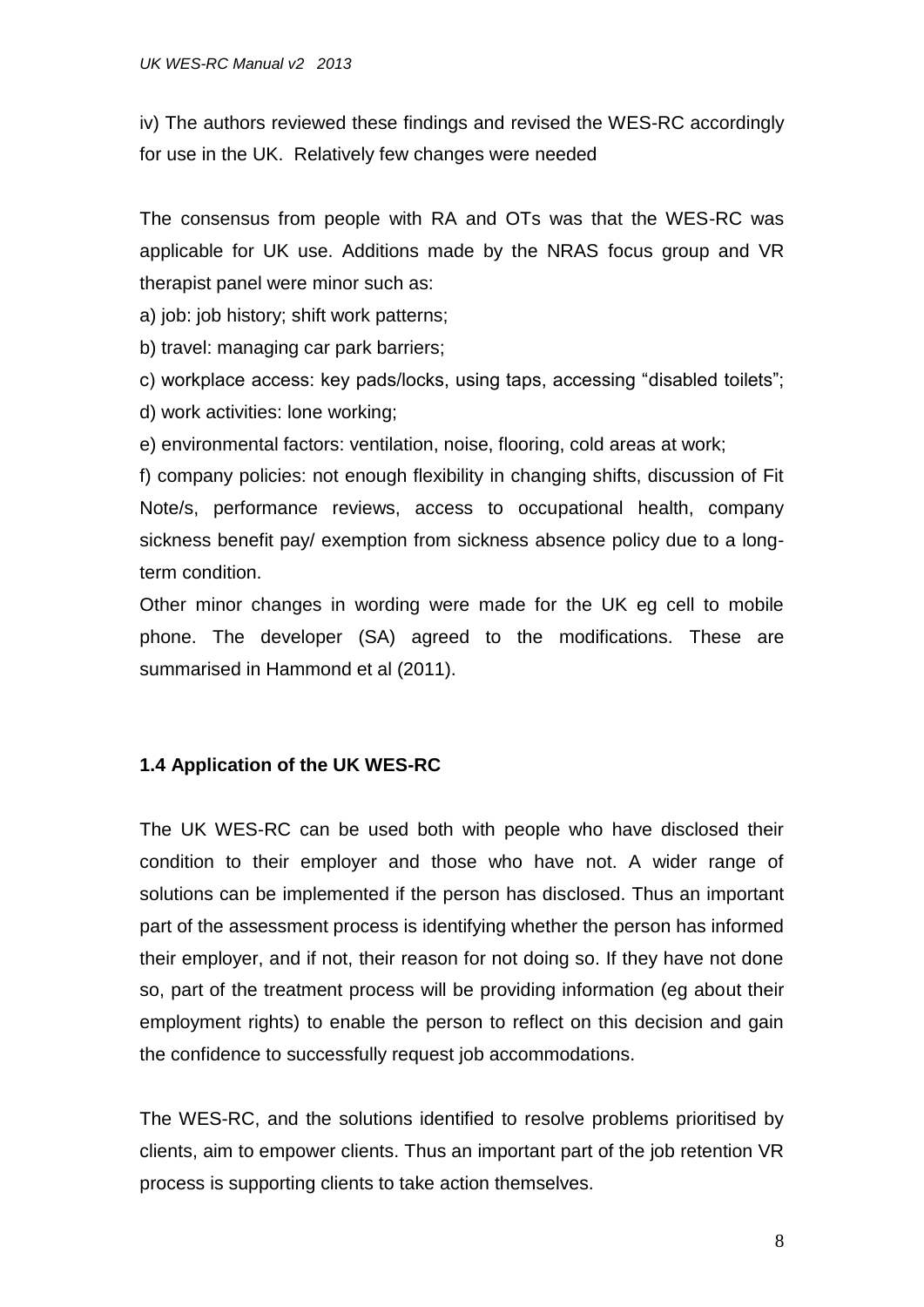# **2.1 The UK Work Environment Survey – Rheumatic Conditions Manual**

The original WES manual (Roessler et al, 1995) discussed American legislation that is not appropriate in the UK. With kind permission from Prof Roessler, this manual has been adapted by for use in the UK by the authors as part of a research project evaluating a job retention vocational rehabilitation intervention delivered by occupational therapists: "Work Rehabilitation in Inflammatory Arthritis" funded by Arthritis Research UK, (Chief Investigator: Alison Hammond, Professor in Rheumatology Rehabilitation, Salford University).

### **2.2 WES applications**

The career maintenance and advancement difficulties experienced by persons with disabilities substantiate that the WES-RC can be used in a wide variety of employment applications, for example, disability / workplace health management programmes, vocational rehabilitation, and psychosocial services to counter the effects of disabilities on work. Each of these applications is described in more detail in the paragraphs to follow.

#### **2.2.1 Using the WES in condition / disability management.**

Data from the WES enable employers to improve the services of their condition/ disability management programmes. Schwartz et al (1989) defined disability management as the use of 'services, people, and materials to:

(a) minimise the impact and cost of disability to employers and employees, and

(b) encourage return to work for employees with disability.'

Information from the WES helps the employer and the employee to collaborate in identifying cost-effective accommodations that have the potential to control rising disability costs, which are consuming an increasing share of employer resources. Furthermore, the WES is as appropriate for use

9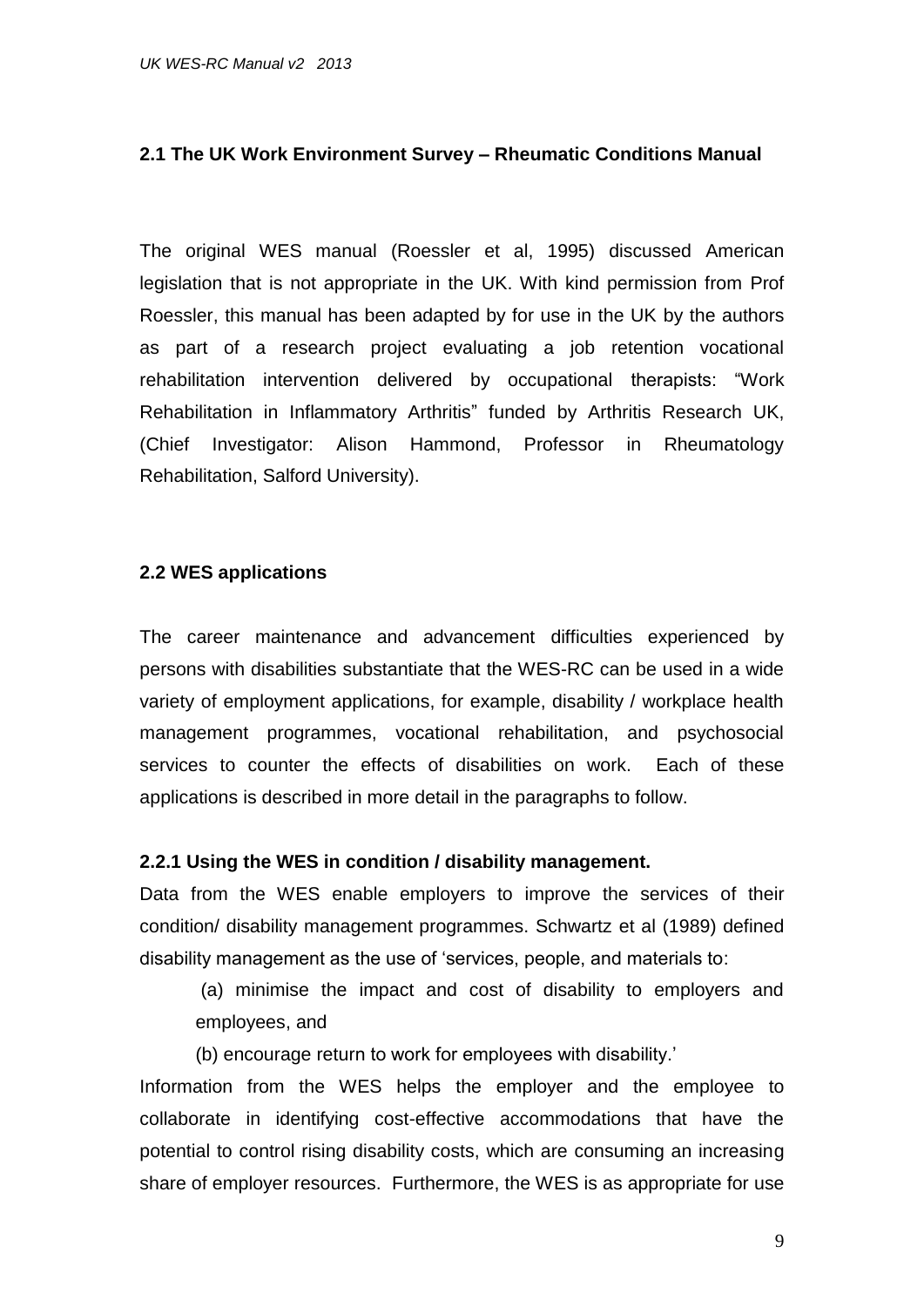with older workers as it is for people with disabilities, an important point given the increasing number of older individuals in the labour force, and of the provisions of the Equality Act (2010). Information from the WES also helps employers retain trained workers, and workers with a disability increase their job stability.

# **2.2.2 Using the WES to support employment legislation relating to people with disabilities**

Use of the WES is compatible with the intent of the Equality Act (2010), in that the WES provides information that enables people with disabilities to maintain productive vocational roles. But equality legislation does more than simply place a value on employment; it requires employers to make reasonable adjustments to accommodate employees with disabilities. Data from the WES are useful throughout the process of resolving problems that people with disabilities face in performing job roles.

Feldblum's (1991) description of the steps for the accommodation of disability within the American employment system has many parallels with the British system:

- 1. The employee or applicant may initiate the request for an accommodation to which the employer is required to respond.
- 2. The individual and the employer collaborate in a process of identifying the barriers that limit the workers' abilities to perform essential functions of the job.
- 3. Using the person with a disability as a source of information, the employer identifies a variety of accommodations.
- 4. The employer assesses the cost effectiveness of each of the accommodations to determine which ones can be made with the least economic hardship to the business.
- 5. The employer implements the most appropriate accommodation with due consideration to the persons preferences in the case of two or more accommodations deemed equal in cost effectiveness.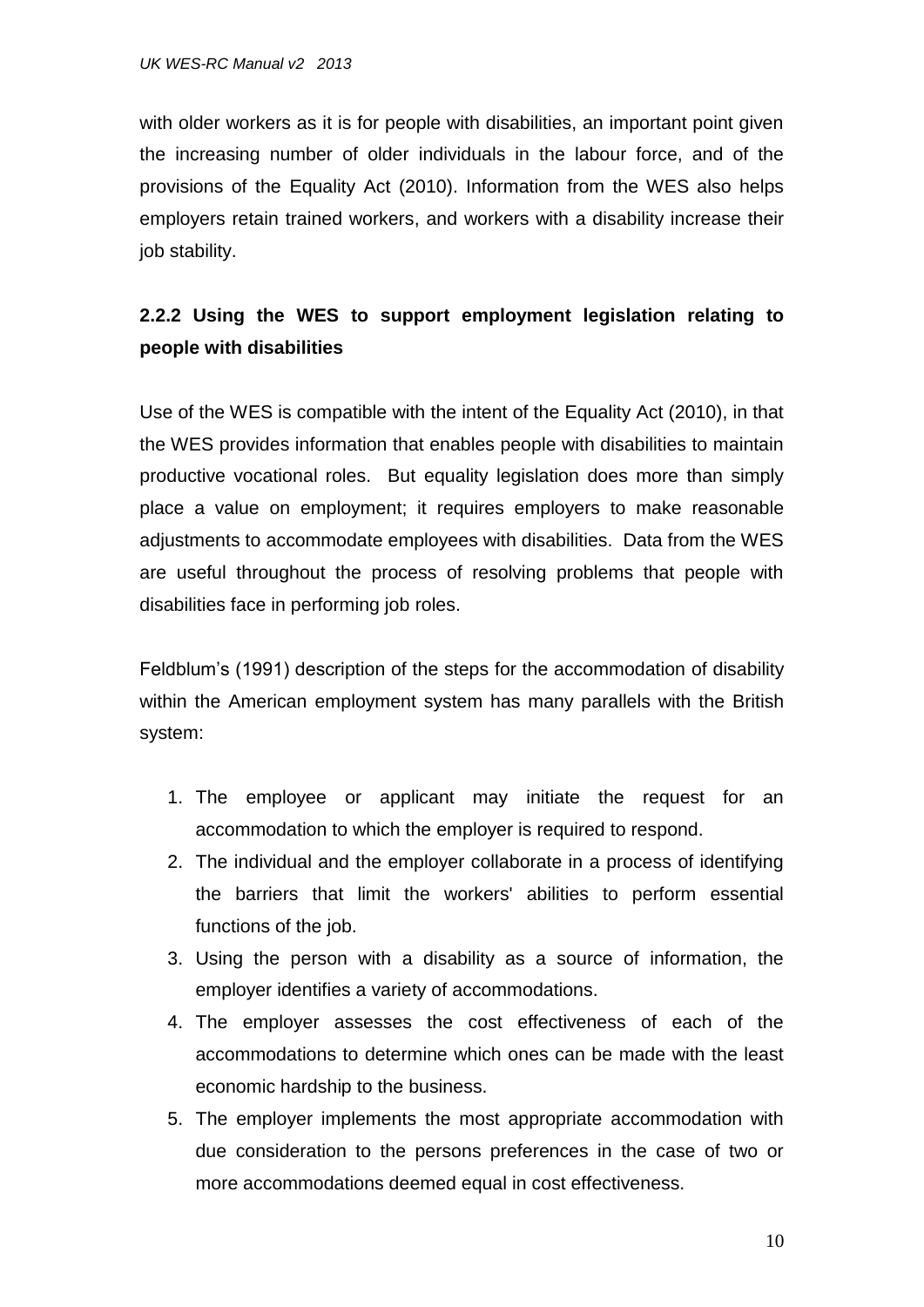Information from the WES can help the employee understand specifically what his or her work limitations are, the priority to place on those limitations, and examples of reasonable accommodations. This information is useful throughout the five steps of the accommodation process. Moreover, the WES enables the employer to involve the person with a disability in the accommodation process, as Feldblum suggested in step three.

# **2.2.3. Using the WES to respond to disabilities intrusiveness.**

Finally, at a more general level, completing the WES enables respondents to gain a greater control over the intrusiveness of illness and disability into the workplace. In addition to their physical effects, chronic illnesses and severe disabilities are intrusive psychosocial stressors that increase role strain, disrupt economic and vocational stability, and create a sense of helplessness and external control (Devins and Seland, 1987; Gecas, 1989). Through the WES interview, people with disabilities can assume leadership roles in the accommodation process. Hence, they gain a greater sense of self-efficacy, that is, the belief that they have the power to achieve desirable outcomes and avoid negative ones (Bandura, 1986). Experiences that enhance self-efficacy are desirable antidotes to the negative impact of disability and chronic illness on personal control.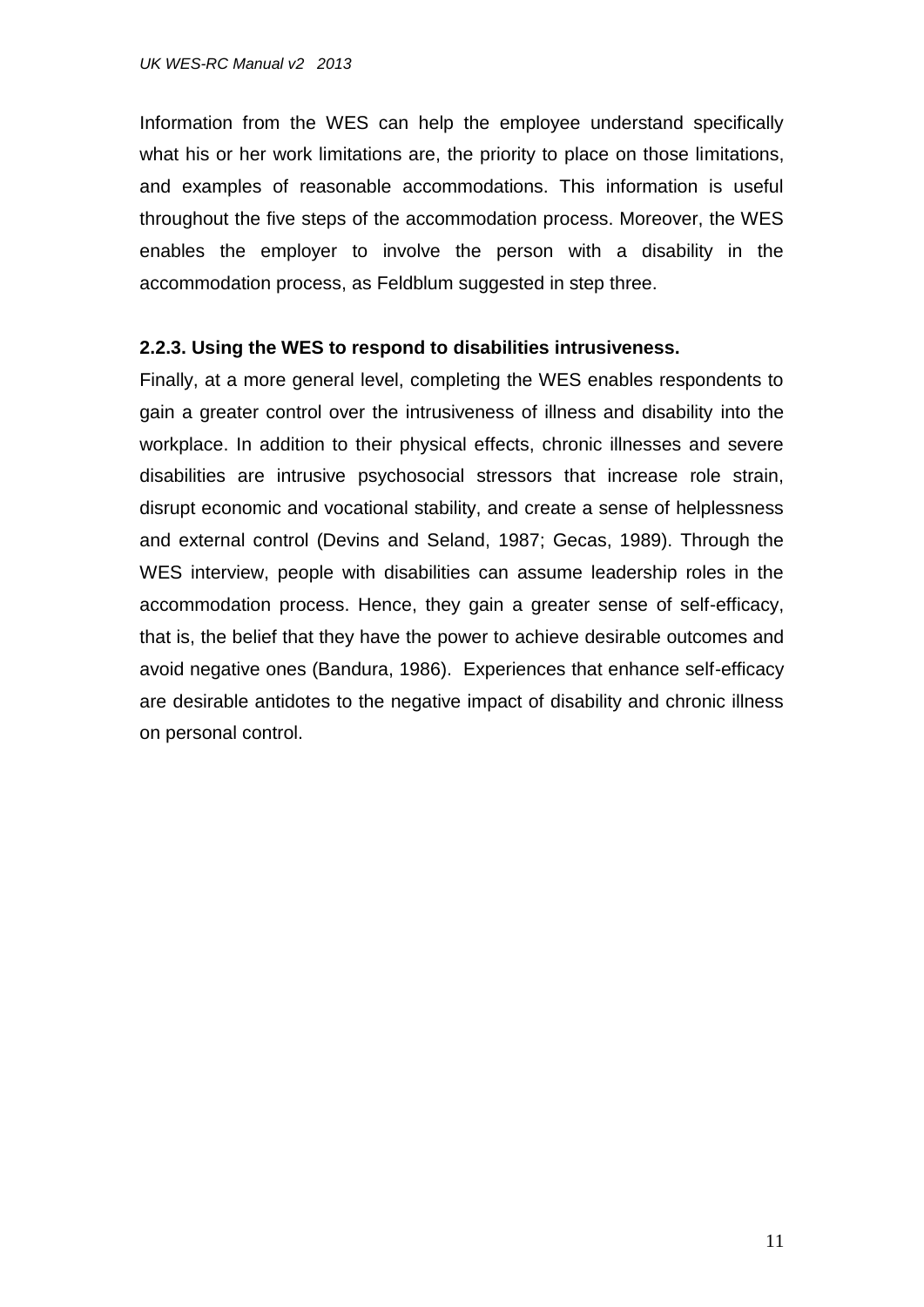# **3. Sections of the UK Work Experience Survey- Rheumatic Conditions**

By completing the WES-RC, people with disabilities identify their job barriers to accessibility and productivity, formulate feasible solutions to those barriers, and prepare an accommodation plan. The accommodation plan describes how techniques such as job restructuring, work site modification, selfmanagement, and/or the addition of new technology would enable the person to maintain productivity. Barrier identification, solution generation, and accommodation planning are demonstrated in the WES-RC sections to follow.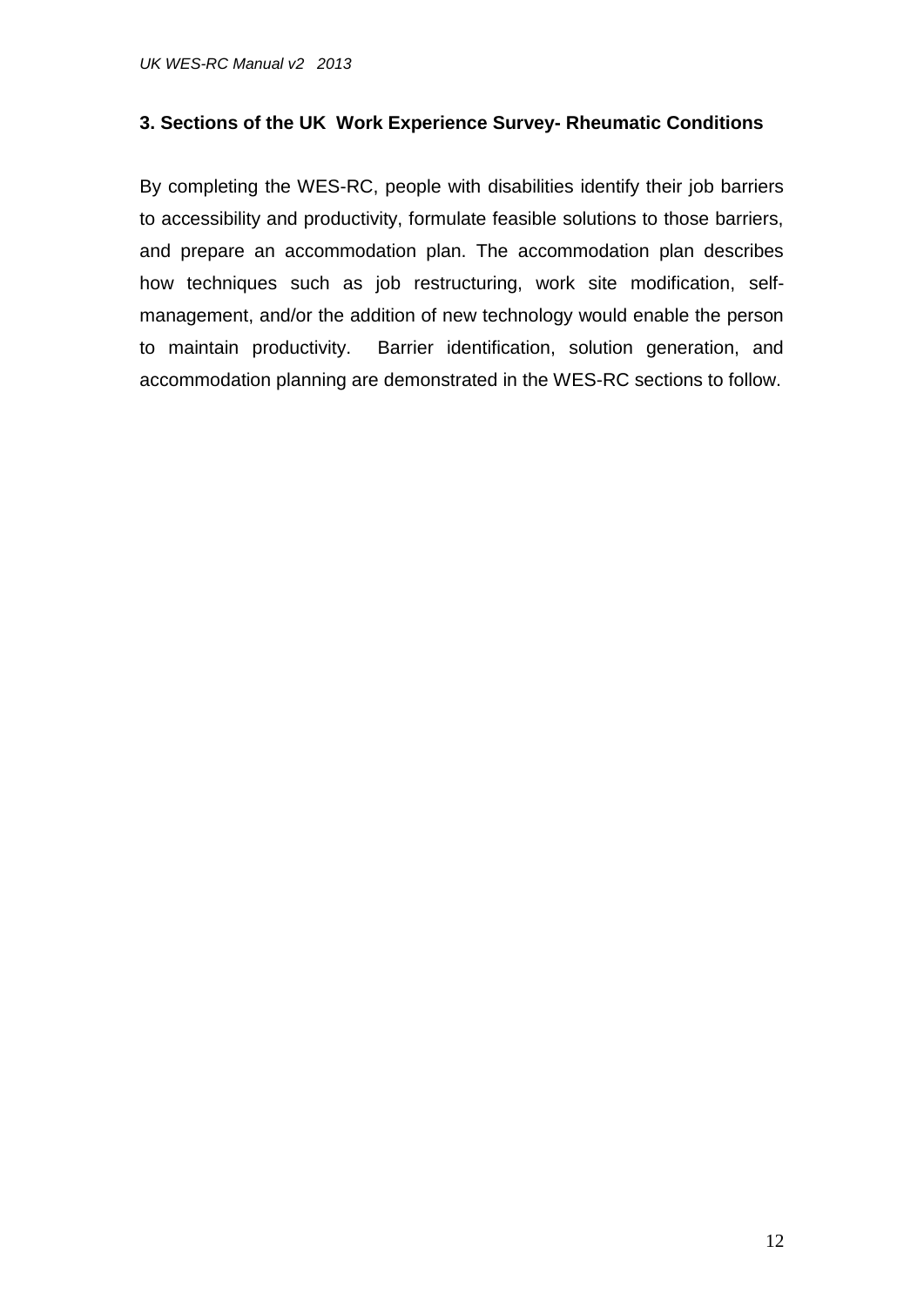# **3.1 Preliminary information (section 1)**

Through the collection of information concerning demographics, health and work history, this section helps you develop a picture of the individual you are working with. It is important to understand their work history and the basic skills they have, as well as the how their health condition impacts on their daily routine. The remaining sections all focus on barriers (problems) encountered in the workplace.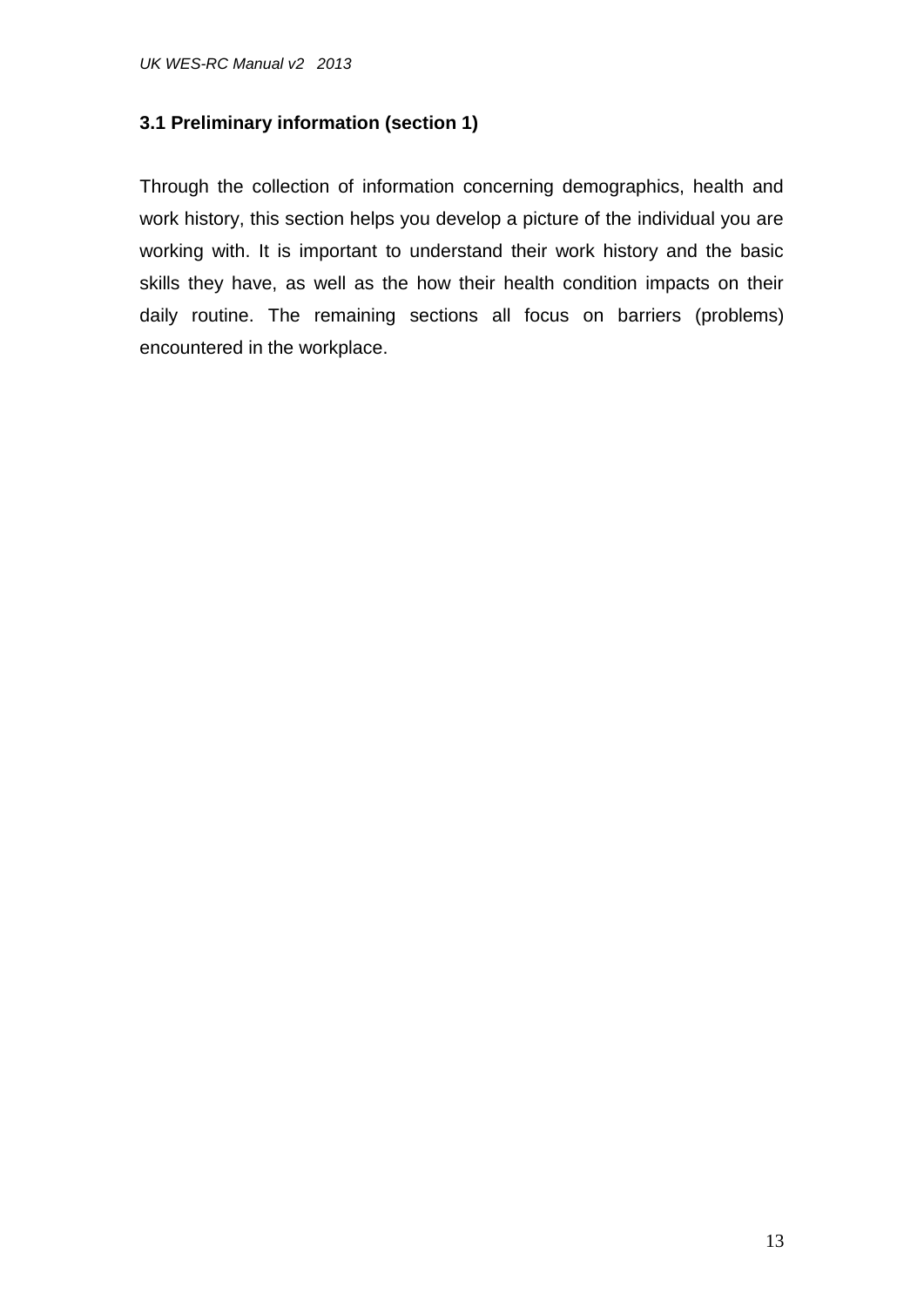# **Section 1. Demographic, Health and Work History Information Demographics**

1. Age \_\_\_\_\_\_ 2. Gender\_\_\_\_\_ 3. Marital/family status \_\_\_\_\_\_\_\_\_\_\_\_-

4. Age left school\_\_\_\_\_\_\_\_\_

\_\_\_\_\_\_\_\_\_\_\_

5. Highest level of formal education received:

 No formal educational qualifications CSE/ O Level/ GCSE City & Guilds/ GNVQ A Level/ BTEC Diploma Degree

Other<sub>is</sub> and the contract of the contract of the contract of the contract of the contract of the contract of the contract of the contract of the contract of the contract of the contract of the contract of the contract of

6. Other vocational/ professional training (details):

#### **Health**

7. Primary rheumatic condition (diagnosis) \_\_\_\_\_\_\_\_\_\_\_\_\_\_\_\_\_\_\_\_\_\_\_\_\_\_\_\_\_\_\_\_\_

8. Number of years has had primary rheumatic condition \_\_\_\_\_\_\_\_

- 9. Other health conditions/disabilities
- 10. Medications **we use that the set of the set of the set of the set of the set of the set of the set of the set of the set of the set of the set of the set of the set of the set of the set of the set of the set of the se**

11. Health symptoms or issues: check any that are a problem in regards to work.

\_\_\_\_\_\_\_\_\_\_\_\_\_\_\_\_\_\_\_\_\_\_\_\_\_\_\_\_\_\_\_\_\_\_\_\_\_\_\_\_\_\_\_\_\_\_\_\_\_\_\_\_\_\_\_\_\_\_\_\_\_\_\_\_\_\_\_

\_\_\_\_ Pain

- Fatigue or low energy
- **\_\_\_\_** Sudden changes in symptoms and ability to do things
- \_\_\_\_\_ Stress/ nervousness/ worry
- Poor sleep/ irritability
- \_\_\_\_ Depression/ anxiety
- \_\_\_\_ Medication side effects (describe)-

\_\_\_\_Check if side effects are a problem at work

\_\_\_\_\_\_\_\_\_\_\_\_\_\_\_\_\_\_\_\_\_\_\_\_\_\_\_\_\_\_\_\_\_\_\_\_\_\_\_\_\_\_\_\_\_

\_\_\_\_\_\_\_\_\_\_\_\_\_\_\_\_\_\_\_\_\_\_\_\_\_\_\_\_\_\_\_\_\_\_\_\_\_\_\_\_\_\_\_\_\_\_\_\_\_\_\_\_\_\_\_\_\_\_

\_\_\_\_ Other (describe)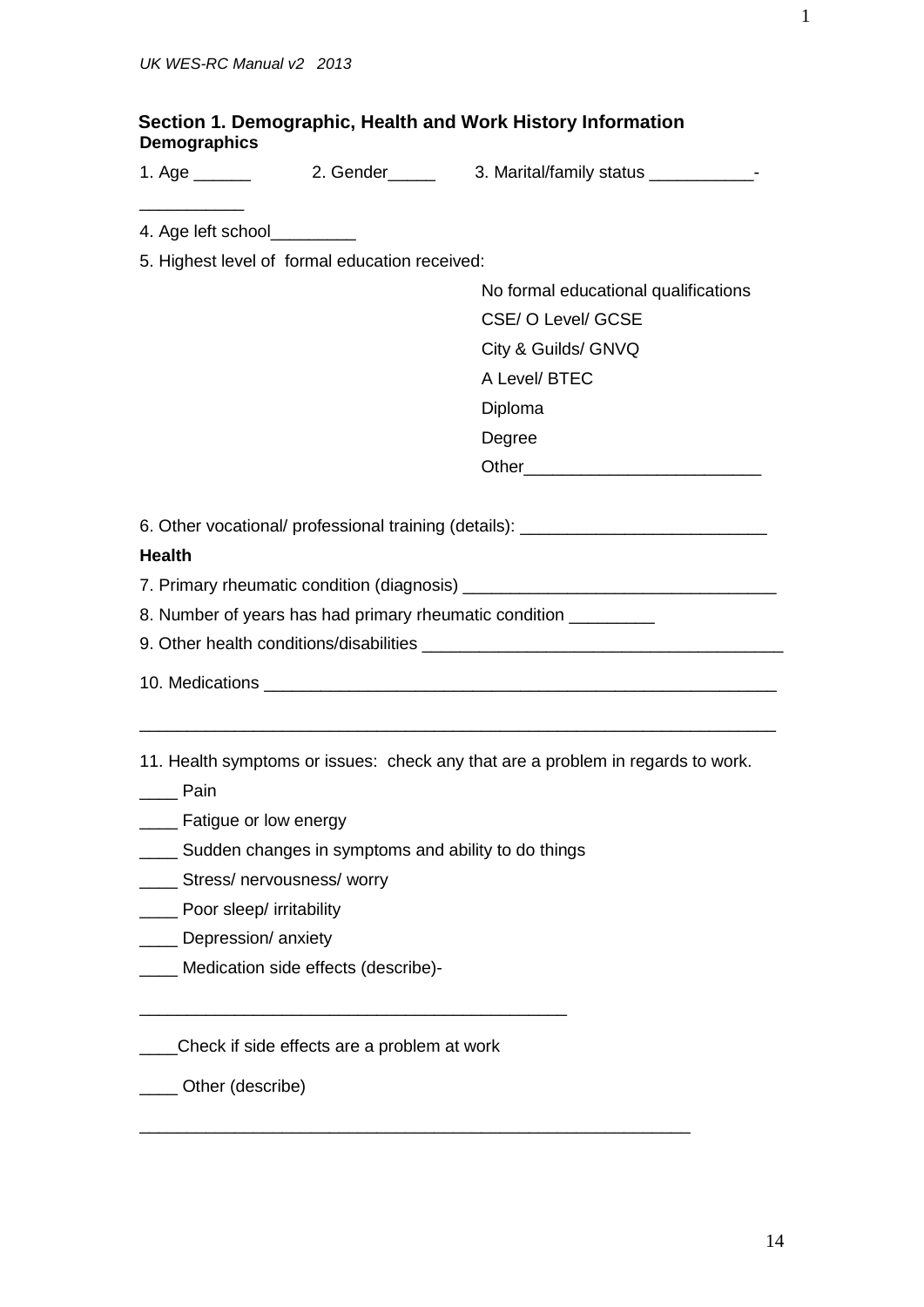*Complete the diagram below to identify which joints/areas are problematic. Record any specific problems identified in addition to those due to inflammatory arthritis, eg R knee OA; L deQuervains; R carpal tunnel syndrome. (Note: this can be completed by the OT).*

# **SECTION A**

This question is about recent pains you have experienced. Please shade in the diagram below any ache or pain which has lasted for one day or longer OVER THE LAST MONTH. (Please do not include pain occurring only during the course of feverish illness such as flu).

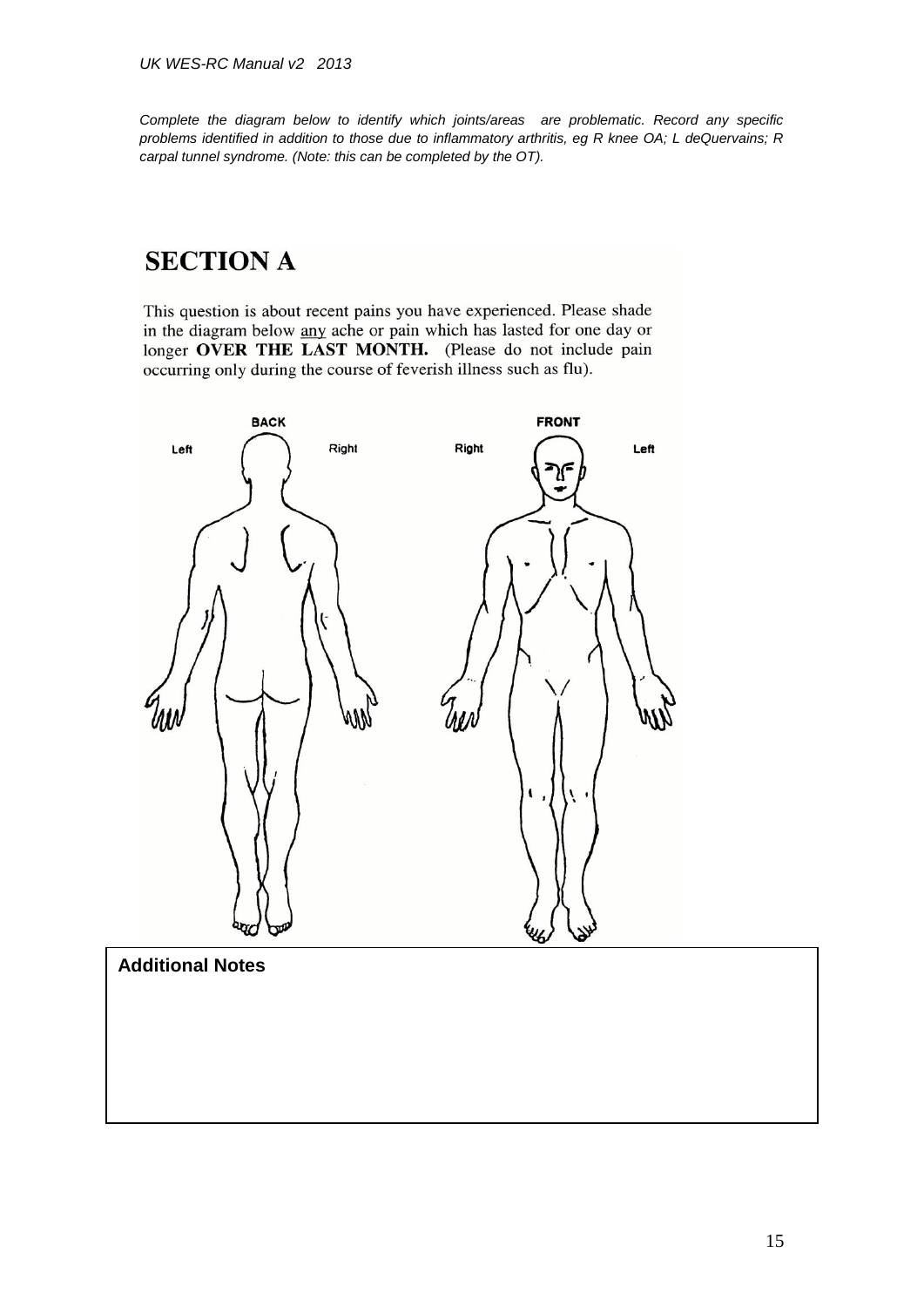UK WES-RC Manual v2 2013

|  | Work History |
|--|--------------|
|--|--------------|

| 12. Number of jobs held currently _______                                         |
|-----------------------------------------------------------------------------------|
| 13. Self-employed? Yes______ No______                                             |
| 14. Title of main job                                                             |
|                                                                                   |
| 15. List 3 activities performed regularly in main job                             |
|                                                                                   |
| b.                                                                                |
|                                                                                   |
|                                                                                   |
| 16. Number of hours worked per week in all jobs_________                          |
| 17. Number of years worked in main job _________                                  |
| 18. In the past 10 years, list the jobs you have had and about how long worked in |
| each:                                                                             |
|                                                                                   |
|                                                                                   |
| C.                                                                                |
|                                                                                   |
|                                                                                   |
| e.                                                                                |
|                                                                                   |
|                                                                                   |
|                                                                                   |
| 20, If yes, pattern of shift hours:                                               |
|                                                                                   |
|                                                                                   |
|                                                                                   |
|                                                                                   |
|                                                                                   |
|                                                                                   |

20. Retirement issues: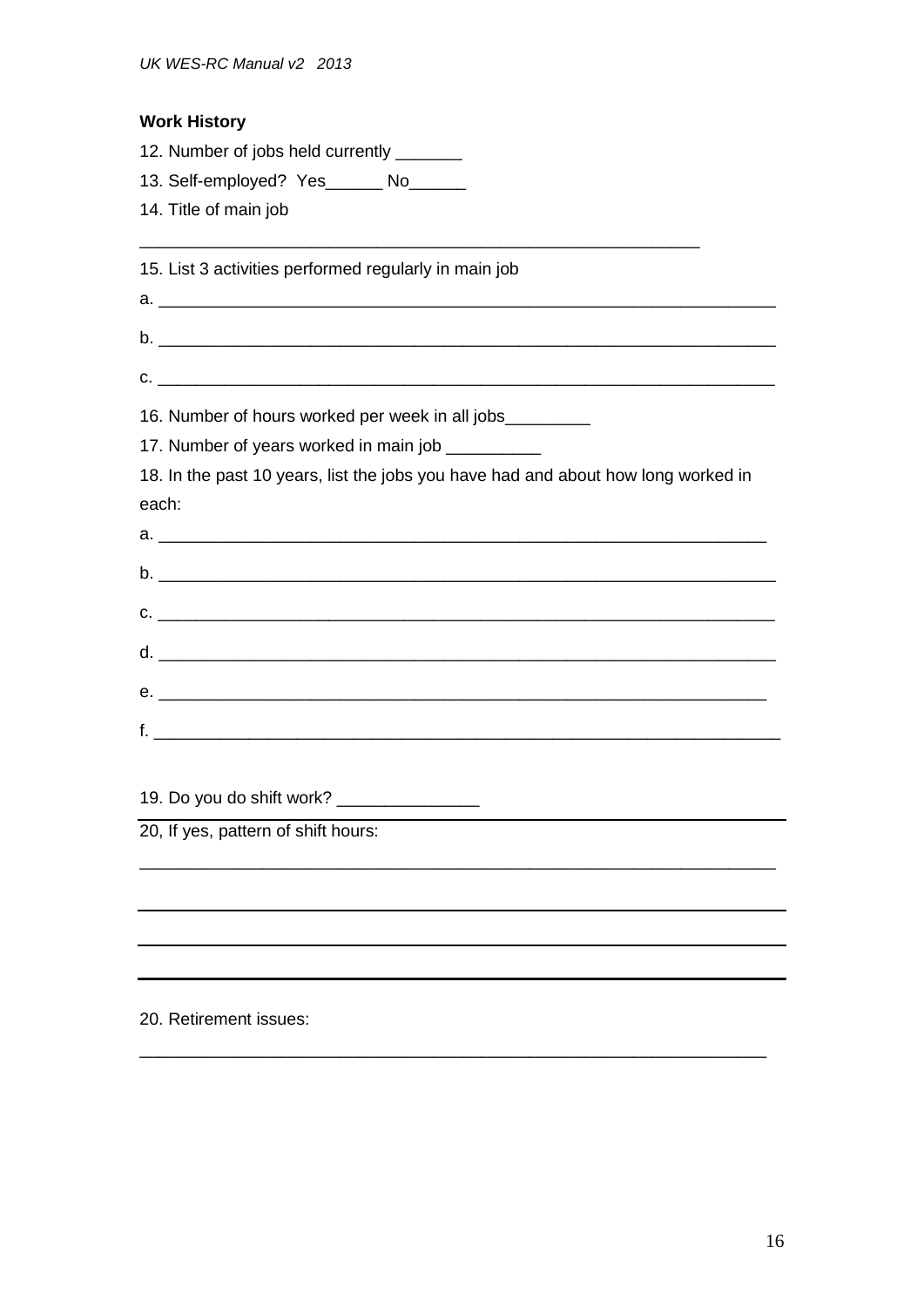# **3.2 Getting ready for work and travelling to work (section 2)**

This section was not in the original WES, but practically needs to be considered as part of the working day. The common problems have been listed but any others can then be added in the space provided. The final question asks the person to circle any major problems within the activities identified as problematic. Solutions to these problems are explored at the end of the interview when all the major problems have been identified and ranked.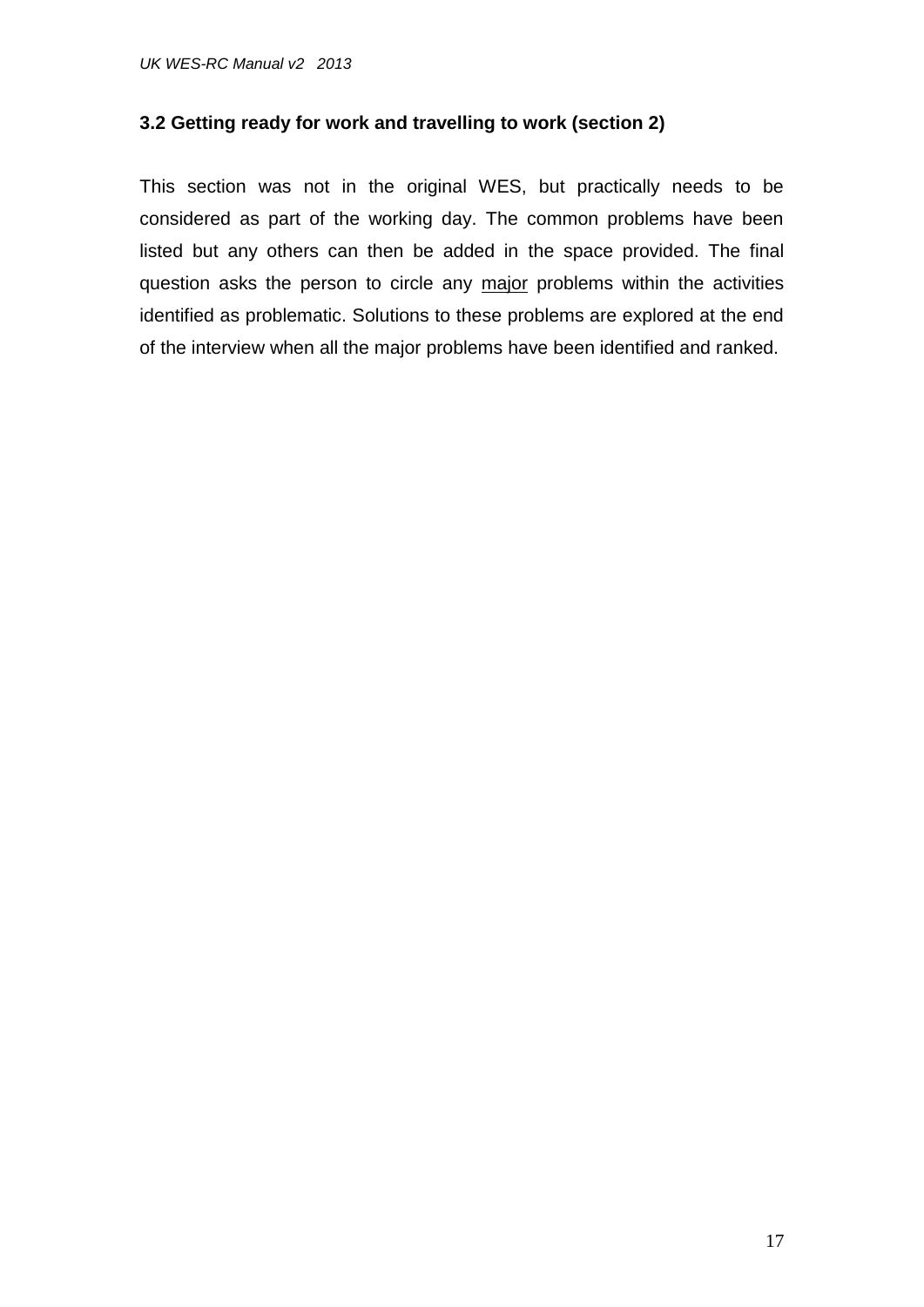# **Barriers (problems)**

# **Section 2. Getting Ready for Work and Traveling to and from, or for**

### **Work**

# **Please check the items that are sometimes, or always, a problem for you.**

### **Getting ready for work**

\_\_\_\_ Getting out of bed

- Extra time needed for dressing, preparing breakfast, etc.
- **\_\_\_\_\_** Getting children, other family members or pets ready
- \_\_\_\_ Doing stairs at home
- \_\_\_\_ Other (describe) \_\_\_\_\_\_\_\_\_\_\_\_\_\_\_\_\_\_\_\_\_\_\_\_\_\_\_\_\_\_\_\_\_\_\_\_\_\_\_\_\_\_\_\_\_\_\_\_

### **Traveling to and from, or for work**

- Using public transport (describe)
- \_\_\_\_ Walking to work
- Driving check which items are problems
	- \_\_\_\_ Turn head as needed for rear view
	- \_\_\_\_ Get in and out of vehicle
	- **\_\_\_\_\_** Turn key in ignition
	- \_\_\_\_ Shift gears
	- Hold or turn steering wheel
	- \_\_\_\_ Sit a long time
	- Stay alert or concentrate on driving
	- **\_\_\_\_\_ Clear snow and ice in winter**
	- \_\_\_\_ Pick up and drop off children or others
	- Managing car park barriers
	- **LETT** Driving for work (describe hours)
	- \_\_\_\_ Other (describe) \_\_\_\_\_\_\_\_\_\_\_\_\_\_\_\_\_\_\_\_\_\_\_\_\_\_\_\_\_\_\_\_\_\_\_\_\_\_\_\_\_\_\_\_
- \_\_\_\_ Time/energy use
- \_\_\_\_ Stress of getting to work on time
- \_\_\_\_ Travel for business (describe) \_\_\_\_\_\_\_\_\_\_\_\_\_\_\_\_\_\_\_\_\_\_\_\_\_\_\_\_\_\_\_\_\_\_\_\_\_\_\_
- **\_\_\_\_** Lifting and/ or carrying things
- Other (describe)

**Are any of the items you checked major problems for you? \_\_\_\_ Yes \_\_\_\_ No**

**If Yes, please circle the items that are major.** 

**(***Major means often or fairly bothersome***)**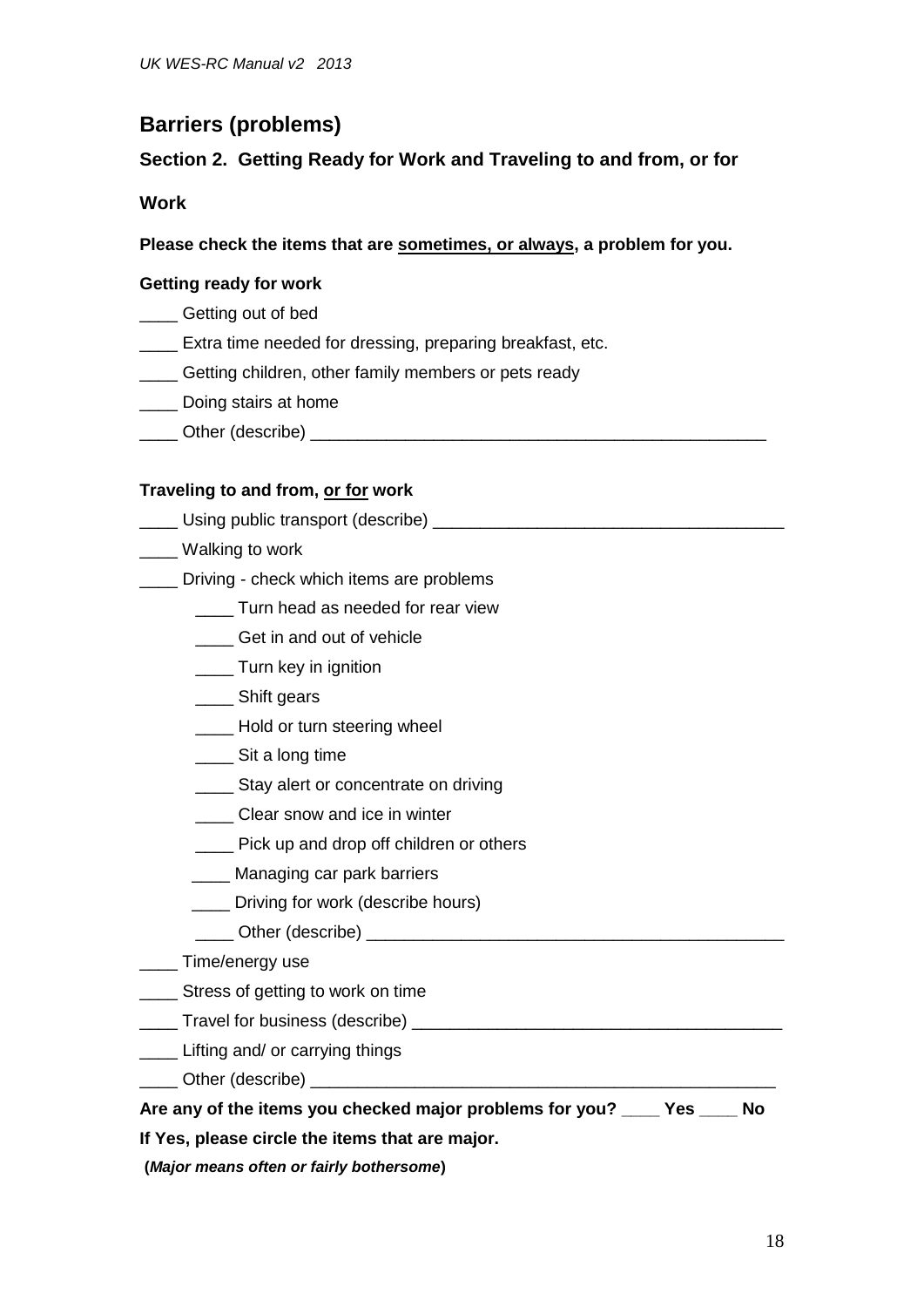# **3.3 Workplace access (section 3)**

Adapted from a checklist published by the President's Committee on Employment of People with Disabilities (1985), the accessibility section addresses barriers that the worker may experience in entering the works site, using necessary services and facilities, and exiting in emergency situations. Should an accessibility issue not be on the checklist, a box is provided for the respondent to list any other accessibility problems.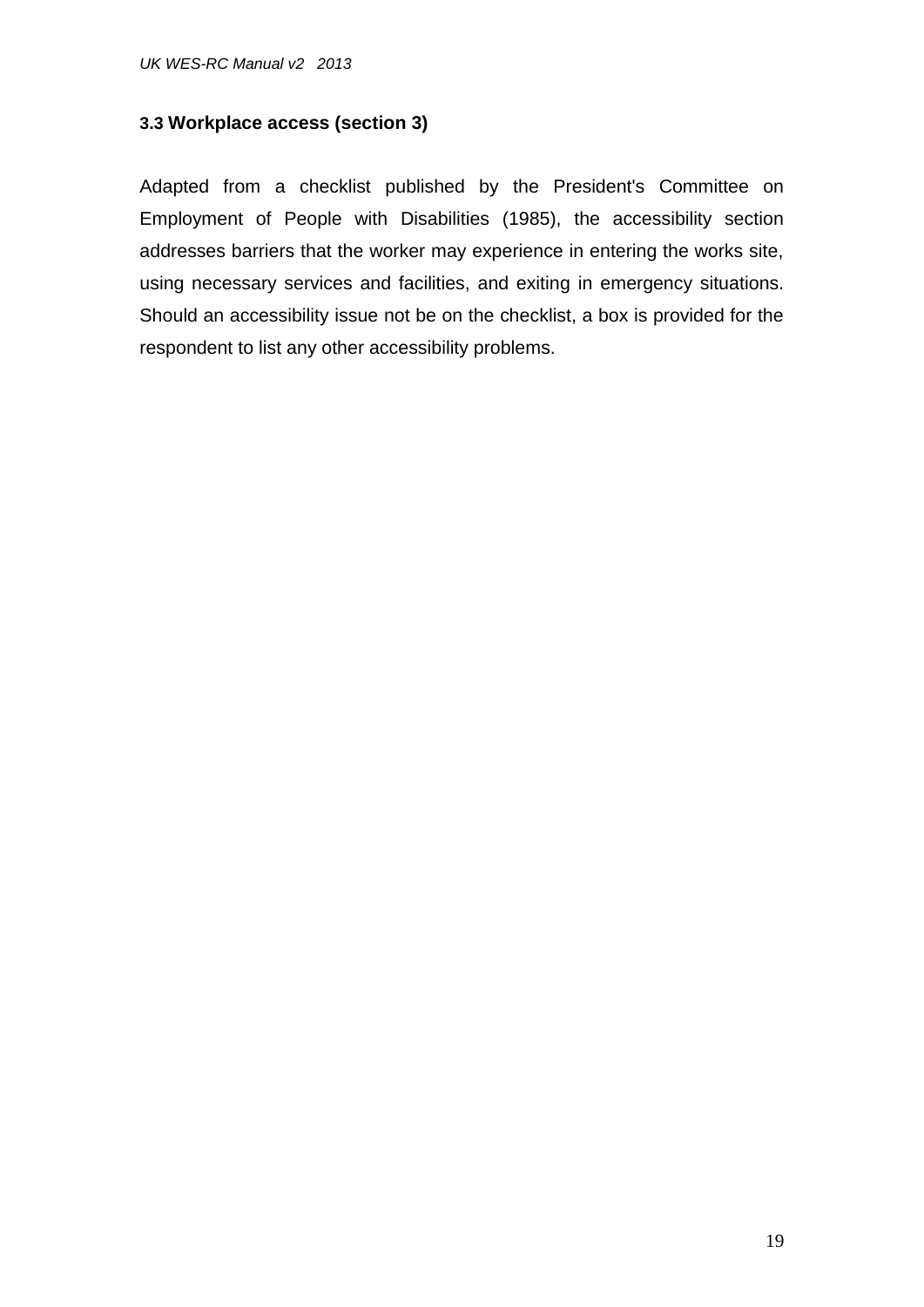*UK WES-RC Manual v2 2013*

## **Section 3. Workplace Access**

#### **Please check the items that are sometimes, or always, a problem for you.**

#### **Getting into or around your place/s of work**

- **EXECUTE:** Parking (eg location; width of space)
- \_\_\_\_ Walking
- \_\_\_\_ Stairs
- **CODEN CODEN DETER CODEN IN STARK CONTER** OPENING OPENING A CODEN IS OPENING.
	- \_\_\_\_\_ Door weight
	- \_\_\_\_ Turn doorknobs
	- **\_\_\_\_ Key pads/ door locks**
- \_\_\_\_ Other (describe) \_\_\_\_\_\_\_\_\_\_\_\_\_\_\_\_\_\_\_\_\_\_\_\_\_\_\_\_\_\_\_\_\_\_\_\_\_\_\_\_\_\_\_\_\_\_\_\_

#### **Using workplace facilities**

- \_\_\_\_ Using staff/public toilets
	- \_\_\_\_ Taps
	- \_\_\_\_ Low toilet
	- \_\_\_ Access to "disabled" toilet
	- \_\_\_\_ Other (describe)\_\_\_\_\_\_\_\_\_\_\_\_\_\_\_\_\_\_\_\_\_\_\_\_\_\_\_\_\_\_\_\_\_\_\_\_\_\_\_\_\_\_\_\_
- \_\_\_\_ Access to food/eating places(eg staff canteen)
- Emergency evacuation routes
- \_\_\_\_ Other (describe) \_\_\_\_\_\_\_\_\_\_\_\_\_\_\_\_\_\_\_\_\_\_\_\_\_\_\_\_\_\_\_\_\_\_\_\_\_\_\_\_\_\_\_\_\_\_\_\_

**Are any of the items you checked major problems? \_\_\_\_ Yes \_\_\_\_ No If Yes, please circle the items that are major. (***Major means often or fairly bothersome***)**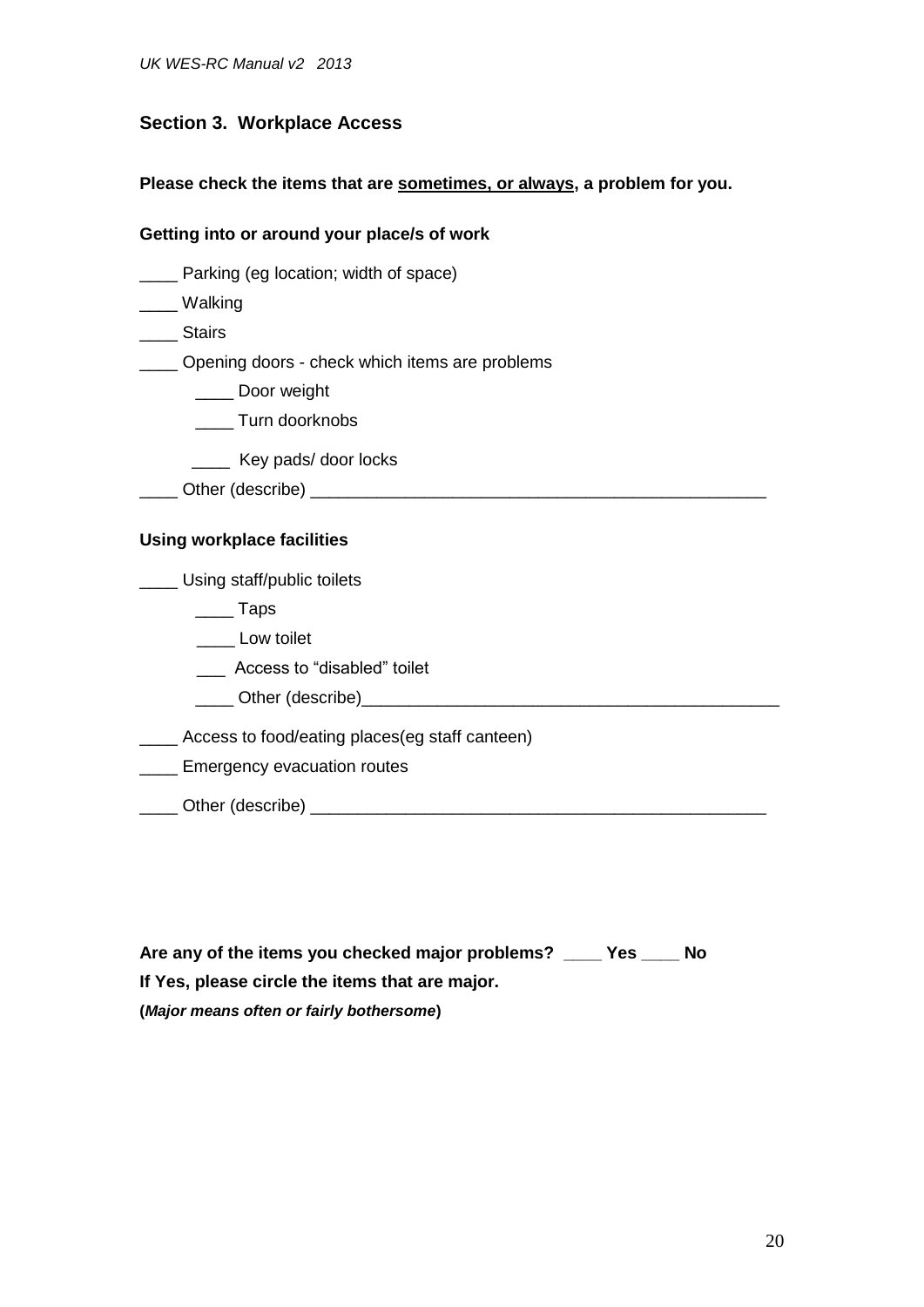# **3.4 Assessing essential job functions (sections 4-7)**

The original WES was adapted from the RehabMatch programme and Department of Labor Research (Greenwood et al, 1988), in which their section on essential job functions was divided into six categories: physical abilities, cognitive abilities, task related abilities, social abilities, working conditions, and the company policies. This section has been revised by both Allaire and LaValley (2003) and Hammond et al (2011) to improve the clarity of what information is being sought. Each section is self explanatory.

# **Completing job activities (section 4)**

This first category explores the physical demands, mental, energy and emotional demands of the job.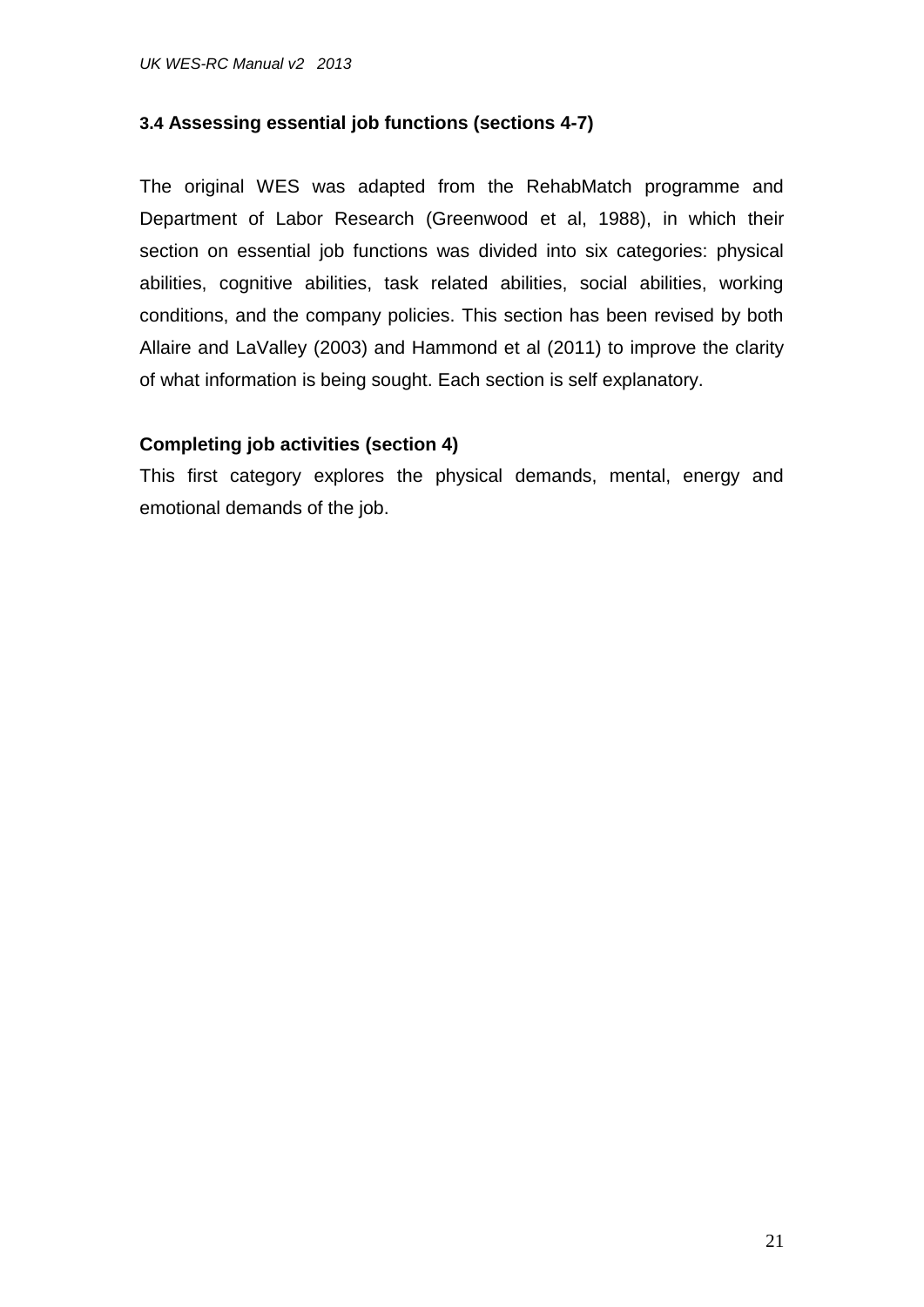# **Section 4. Completing Job Activities**

**Please check the items that are sometimes, or always, a problem for you.**

### **Physical job demands**

- Standing or being on feet too long
- Prolonged sitting
- Getting and up and down from sitting (describe)
- \_\_\_\_ Lifting, pulling, pushing, or moving materials, equipment or people
- \_\_\_\_ Carrying things
- \_\_\_\_ Bending, kneeling, squatting, or picking things up from low places
- \_\_\_\_ Reaching, raising arms above shoulders, or holding objects up
- \_\_\_\_ Climbing, ladders for example
- \_\_\_\_ Use computer or other keyboard devices check which items are problems
	- \_\_\_\_\_\_ Positioning (describe)
	- **Typing, keyboarding or using the mouse**
	- **\_\_\_\_\_** Holding or turning papers while typing
	- Other (describe)

Other hand or wrist use - check which items are problems

\_\_\_\_ Holding things like tools or telephone, or opening things like jars or

drawers

Handling objects, for example, turn pages, use mobile phone, chop

food, etc.

- \_\_\_\_ Picking things up
- \_\_\_\_ Writing
- \_\_\_\_ Hands get cold
- Other (describe)
- \_\_\_\_ Body position issues (describe)\_\_\_\_\_\_\_\_\_\_\_\_\_\_\_\_\_\_\_\_\_\_\_\_\_\_\_\_\_\_\_\_\_\_\_\_\_
- Being able to move quickly
- **Late** Doing repetitive activities
- Strength or endurance issues (describe)

\_\_\_\_\_ Seeing well or other vision issues (describe)\_\_\_\_\_\_\_\_\_\_\_\_\_\_\_\_\_\_\_\_\_\_\_\_\_\_\_\_\_

Talking or other voice issues (describe)

- \_\_\_\_ Hearing or listening issues (describe) \_\_\_\_\_\_\_\_\_\_\_\_\_\_\_\_\_\_\_\_\_\_\_\_\_\_\_\_\_\_\_\_\_
- \_\_\_\_ Other (describe) \_\_\_\_\_\_\_\_\_\_\_\_\_\_\_\_\_\_\_\_\_\_\_\_\_\_\_\_\_\_\_\_\_\_\_\_\_\_\_\_\_\_\_\_\_\_\_\_\_

**Are any of the items you checked major problems? \_\_\_\_ Yes \_\_\_\_ No**

**If Yes, please circle the items that are major.** 

**(***Major means often or fairly bothersome***)**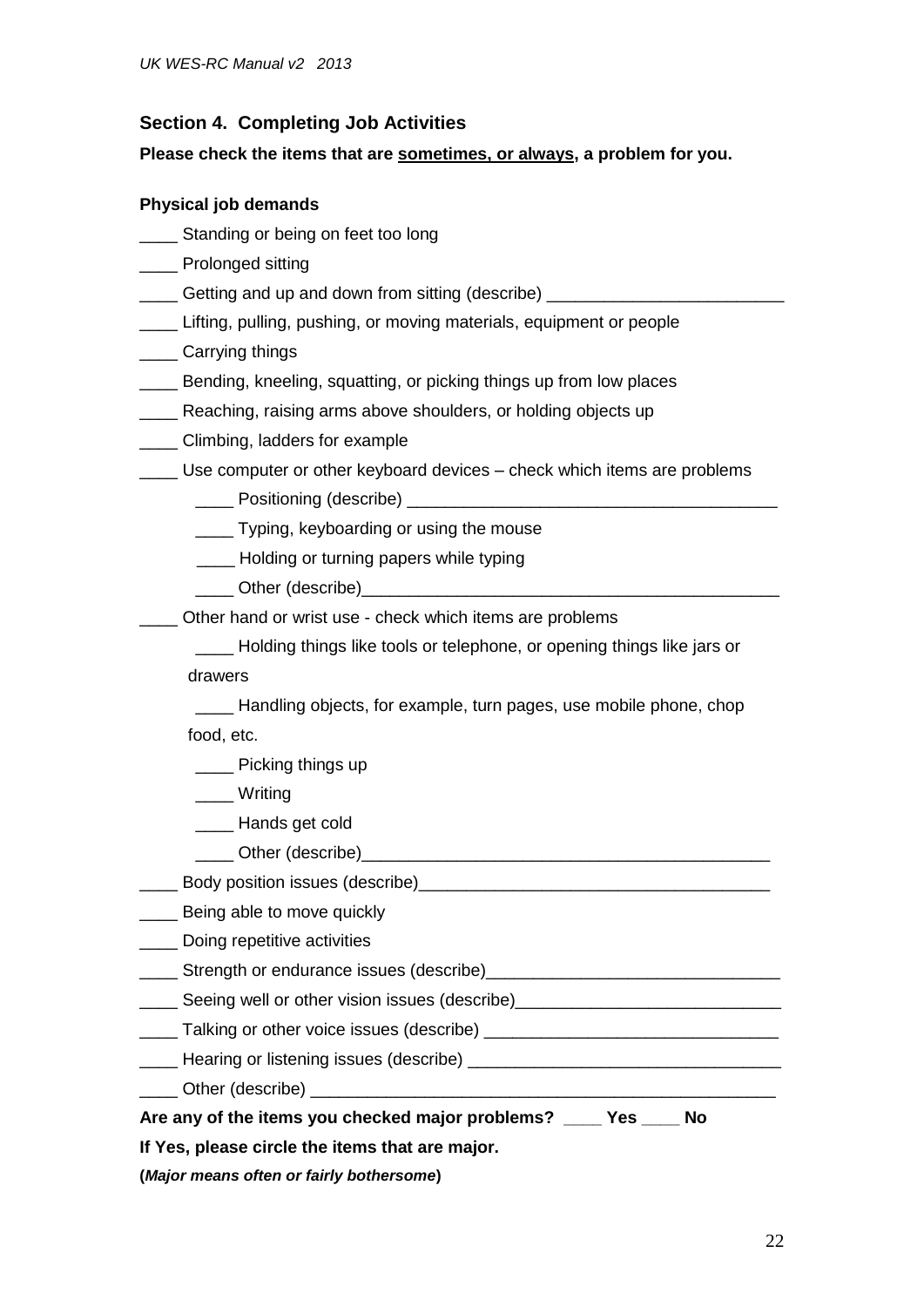# **Section 4. Completing Job Activities (continued).**

#### **Please check the items that are sometimes, or always, a problem for you.**

#### **Mental job demands**

- **LETT** Staying alert or sustaining attention
- \_\_\_\_ Remembering
- \_\_\_\_ Thinking quickly
- **EXECUSE FOCUSING OF CONCENTATING ON WORK ACTIVITIES**
- \_\_\_\_ Planning or organizing
- \_\_\_\_ Other (describe) \_\_\_\_\_\_\_\_\_\_\_\_\_\_\_\_\_\_\_\_\_\_\_\_\_\_\_\_\_\_\_\_\_\_\_\_\_\_\_\_\_\_\_\_\_\_\_\_\_

#### **Time, Energy and Emotional job demands**

- \_\_\_\_ Working your regular hours
- \_\_\_\_ Working extra or overtime hours
- \_\_\_\_ Working shift hours
- Starting on work activities soon after you get to work
- Work pace or scheduling issues
- \_\_\_\_ Meeting time or production quotas or deadlines, or perform under stress
- \_\_\_\_ Emotional demands of working with children, customers, etc.
- \_\_\_\_ Other (describe)\_\_\_\_\_\_\_\_\_\_\_\_\_\_\_\_\_\_\_\_\_\_\_\_\_\_\_\_\_\_\_\_\_\_\_\_\_\_\_\_\_\_\_\_\_\_\_\_\_\_

#### **Any other job demands**

\_\_\_\_ Lone worker (some or all of time) (describe)\_\_\_\_\_\_\_\_\_\_\_\_\_\_\_\_\_\_\_\_\_\_\_\_\_\_\_\_\_\_\_

- \_\_\_\_ Other (describe)\_\_\_\_\_\_\_\_\_\_\_\_\_\_\_\_\_\_\_\_\_\_\_\_\_\_\_\_\_\_\_\_\_\_\_\_\_\_\_\_\_\_\_\_\_\_\_\_\_\_
- \_\_\_\_ Other (describe)\_\_\_\_\_\_\_\_\_\_\_\_\_\_\_\_\_\_\_\_\_\_\_\_\_\_\_\_\_\_\_\_\_\_\_\_\_\_\_\_\_\_\_\_\_\_\_\_\_\_

**Are any of the items you checked major problems? \_\_\_\_ Yes \_\_\_\_ No If Yes, please circle the items that are major.**

**(***Major means often or fairly bothersome***)**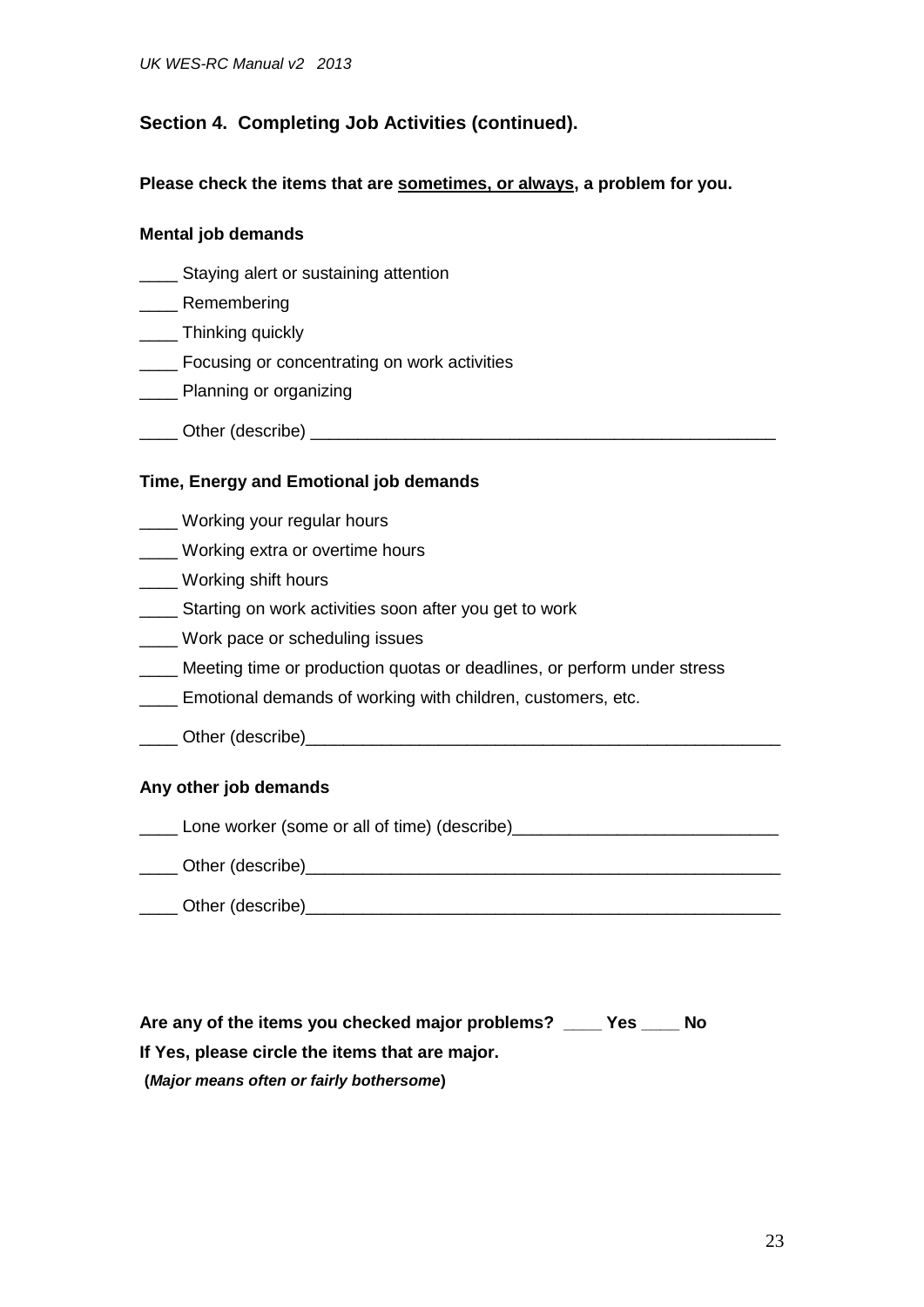If necessary, take notes of any specific activities that cause problems for the client.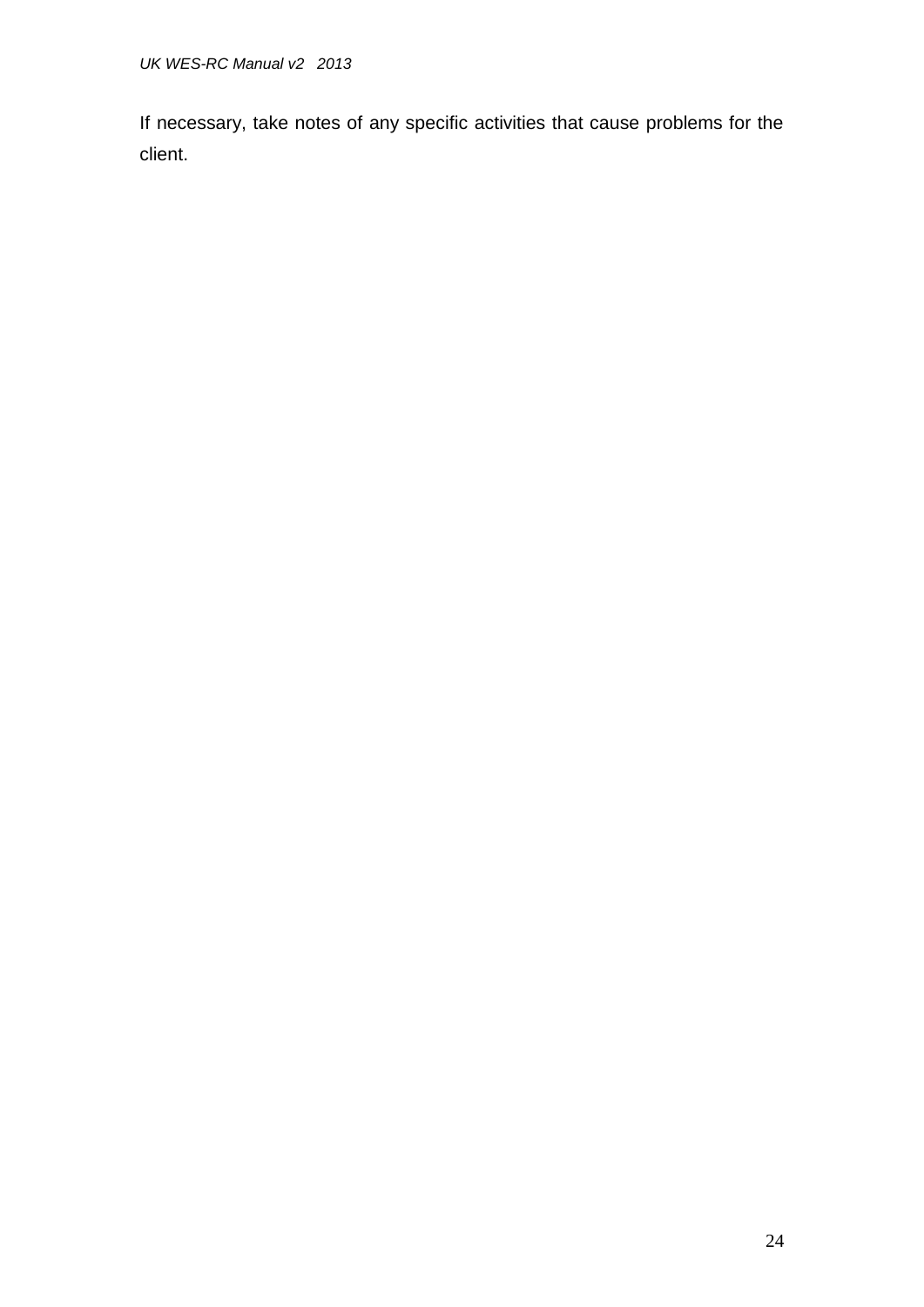# **3.5 Relationships with people at work (section 5)**

Section 5 focuses on workplace relationships including those with managers, colleagues, and clients.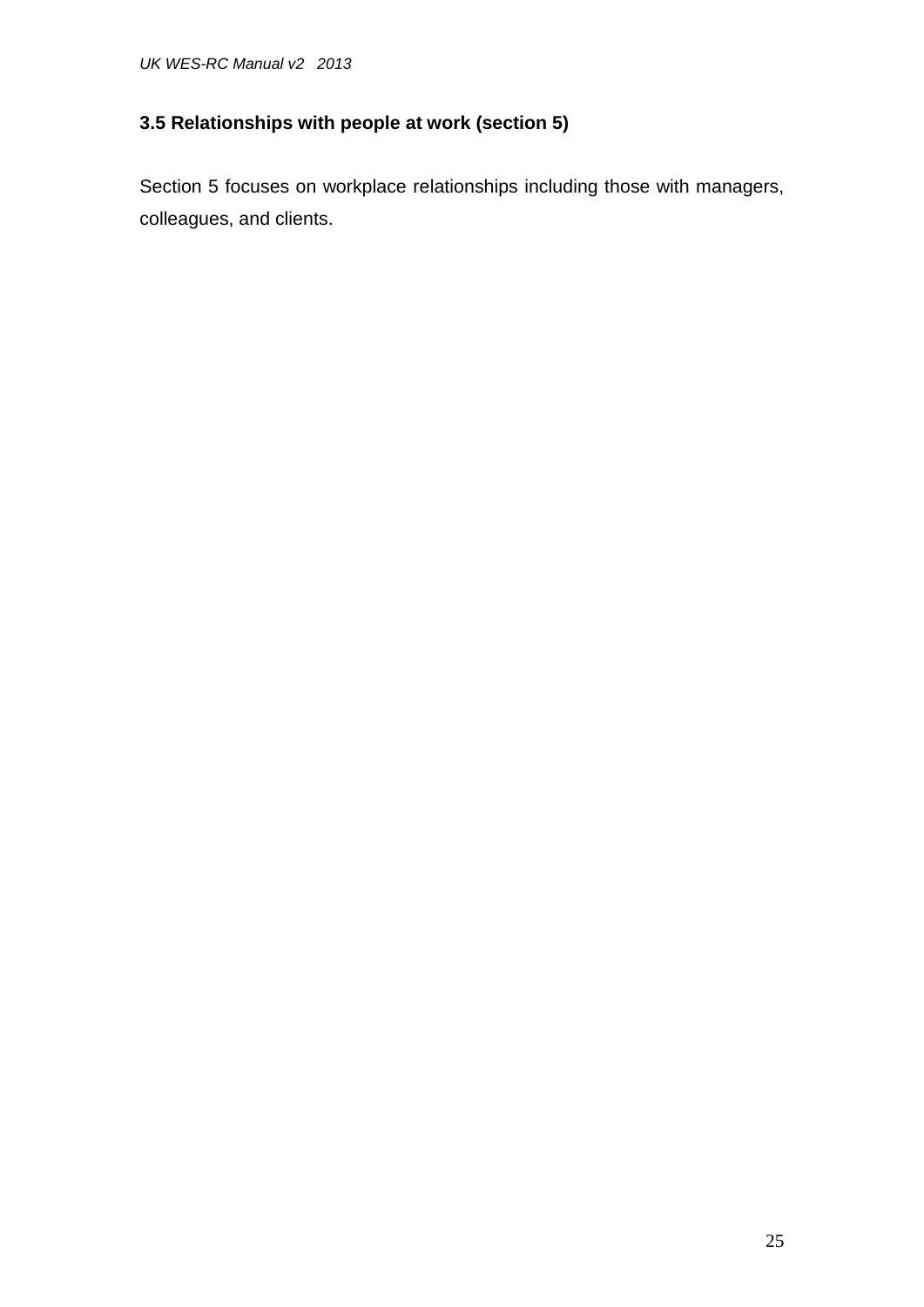# **Section 5. Relationships with People at Work – Supervisors, Co-workers, People You Supervise, Customers, or Persons You Teach or Care For**

### **Please check the items that are sometimes, or always, a problem for you.**

**Supervisor, or management, is not supportive** 

You are unable to explain your condition

\_\_\_\_ You are treated differently, or not in the way you want

You fear being thought of as less valuable

\_\_\_\_\_\_Other (describe)

\_\_\_\_ Co-workers are not supportive

\_\_\_\_ They don't help when you ask for it

\_\_\_\_ You don't want/ or are afraid to ask for help

You feel guilty about taking time off, or about doing less work, due to

your health

\_\_\_\_ Co-workers resent you taking time off due to your health

Other (describe)

Reactions of people you supervise to your health

(describe)\_\_\_\_\_\_\_\_\_\_\_\_\_\_\_\_\_\_\_

Others don't value your role/ contribution at work

Feeling the need to hide your health condition from others

Feeling self-conscious about your health condition, limitations, or appearance

**Explaining or handling reactions of others to your health, limitations or** 

appearance

- \_\_\_\_ Lack of understanding from others about your limitations
- \_\_\_\_ Being afraid or hesitant to ask for a job accommodation
- Being pleasant and upbeat with others when in pain or tired
- \_\_\_\_ Wearing the right kind of clothes/ uniform or shoes for your work
- Other (describe)  $\Box$

**Are any of the items you checked major problems? \_\_\_\_ Yes \_\_\_\_ No**

**If Yes, please circle the items that are major**.

**(***Major means often or fairly bothersome***)**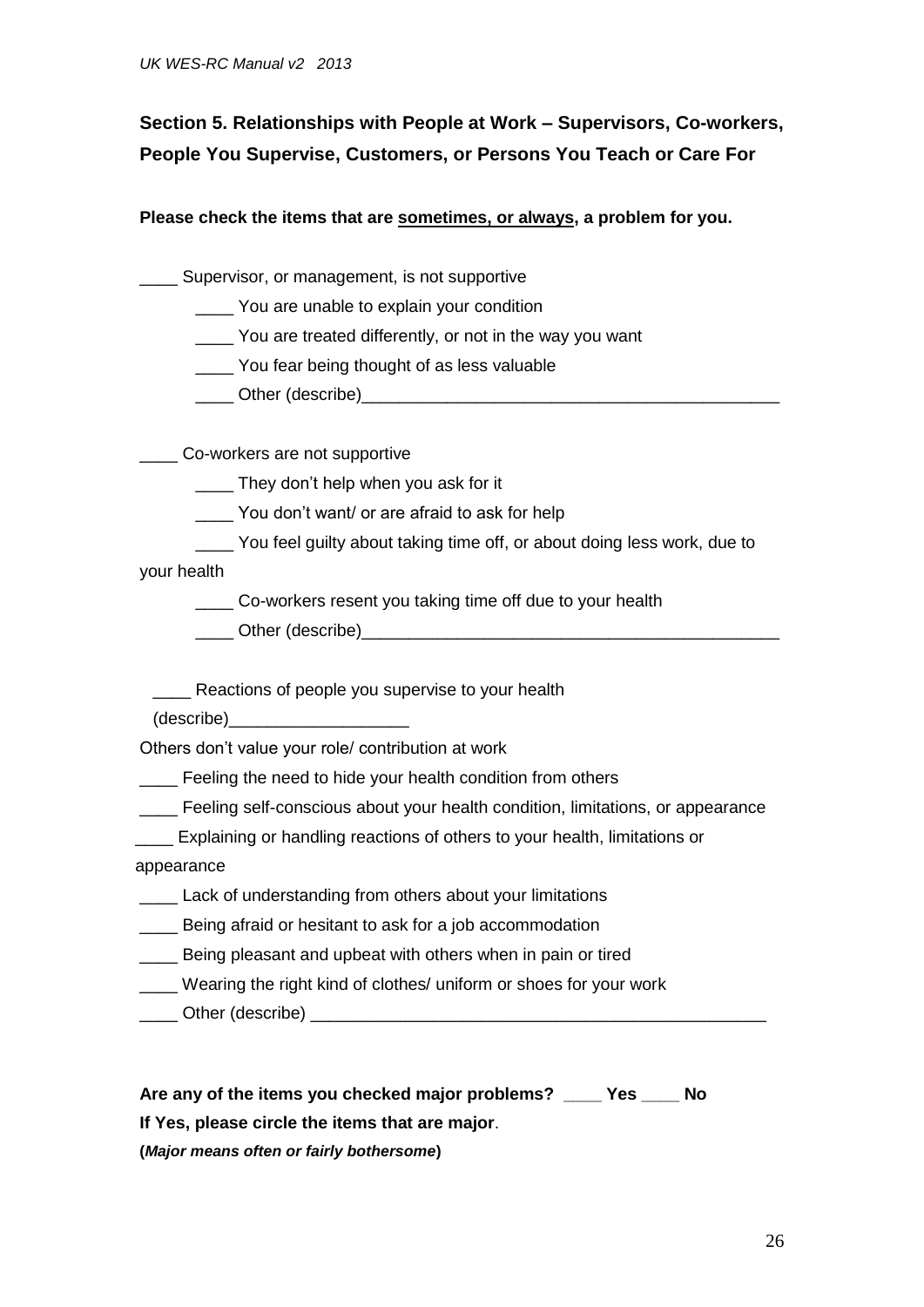# **3.6 Environmental Factors and company policies (section 6)**

The impact of the physical environment and the company policies that regulate the work are explored here.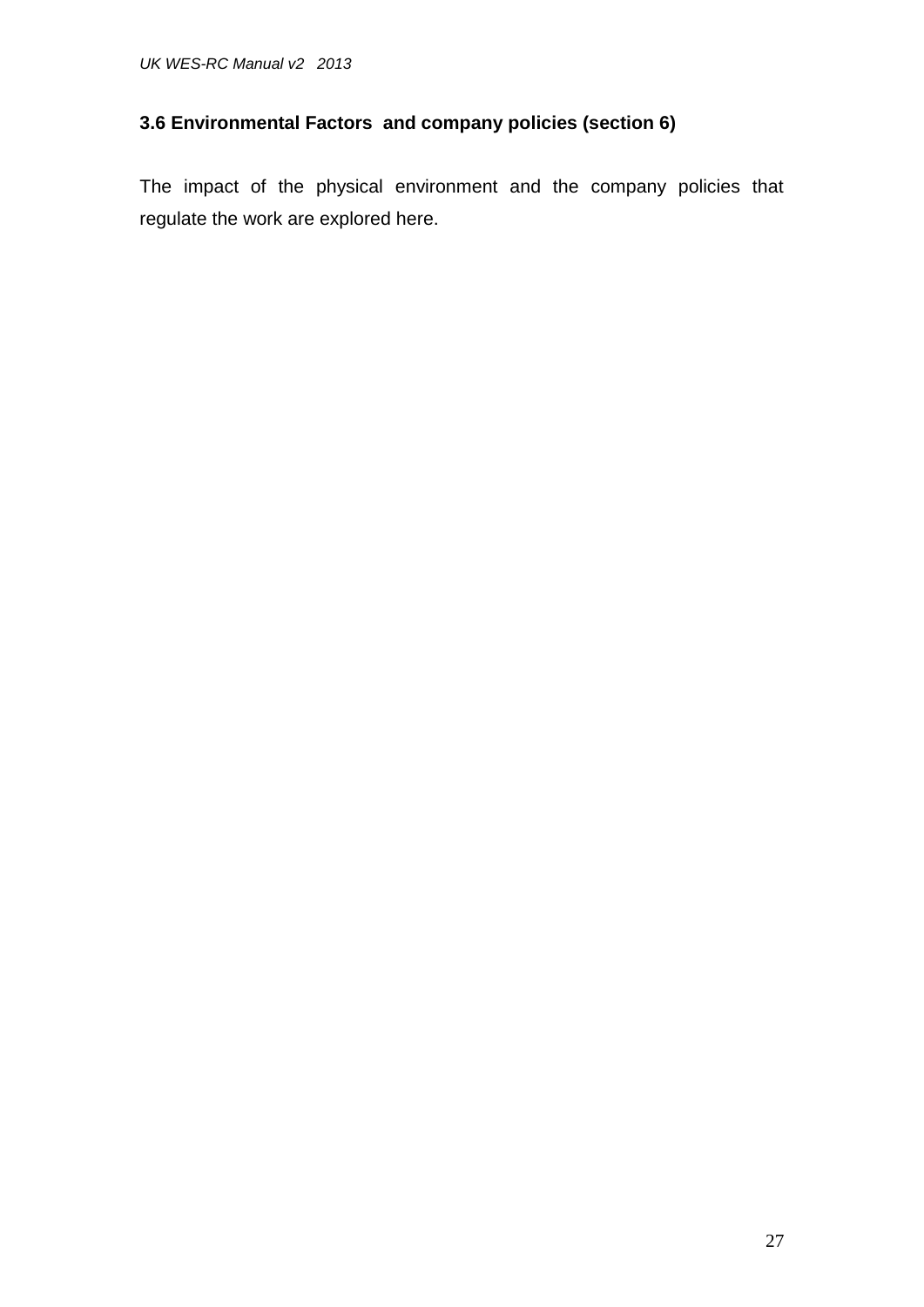# **Section 6. Environmental Factors and Company Policies**

**Please check the items that are sometimes, or always, a problem for you.**

### **Environmental factors**

- \_\_\_\_ Lighting check which items are problems
	- \_\_\_\_ Fluorescent lights
	- \_\_\_\_ Sunlight work outdoors
	- \_\_\_\_\_ Low or dim light
	- \_\_\_\_ Other (describe) \_\_\_\_\_\_\_\_\_\_\_\_\_\_\_\_\_\_\_\_\_\_\_\_\_\_\_\_\_\_\_\_\_\_\_\_\_\_\_\_\_\_\_\_
- \_\_\_\_ Cold temperature or drafts check which items are problems
	- **LETT** Air conditioning/ ventilation
	- \_\_\_\_ Cold areas at work (eg cold storage)
	- \_\_\_\_ Work outdoors
	- \_\_\_\_ Other (describe) \_\_\_\_\_\_\_\_\_\_\_\_\_\_\_\_\_\_\_\_\_\_\_\_\_\_\_\_\_\_\_\_\_\_\_\_\_\_\_\_\_\_\_\_
- \_\_\_\_ Hot temperature
- \_\_\_\_\_ Humidity
- Smoke or other fumes/ scents/ dust
- \_\_\_\_ Noise
- \_\_\_\_ Flooring
- \_\_\_\_ Other (describe) \_\_\_\_\_\_\_\_\_\_\_\_\_\_\_\_\_\_\_\_\_\_\_\_\_\_\_\_\_\_\_\_\_\_\_\_\_\_\_\_\_\_\_\_\_\_\_\_\_

#### **Company Policies**

\_\_\_\_ Needing to arrive at a certain time

\_\_\_\_ Sick days

- \_\_\_\_ No or not enough sick days
- Needing to take a lot of sick days
- \_\_\_\_ Supervisor or management frowns on use of sick days
- Other (describe)  $\Box$
- \_\_\_\_ Not enough flexibility in hours
- \_\_\_\_ Not enough flexibility in changing shift patterns
- \_\_\_\_ Not enough chance to do some work at home
- Not enough chance to take rest breaks
- \_\_\_\_ No or not enough time off for health care appointments

No or not enough discussion of Fit Note (or return to work interview) following sick leave

\_\_\_\_ No modified or light work available (eg following discussion of Fit Note)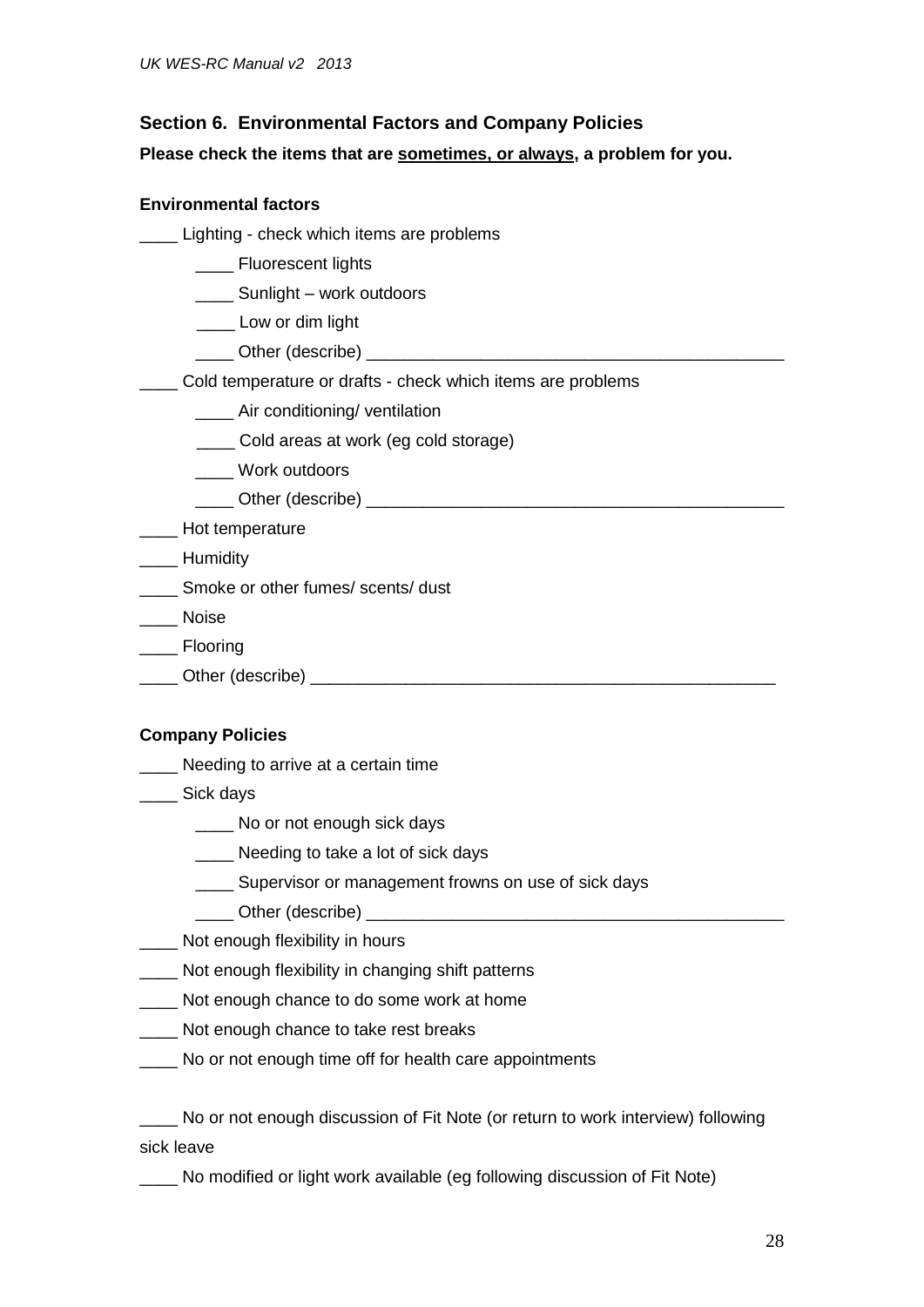\_\_\_\_ No or not enough performance reviews

\_\_\_\_ Difficulty meeting targets arising from performance reviews

**Employer is not supportive about job accommodations** 

\_\_\_\_ No or not enough access to occupational health and/ or human resources/

personnel support

**Lack of company retirement benefits** 

\_\_\_\_ Limited or no company sickness benefit/pay

\_\_\_\_ No or not enough flexibility in or exemption from company sickness absence

policy if have a long-term condition

\_\_\_\_ Other (describe) \_\_\_\_\_\_\_\_\_\_\_\_\_\_\_\_\_\_\_\_\_\_\_\_\_\_\_\_\_\_\_\_\_\_\_\_\_\_\_\_\_\_\_\_\_\_\_\_\_

**Are any of the items you checked major problems? \_\_\_\_ Yes \_\_\_\_ No**

**If Yes, please circle the items that are major**.

**(***Major means often or fairly bothersome***)**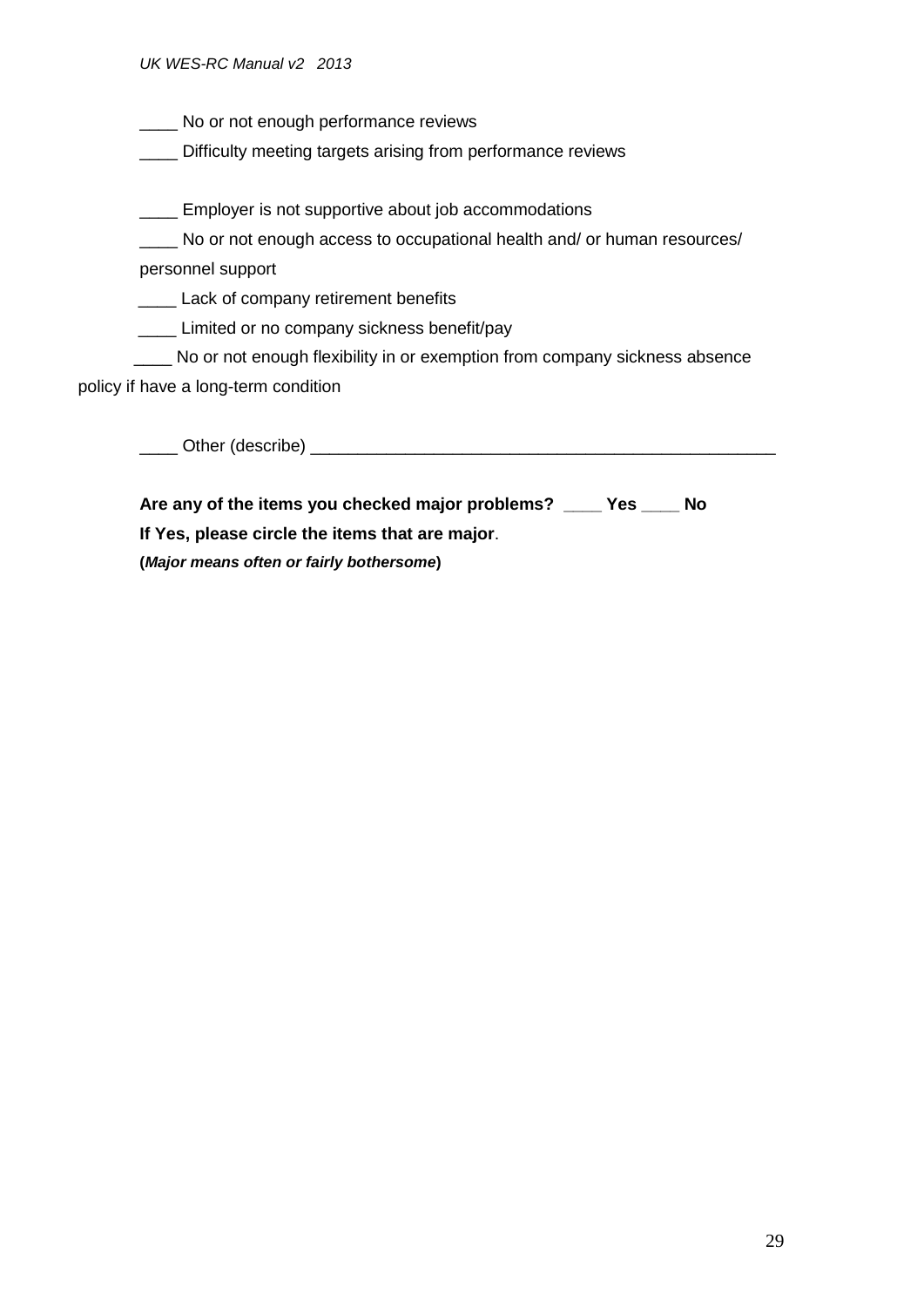# **3.7 Job, career, and home life (section 7)**

This section explores the employee's ability to work, the satisfaction they gain from working, and whether they can achieve a work life balance that is both acceptable to them and compliments their condition management.

Assessing job ability is difficult as it is influenced by a person's opinion of themselves. The job ability / mastery scale (coefficient Alpha =  $0.74$ ) was adapted from the Career Mastery Inventory developed by John Crites (1990). In addition to providing his permission for use of the items, Crites determined that the content of the items used in the original WES was appropriate for assessing job mastery concerns. These included items representing the six domains of the Career Mastery Inventory: getting the job done, fitting into the workforce, learning the ropes, getting along with others, getting ahead, and planning the next career step. This section has been further abbreviated to maintain the focus of the interview on functional activity within the workplace, but not to the exclusion of how the person integrates into the workplace. In the WES-RC this section was abbreviated to focus on staying in work and making adjustments to accommodate the effects of a medical condition.

In the original WES the job satisfaction section was much larger and was adapted from the Minnesota Theory of work adjustment developed by Dawis and Lofquist (1984). In that version, respondents evaluate their satisfaction with their current jobs in terms of the 20 work reinforcers in the Minnesota theory. An example of a work reinforcer "I'd do things that make use of my abilities" may be responded to in one of three ways: (a) too little, (b) about right, and (c) too much. Allaire converted this system into a yes / no set of questions, similar in format to the rest of the interview. In this way the construction of the interview consistently leads the person towards identifying major problems with their employment, and not become sidetracked with the important but less fundamental issues linked to job satisfaction, which in turn is linked to job ability and work life balance*.*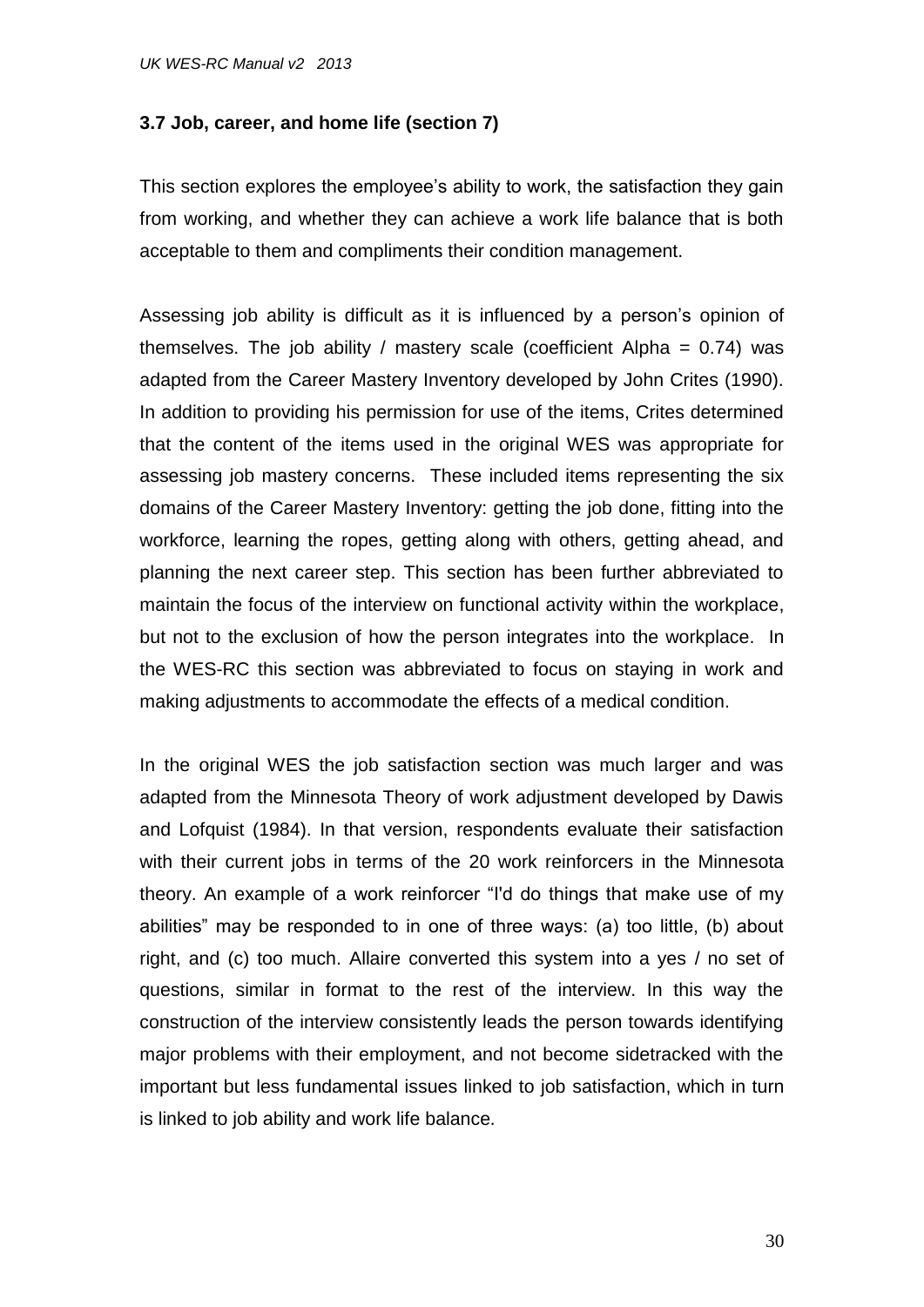*UK WES-RC Manual v2 2013*

Maintaining a work like balance is important for both our physical and mental health. As with getting ready to go to work, the original WES did not look at life away from the workplace. However, with many conditions pacing, diet, rest and exercise, and medication, are key condition management tools that need to be considered over a 24-hour day and not just at work. This set of questions are not intended to pry into a person's private life but to understand how home and work impact on each other and whether the person has a good understanding of how to manage their condition.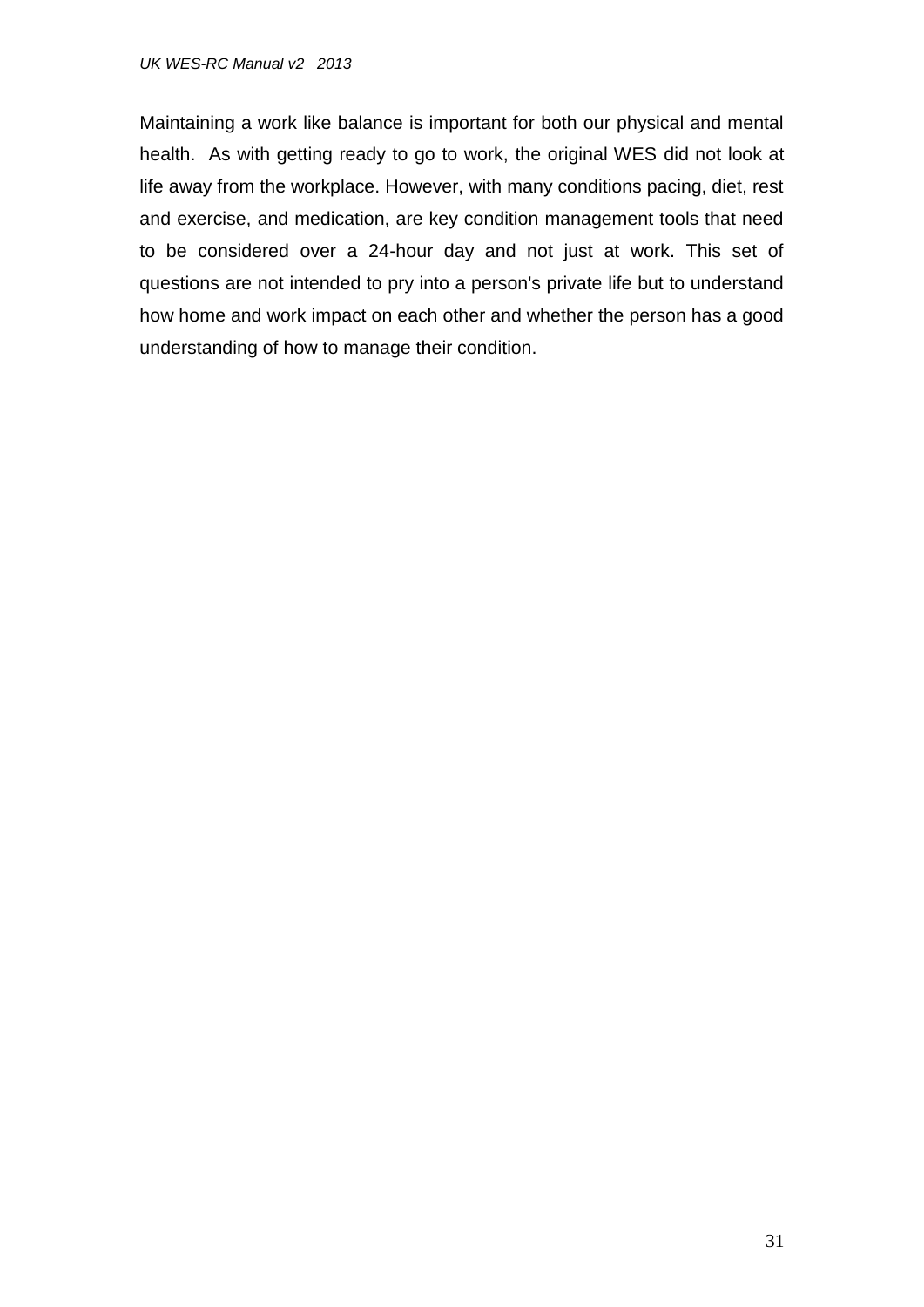# **Section 7. Job, Career and Home Life**

### **Please check the items that are sometimes, or always, a problem for you.**

#### **Job ability**

- **EXECUTE:** Getting the work for your job done
	- \_\_\_\_ Completing tasks as quickly as others do
	- \_\_\_\_ Concern about meeting expectations
	- \_\_\_\_ Loss of self-confidence about your work
	- \_\_\_\_ Other (describe) \_\_\_\_\_\_\_\_\_\_\_\_\_\_\_\_\_\_\_\_\_\_\_\_\_\_\_\_\_\_\_\_\_\_\_\_\_\_\_\_\_\_\_
- **Lack of friendly relationships at work**
- \_\_\_\_ Considering what work you would do if you needed or wanted to change jobs
- Having the drive or energy needed for promotions

#### **Job satisfaction**

- You are unhappy with your job because of your health
- You are unhappy with your job because of job conditions
	- \_\_\_\_ Job does not give a feeling of accomplishment, or opportunity for
- advancement
	- \_\_\_\_ Low pay
	- \_\_\_\_ Job does not provide for steady employment
	- \_\_\_\_ You don't get enough feedback about how well you do your job
	- Other (describe)
- You want or need to change jobs or career

#### **Balance Between Work and Home Life**

- **\_\_\_\_\_** Getting household work and/ or shopping done
- Lack of family support (describe)
- \_\_\_\_ Doing things with your children, or doing other family, social, sport and
- recreational activities
- \_\_\_\_ Doing volunteer activities
- Self-managing your arthritis, such as taking medications, getting rest, exercise Other (describe)  $\Box$

**Are any of the items you checked major problems? \_\_\_\_ Yes \_\_\_\_ No**

**If Yes, please circle the items that are major.** 

**(***Major means often or fairly bothersome***)**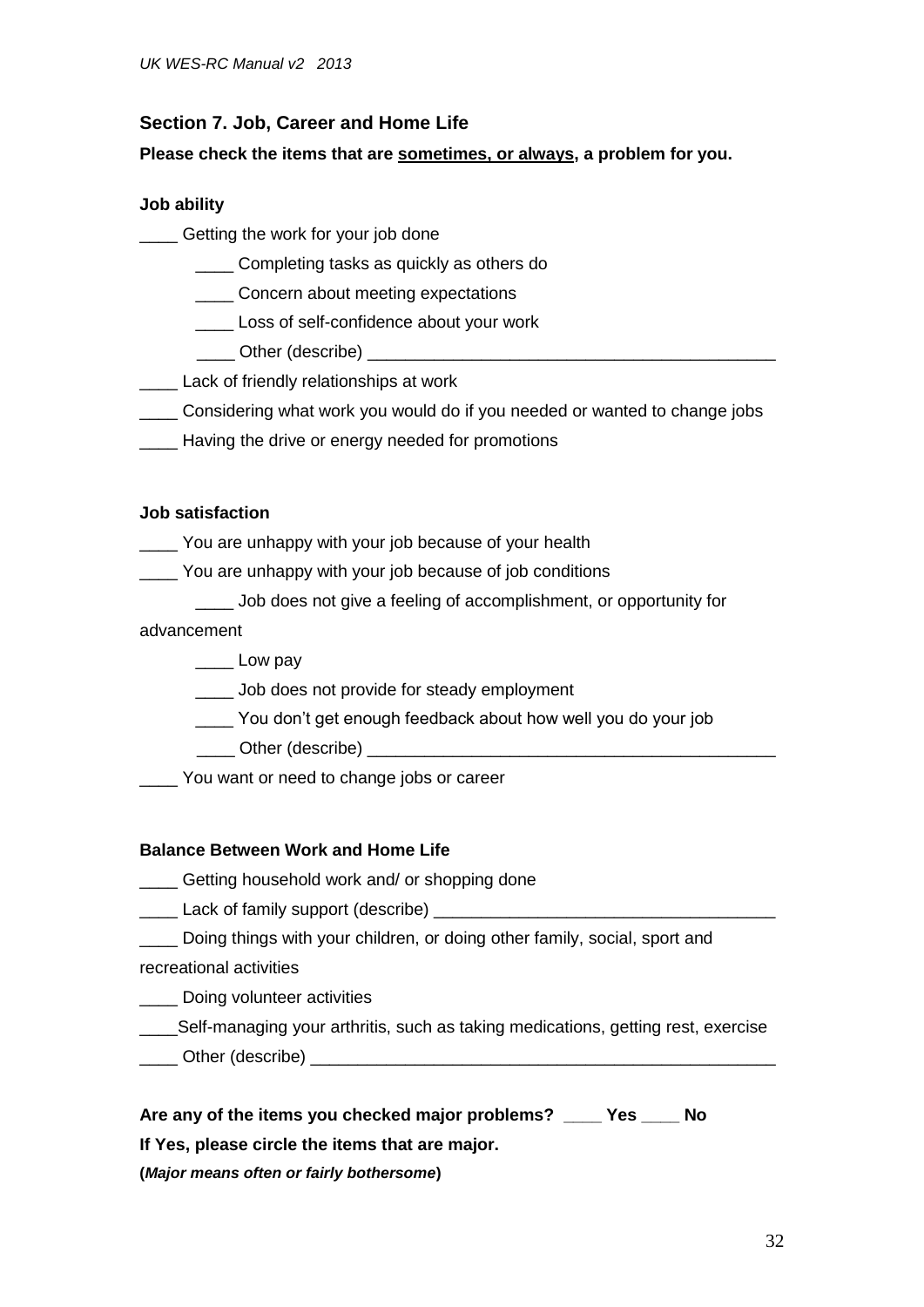# **3.8 Problem prioritising and solution development (section 8)**

This section gives you a chance to review the interview and begin to draw out problem themes. Through the identification of three key problems or barriers to work, energy can now be focused on finding possible solutions and formulating a plan of action. These solutions may utilise common adjustments for example, restructuring of existing facilities, restructuring of the job, sing self-management approaches such as joint protection/ergonomics, positioning, fatigue and stress management, splints and orthoses, remodification of work schedules, reassignment to other roles / positions, modification of equipment, installation of new equipment, and flexible personal leave policies.

The information collected for this section of the WES-RC constitutes the essential elements of an accommodation plan that the person can share with the employer. In presenting information in the accommodation plan to the employer, the client (and rehabilitation professional if included) should emphasise the relationship between barrier removal and increased productivity.

# **List the 3 most bothersome problems/ barriers to employment.**

NB can be a group of related problems, e.g.

"work station (i.e. seating, computer/mouse position, clutter, posture/positioning, filing)"

"travel/parking to/at work and to work-related activities; carrying bags/equipment"

"work scheduling; lack of breaks"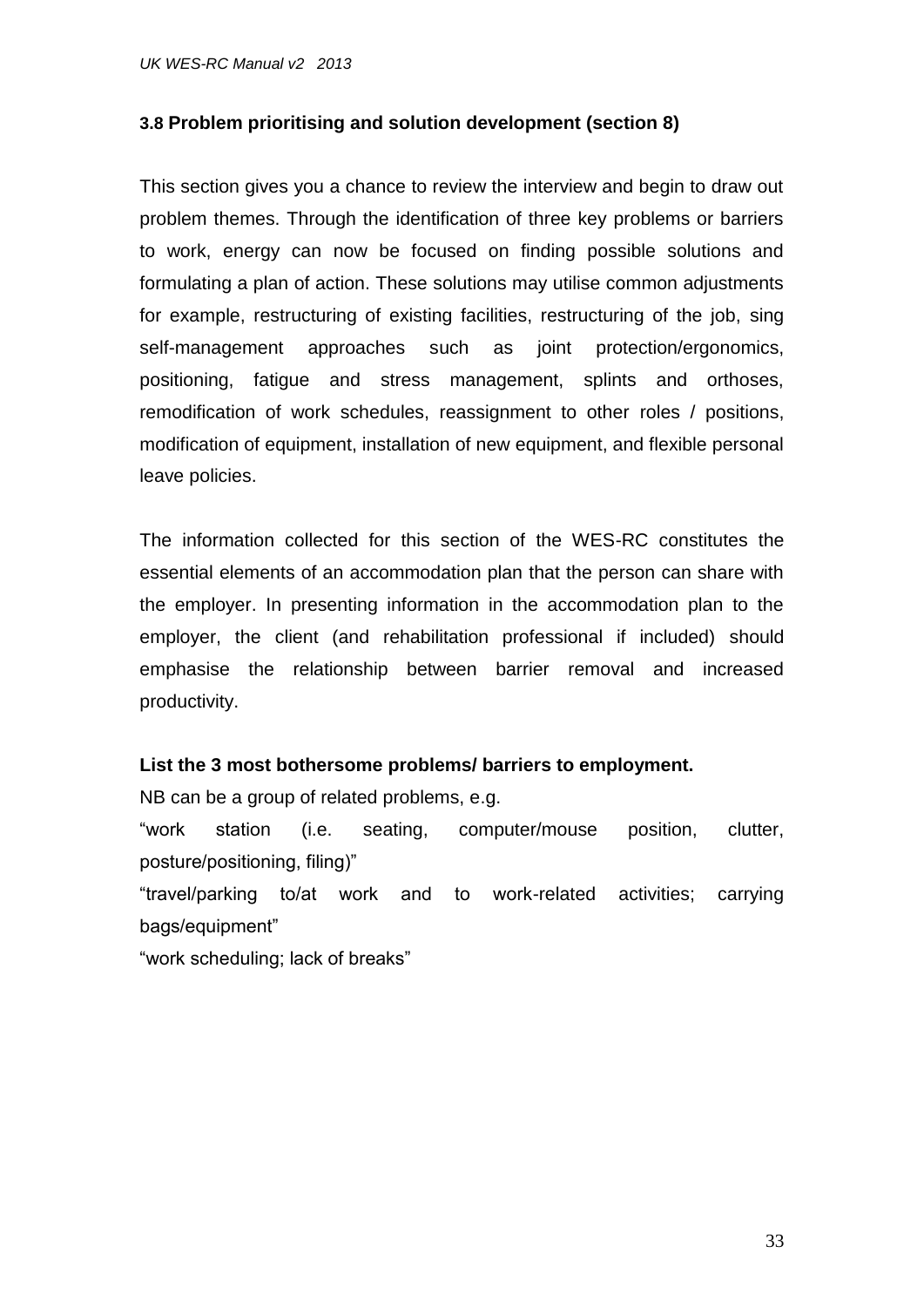Section 8. Problem Prioritization and Solution Development Review the problems identified in sections 1-7 and list the 3 most bothersome problems/ barriers to employment. Then describe possible solutions to the 3 problems and resources or people who can help. Be specific.

Problem/barrier 1/2/3:

List all possible solutions considered:

Resources/ people to help:

(continue notes overleaf if necessary)

÷.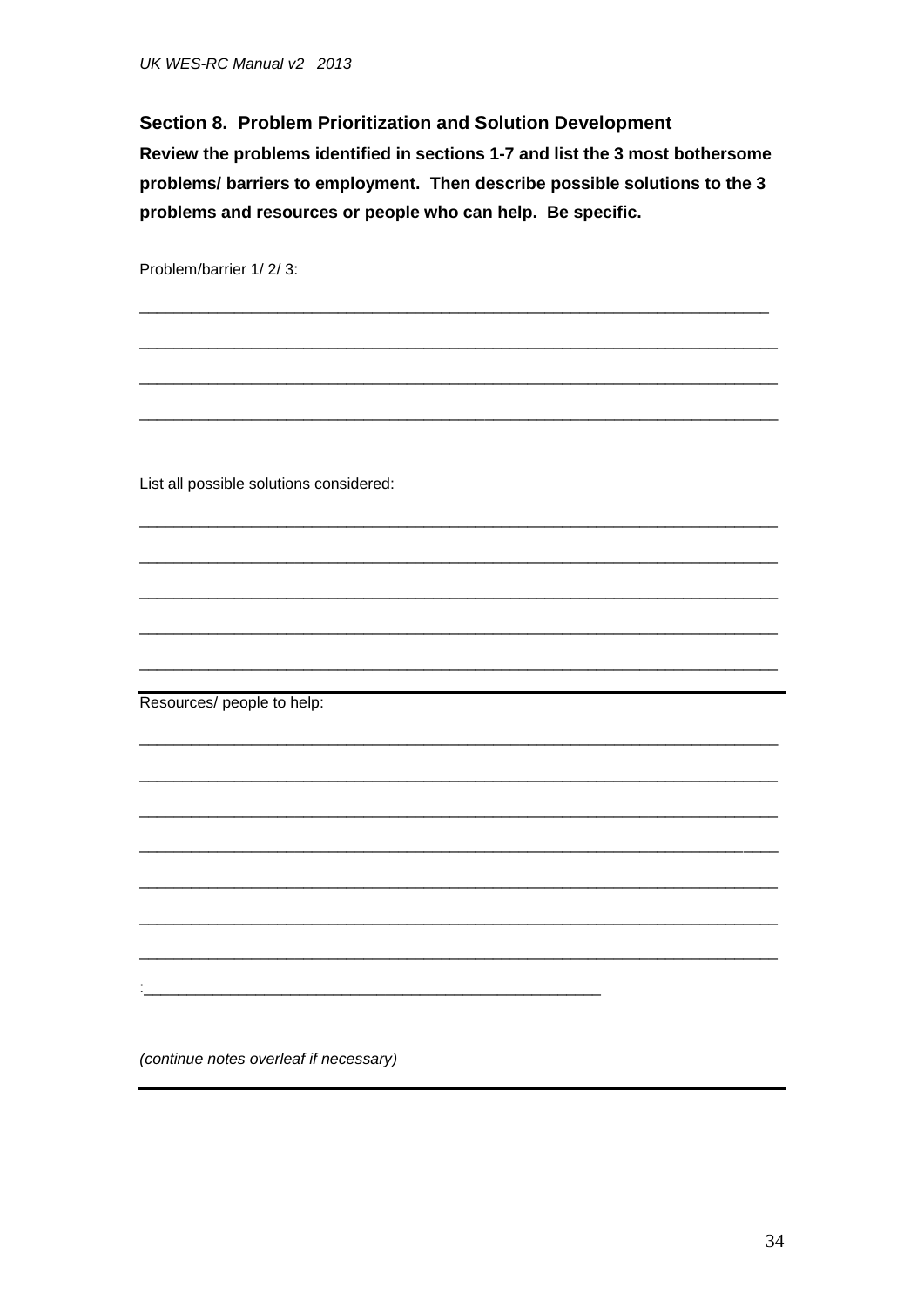# **4. Administration of the UK WES-RC**

Rehabilitation professionals may administer the WES-RC in a face-to-face (Roessler and Gottcent 1994) or telephone interview (Rumrill, Roessler, and Denny, 1993) with individuals with disabilities who are either employed or about to begin employment. Whether conducted by telephone or in person, the WES-RC interview requires 30 -60 minutes to complete. A study by Allaire and Keysor (2009) confirmed that therapists took on **average** 45 minutes to complete the WES-RC.

Face-to-face contact enables the administrator to elicit more information from the respondent because it provides greater opportunity for feelings of trust to develop and for clarification of responses. Prior to administering the WES-RC, rehabilitation professionals may wish to mentally "walk through" the interview using their own jobs as models.

The general procedure for completing the WES-RC sections 2 -8 is as follows;

- 1. Encourage the person to identify barriers/ problems encountered in all the elements of a working day from getting up and getting ready to go to work, travelling to work, accessing the workplace, performing essential physical and mental job functions, interacting with others and job satisfaction.
- 2. Many of the barriers / problems encountered are already listed and just require ticking. Any not included in the checklist should be added next to the heading 'other (describe)'
- 3. At the end of each section ask the person to consider whether any of the problems identified could be described as 'major problems'. These should be circled for discussion later on in the interview.
- 4. Once all the problems have been identified in sections  $2 7$ , the problems which have been highlighted as major problems, or would make a difference to the person retaining their job, should be revisited in section 8.
- 5. Encourage the person to suggest reasonable workplace adjustments for the problems / barriers; do not hesitate to share knowledge of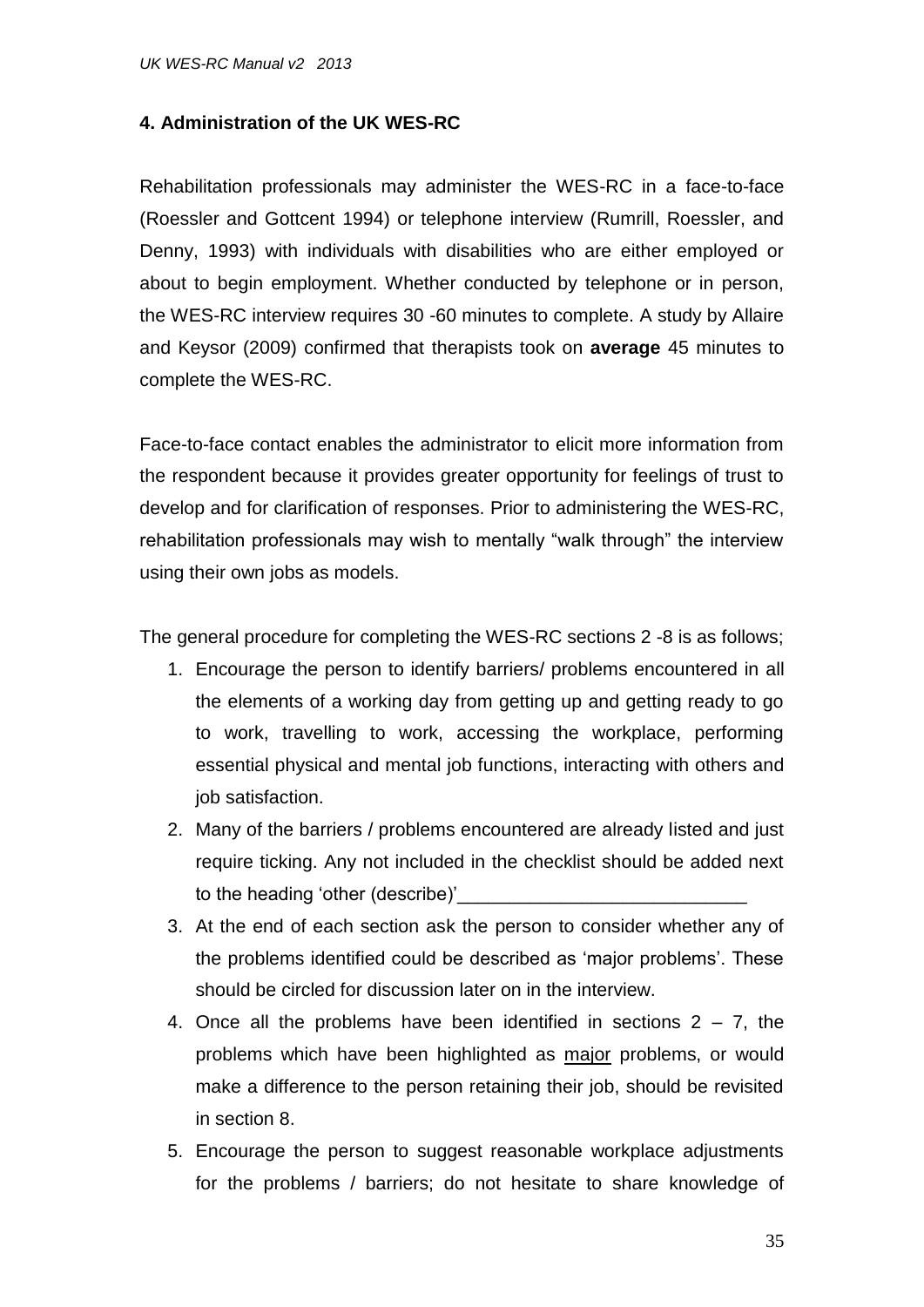adjustments that might prove feasible in the person's employment setting.

- 6. Identify resources, including financial, equipment and personnel based, which may assist / support with the suggested adjustment.
- **7.** Remind the person that section 8 constitutes the basis for initiating a review of their need for workplace adjustments with the employer. It enables the person to state their barriers to productivity in priority order as well as reasonable adjustments for each barrier.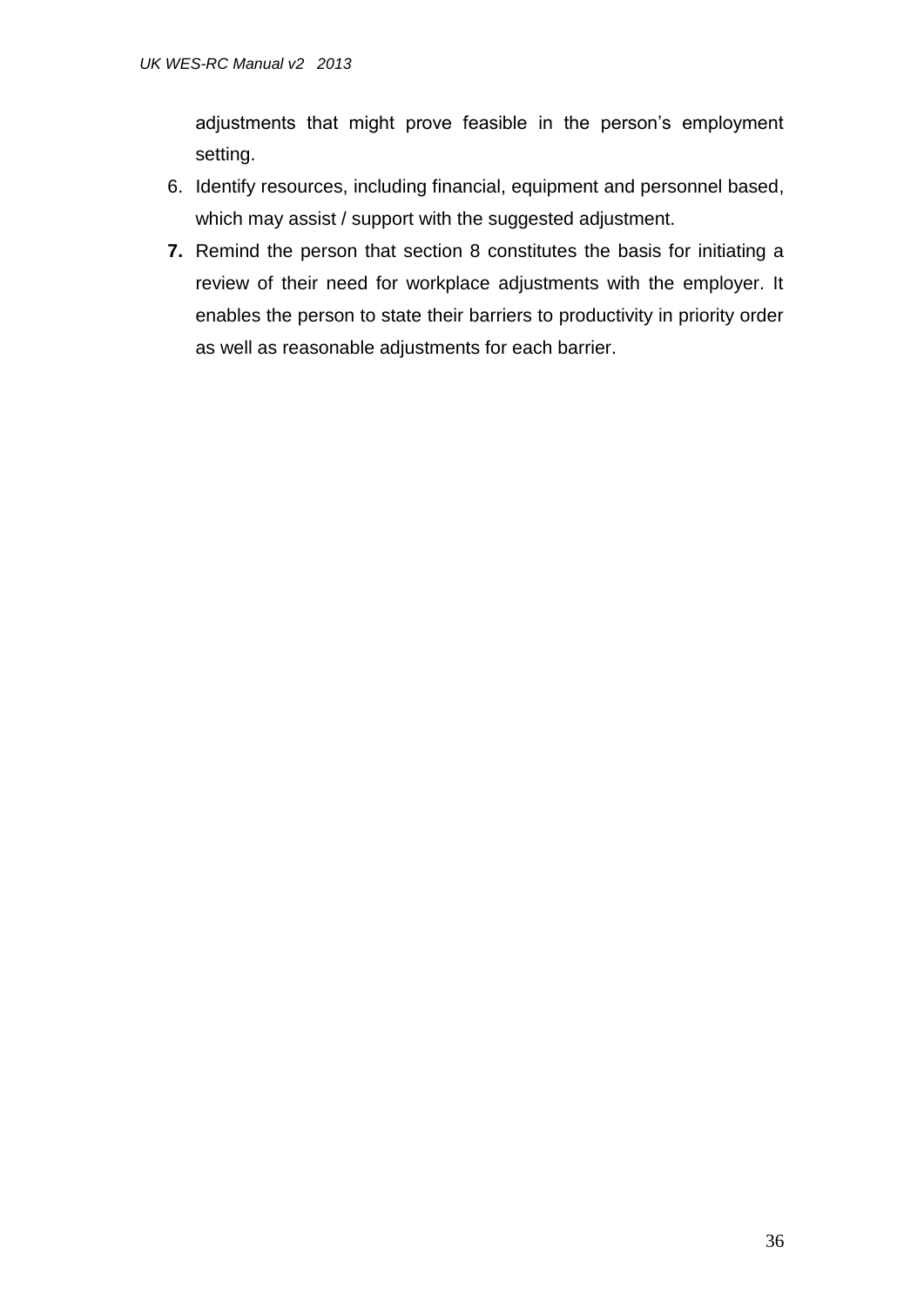# **5. Information on Reasonable Accommodation Strategies and Resources**

The WES-RC has been used in previous research on job retention and arthritis. Allaire et al (2003) conducted a trial with employed people who were diagnosed with arthritis and were mildly disabled. The intervention group received two 1.5 hour individual treatment sessions. Barriers were prioritised, potential solutions discussed and action plans were formulated. The control group received information booklets about managing health related employment problems. During the 3.5 year follow up the experimental group had 49% fewer permanent and temporary job losses than the control group and participants were very satisfied with the VR intervention.

The Equality Act (2010) aims to tackle disadvantage and discrimination, and has particular importance to people with disabilities. It requires employers to make reasonable adjustments that enable people with disabilities to have the same access to work as those without disabilities. Hence the use of the WES-RC to identify adjustments to remove on the job barriers is consistent with current legislation.

The Equality Act identifies core principles requiring consideration which include:

- Recruitment
- Equality at work pay and benefits
- Career development, training, promotion and transfer
- How you are managed
- Dismissal, redundancy, retirement and after you have left the job
- When your employer is responsible for what other people do
- **The employers duty to make reasonable adjustments to remove barriers for disabled people**
- What to do if you think you've been discriminated against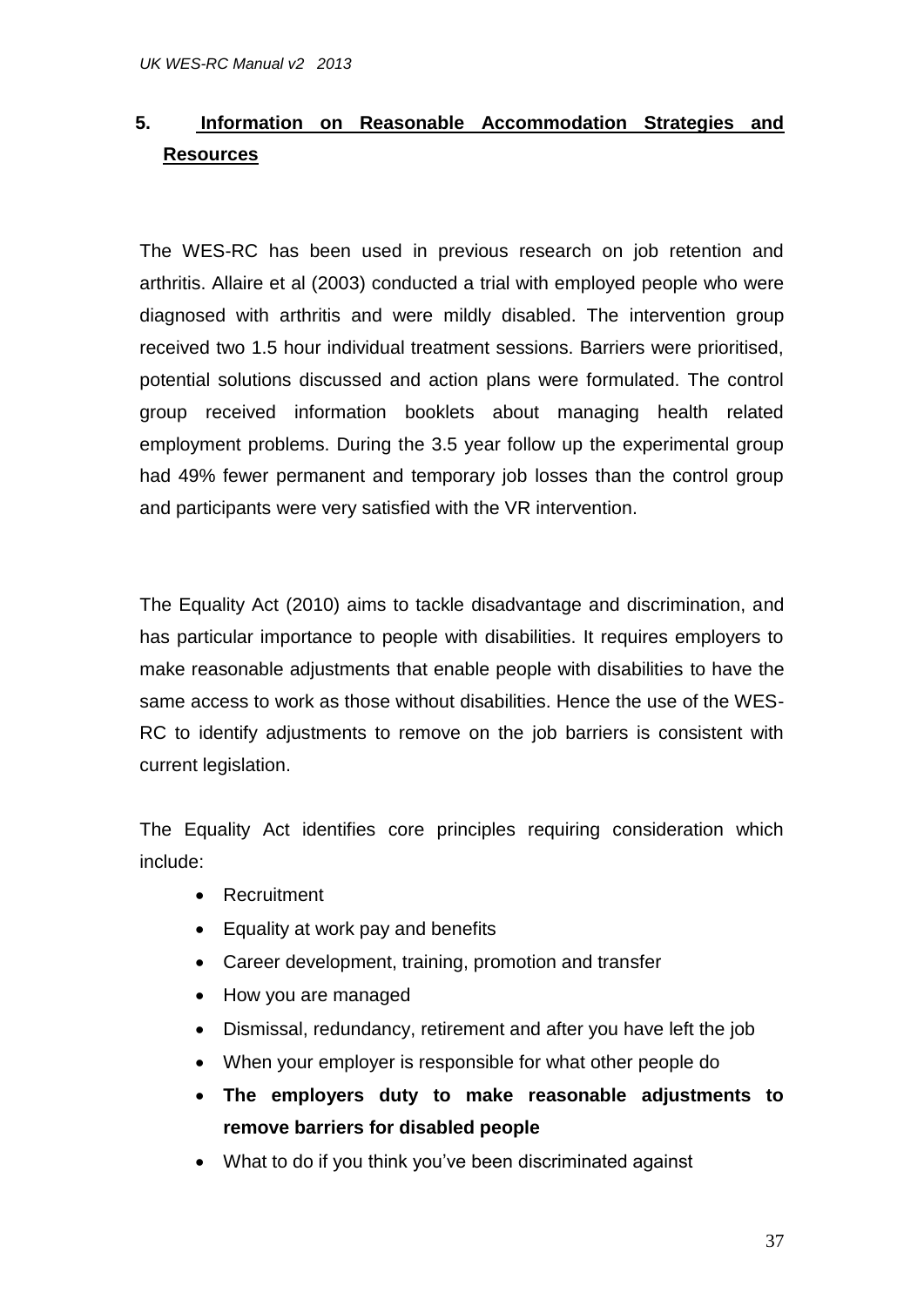Subsequent information in this section provides descriptions and examples of each category.

- **Recruitment** --- an employer cannot discriminate against an individual in the recruitment process because of disability. The individual is not forced to disclose any health condition.
- **Equality at work pay and benefits** -- treats employees equally with regard to working hours etc but can treat a disabled person more favourably than other employees. For example and alteration to working hours e.g. reduction or paying an individual for working 35 hours when in fact they only work 30.
- **Career development training, promotion and transfer** an employer should treat employees equally with regard to training but can treat a person with a disability more favourably because of the barriers they face. For example, an employer has a policy of shortlisting and interviewing all applicants with disabilities who meet the minimum requirements for a job on promotion. The law would allow this. It would not be unlawful discrimination against a non-disabled applicant who also meets the minimum requirements but is not short listed because there are better-qualified candidates.
- **How you are managed** an employer is responsible for harassment etc of employees, and have to demonstrate what steps they have taken to stop this.
- **Reasonable adjustments** an employer should ensure removal of physical barriers and / providing additional support for the disabled worker so they as far as is reasonable have access to the same conditions as a non-disabled person. This may involve equipment, adaptations, change in working hours, change in organization, practical support, and removal of physical barriers.

In this following section examples are presented of the types of reasonable adjustment that can be made.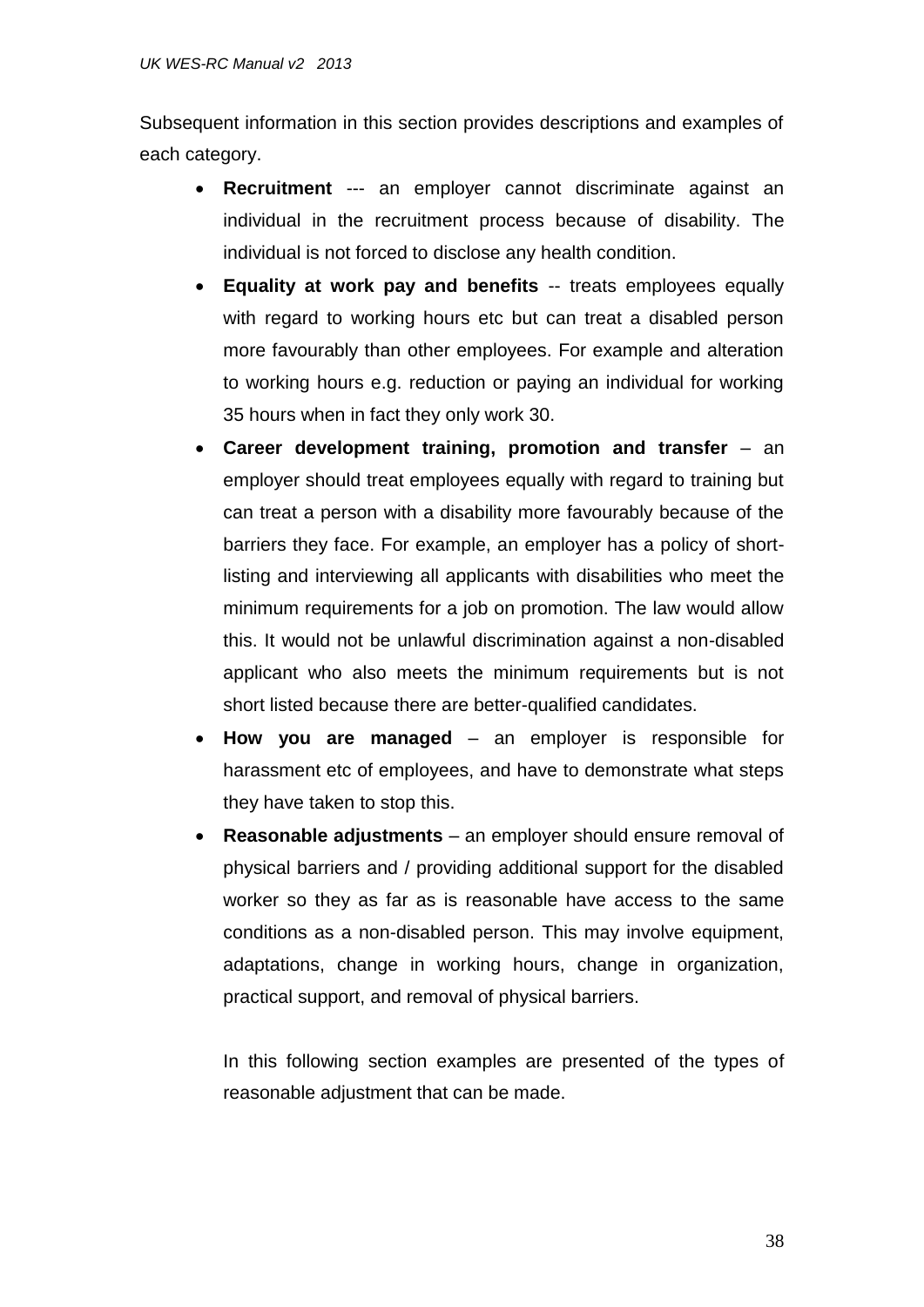# **5.1 Physical barriers**

Any environmental barriers should be assessed and where possible these removed or reasonable modified to accommodate the person's individual needs. This does not imply that all facilities must be entirely accessible to all persons with disabilities. The following show how existing facilities can be restructured to create accessible work environments:

- Installation of a wheelchair ramp at the entrance of a building
- Installation of an electric door
- Reservation of widened parking spaces for wheelchair users
- Renovation of toilets
- Installations of flashing alarm systems for those with hearing impairments
- Installation of grab rails

# **5.2 Restructuring the job**

Job restructuring may include transferring certain tasks to another employee, assigning different tasks to the person with a disability, and eliminating tasks that the person with the disability cannot perform. For example, one aspect of an administrative assistant's position might involve answering telephones for 30 minutes each day. A person who is deaf would be unable to perform that function which would require the employer to assign telephone duties to another employee. Job restructuring is an effective and usually inexpensive means of accommodating an employee with a disability, but it is limited to the marginal or secondary responsibilities of the position. Essential functions, which should be specified in written job descriptions, are not subject to restructuring.

# **5.3 Modification of work schedules**

Modified work schedules offer a reasonable accommodation that is usually inexpensive and often easy to arrange. This option includes both flexible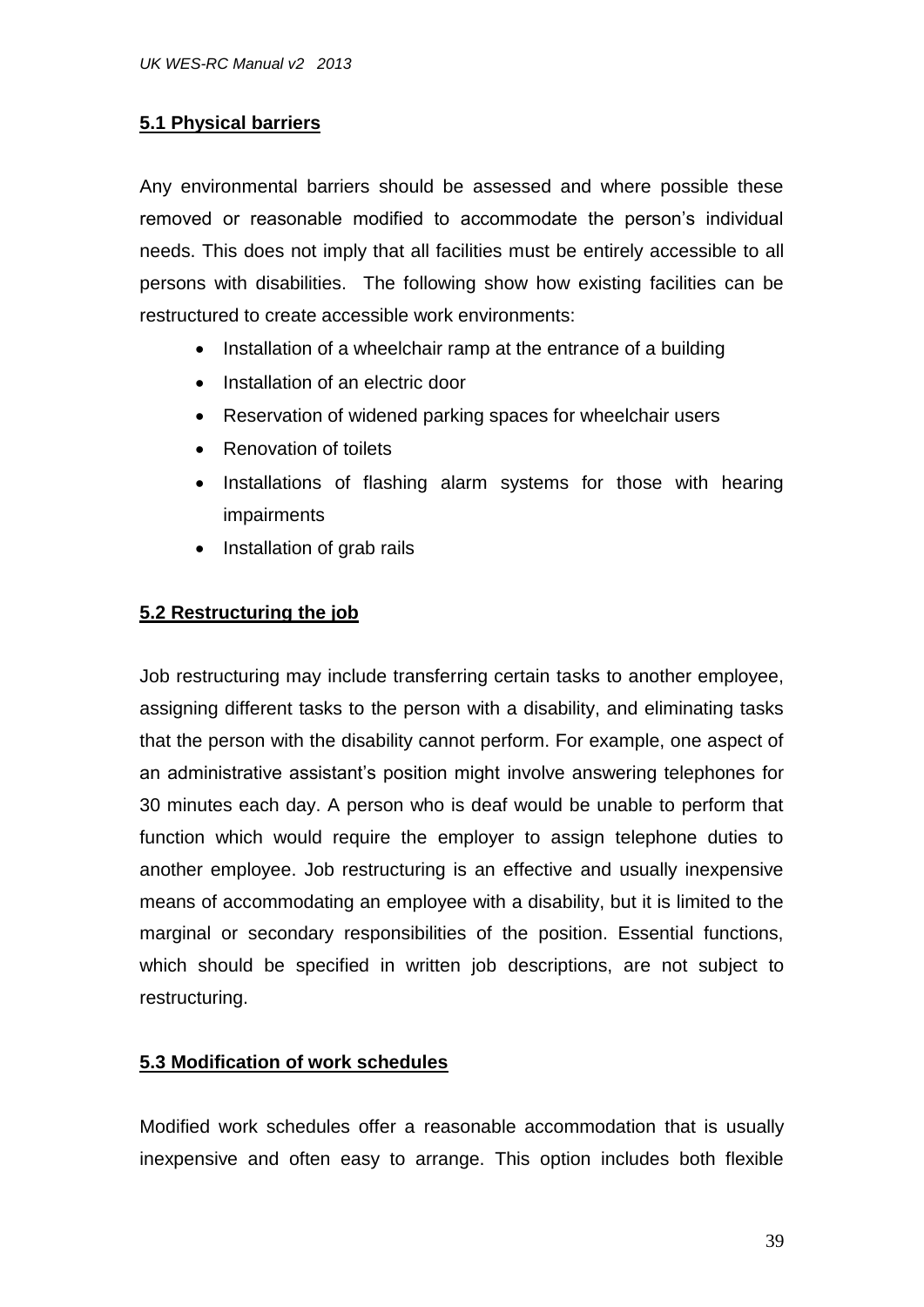(working the number of hours on a different schedule) and reduced time assignments. The effects of a disability may seem to necessitate significant changes in an employee's schedule but slight modifications can often yield impressive results. For example, a person with rheumatoid arthritis (RA) may need more time to get ready in the morning and therefore starting their working day a bit later would enable them to continue working.

# **5.4 Reassignment to another position**

In some cases, an accommodation is not possible for the employee's present position but would be feasible for another job. If the employer and employee agree that the other position would be more appropriate, they may consider reassignment to that position as an accommodation option. Reassignment may not be used to limit, segregate, or otherwise discriminate against the employee. The position should be vacant at the time of reassignment or expected to be vacant within a reasonable time frame. If the employee is qualified for the new position, it should be equivalent pay and status to the previous job. If the employee is not qualified for reassignment to an equivalent –status position, the employer may assign him to her to a lower-grade position.

# **5.5 Modification of equipment**

Unless associated costs constitute an undue hardship for the employer, employees with disabilities must have access to the equipment that is routinely used on their jobs. Often, existing equipment can be modified with slight expense and minor inconvenience. Here are some examples:

- A man with a hearing impairment works as a telemarketer but finds it difficult to use a telephone. His employer installs a voice amplifier.
- A woman with a visual impairment works as a computer programmer but finds it difficult to read the monitor. Her employer installs software which enlarges images on the screen.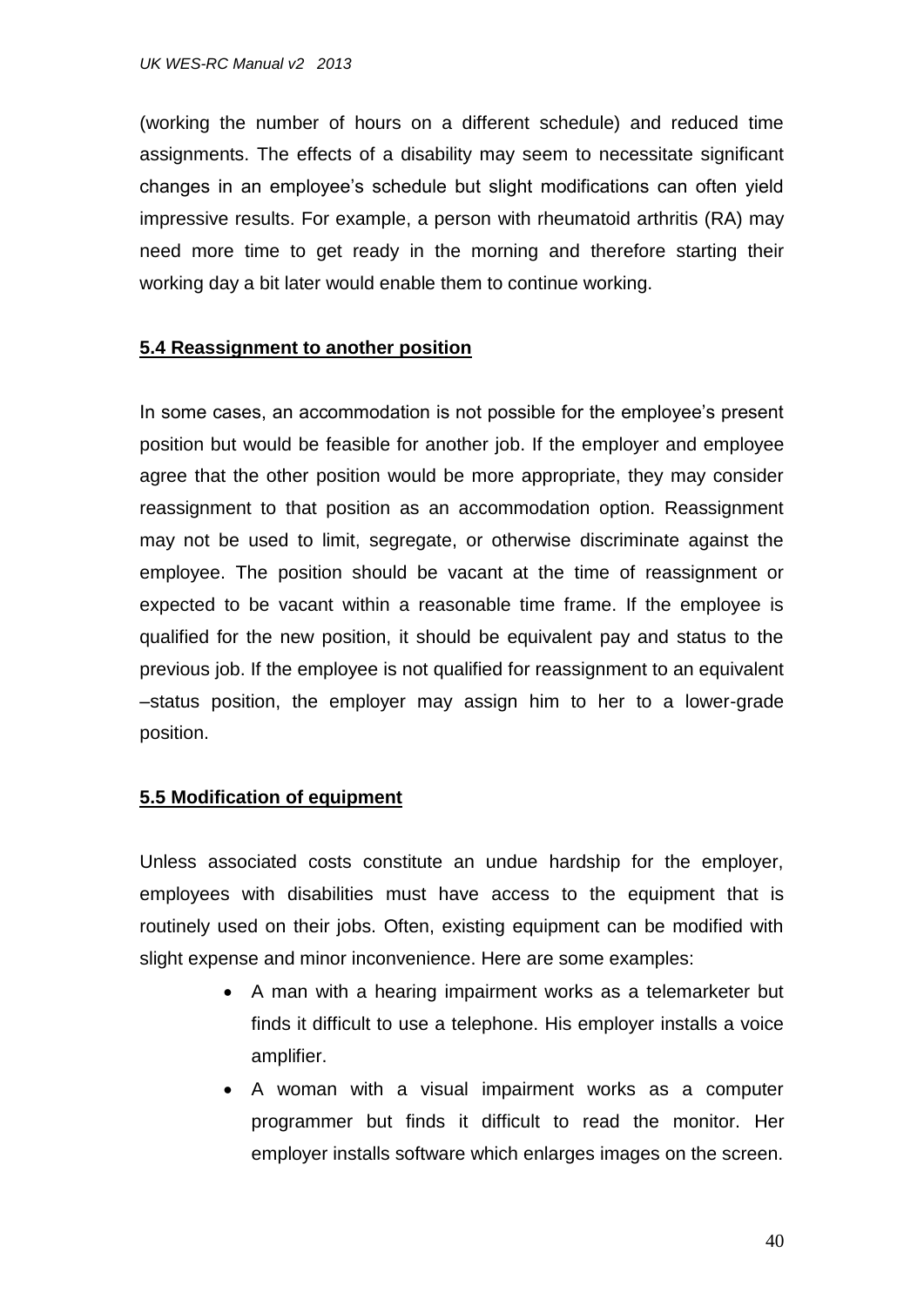A woman with RA as an administrative assistant and experiences difficulty using a keyboard. Her employer installs voice recognition software.

# **5.6 Installation of new equipment**

When existing equipment cannot be modified, the employer must consider new equipment that enables the employee to perform essential functions of his or her job. The employer is only required to provide equipment for that particular job, not equipment to be used outside of work. As with all types of reasonable accommodations, costs of new equipment must not constitute an undue hardship for the employer. In some cases the cost of equipment can be met through the Access to Work scheme.

# **To apply for help the person must:**

- Have a **disability or health condition\*** that is going to last for over 12 months
- Be over 16 years old
- Live and work in Great Britain.

They may not be eligible if in receipt of certain benefits (check with the AtW scheme):

- Incapacity Benefit
- Employment and Support Allowance
- Severe Disablement Allowance
- Income Support
- National Insurance Credits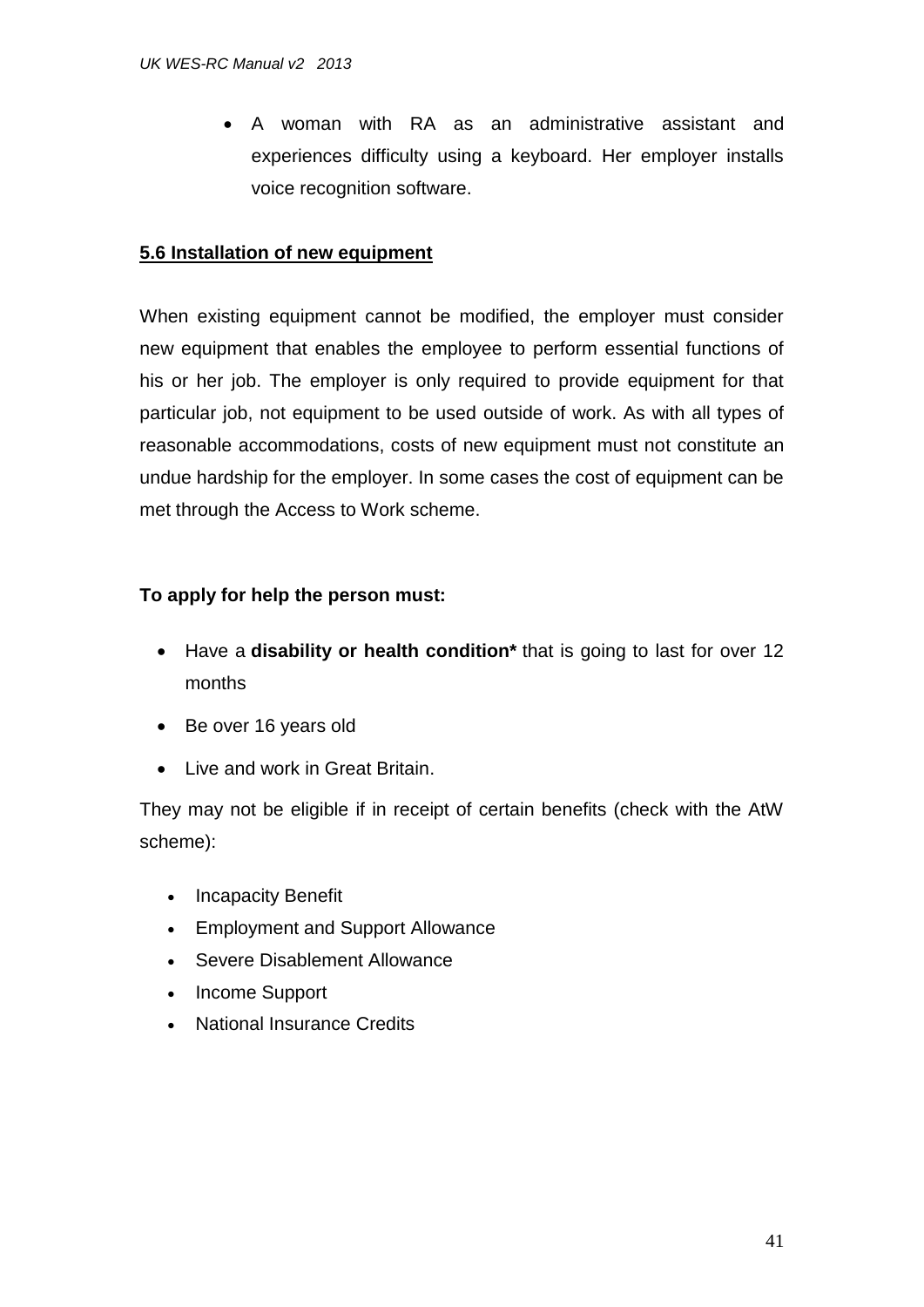# **The scheme provides grants to help pay for the extra employment cost of working with a disability. This can include funding for:**

- Special aids or equipment to use in the workplace such as specialist software or computer access equipment including speech recognition software
- Support worker to provide one to one support in the workplace such as a British Sign Language Interpreter or personal reader for dyslexics, blind or visually impaired
- Travel to work if public transport cannot be used due to health or disability and help with adaptations to vehicles
- Travel in work to pay for the extra cost of travel while at work
- Communication support at job interviews for an interpreter or other one to one support for someone who has difficulties in communicating with others
- Adaptations to existing (but not new) buildings

# **The grant will not cover any items considered as standard equipment in the workplace.**

Eligibility can be checked at<https://www.gov.uk/access-to-work/overview>

How to apply is also detailed there. This can be done by contacting the relevant Regional Access to Work centre or Local Job Centre Plus. The person is asked to complete an application form. Once they have the person's details, an adviser will discuss their application with them to assess their needs and the level of support required.

# **The Access to Work grant will pay for 100% of the approved costs if the person:**

- Has been in their job less than 6 weeks
- Is self employed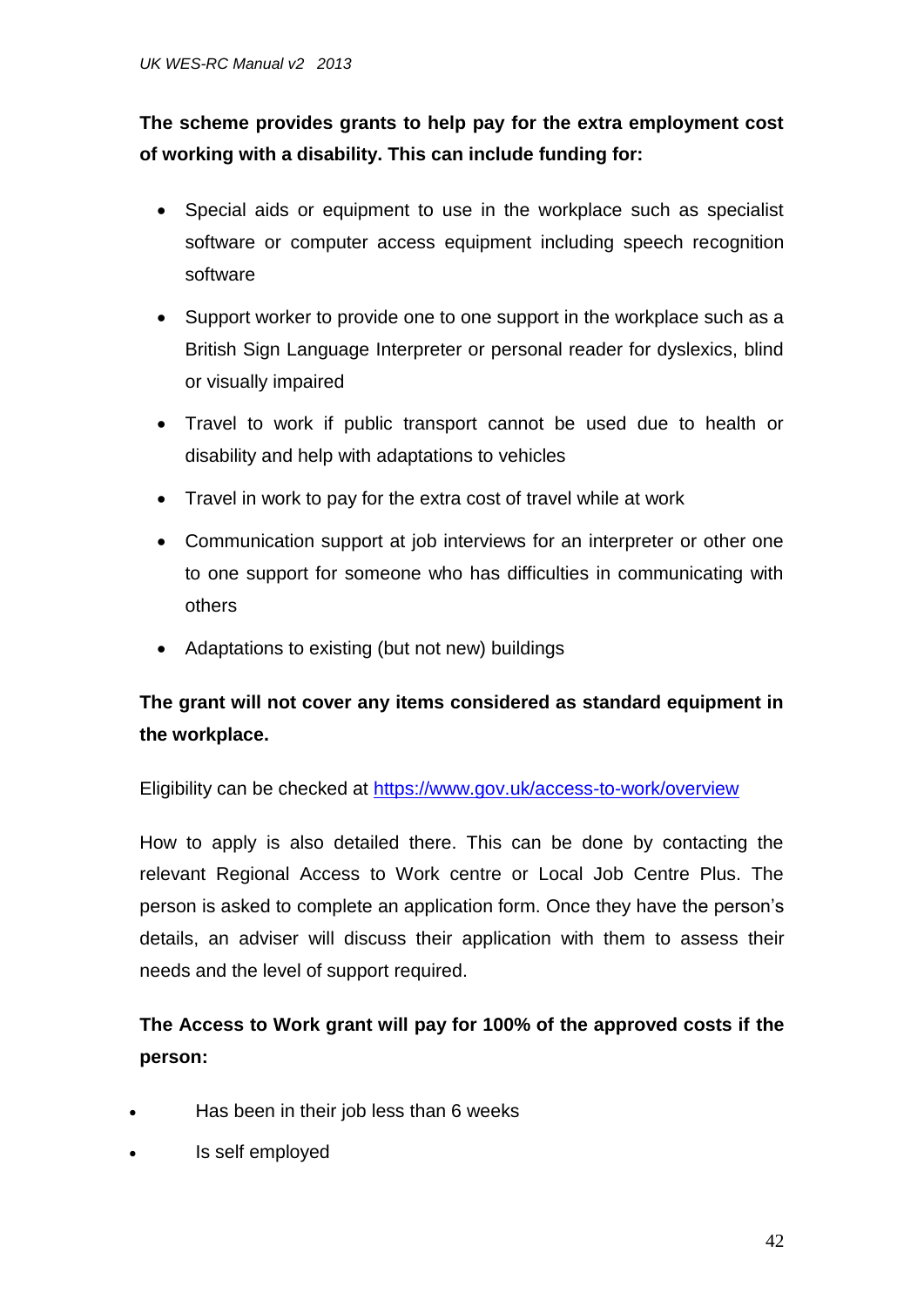- Is about to start work
- Is working for an employer with less than 10 employees

For those employed for longer than 6 weeks a proportion of the costs will be paid depending on the size of the company with employer contributions for larger companies.

Funding is for three years after which a new application will need to be required.

Here are examples of equipment accommodations:

- A man with arthritis has limited use of his hands. His employer installs a Lazy Susan file cabinet to enable him to reach material more easily.
- A woman with a visual impairment works as a newspaper editor. To assist her with the large volume of reading required, her employer provides a closed circuit magnification scheme.

# **5.7 Provision of support workers**

In some cases support workers are provided as reasonable accommodations for people with visual and hearing impairment or for people with dyslexia and some physical injuries. The full cost of support workers is met through the Access to Work scheme. The support may only be required for a small proportion of the working day.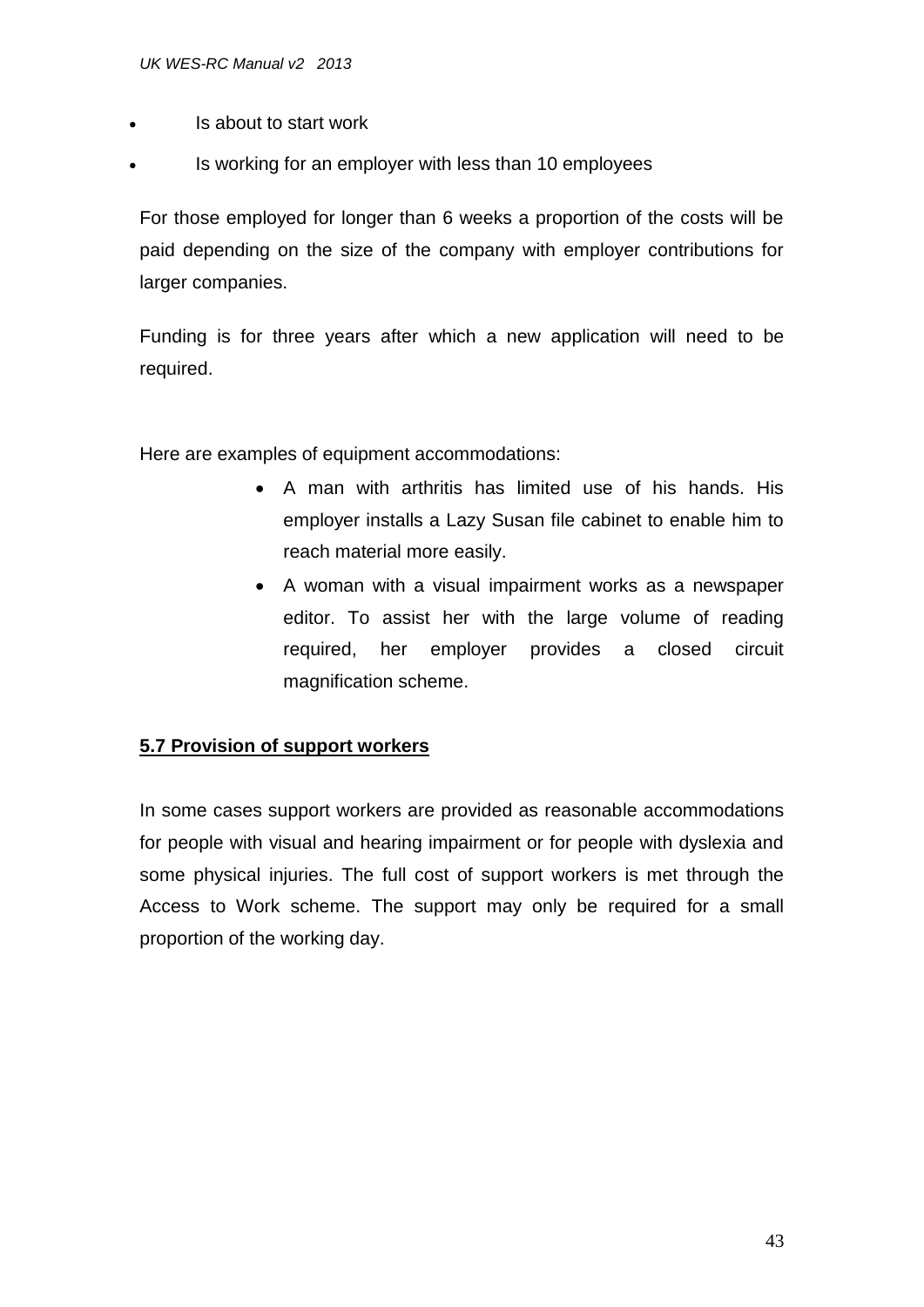# **5.8 Resources: Who can help with Reasonable Adjustments?**

The first step is for the person to complete an application form for Access to Work. Once eligibility has been assessed an Access to Work advisor contacts the individual.

If specialist advice is needed then the advisor co-ordinates this, for example if the person needs an assessment from AbilityNET (a UK charity providing advice and support with IT use).

Once the advisor has decided on a programme of support, approval is gained from Jobcentre plus. The employer then receives confirmation of this support. It is the responsibility of the employer to but the necessary equipment. They are then reimbursed by the Access to Work scheme.

The Access to Work grant system is based on the individual's type of employment: i.e. whether they are unemployed, newly employed or selfemployed and also how many employers the employer has. The larger the organisation is, the greater the contribution towards equipment from the employer. This is a potential barrier to securing equipment as it represents an additional cost. However, if the recommendations are not actioned by an employer, this could be classed as discrimination under the Equality Act (2010).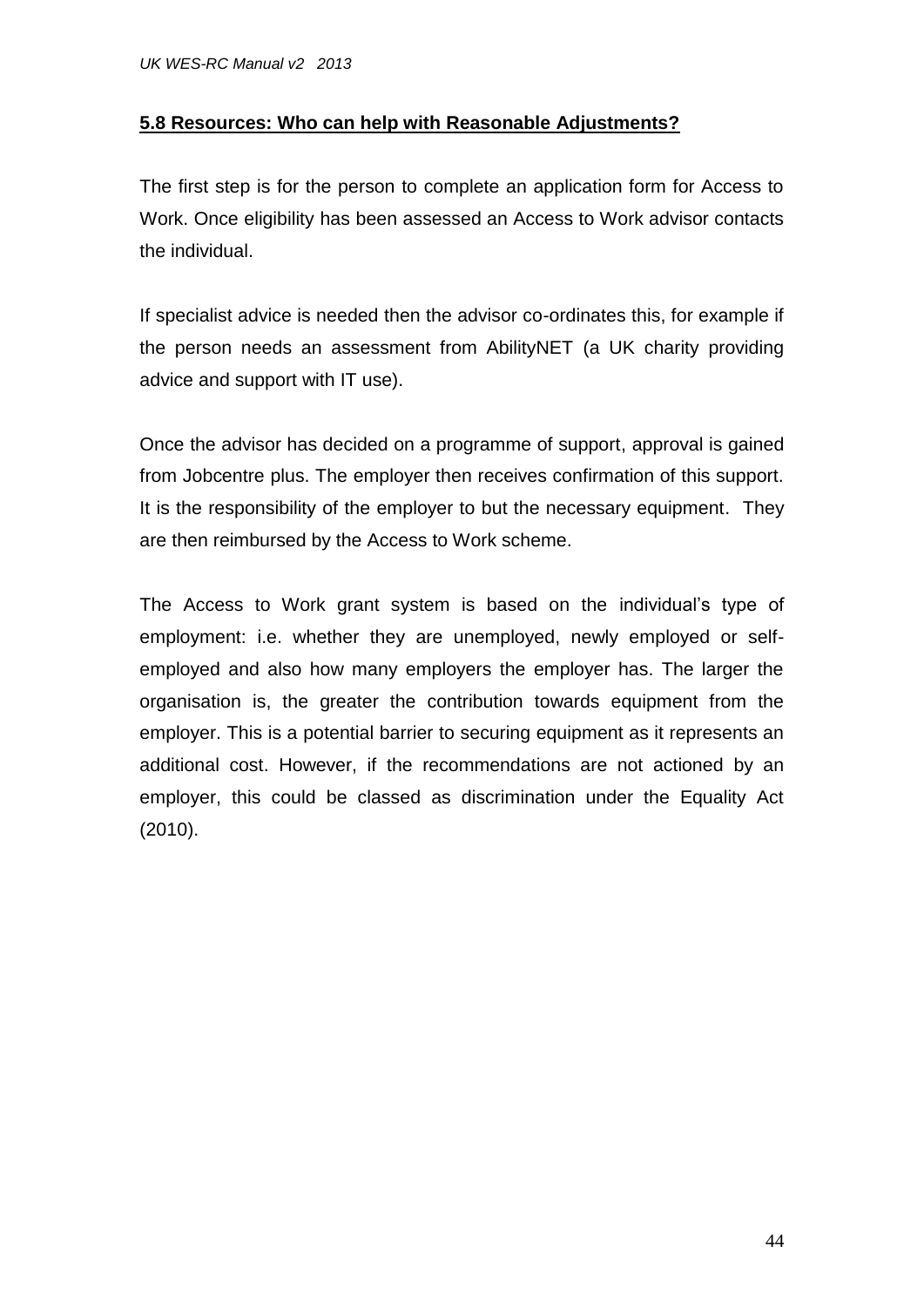# **6. Requesting Reasonable Adjustments: An Employee-Initiated Collaborative Process**

A disability is defined in the Equality Act (2010) as:

- Physical or mental impairment
- The impairment has a substantial long term adverse effect on their ability to perform normal day to day activities

Conditions specifically excluded from being covered are addictions to nonprescribed substances.

Once an employee has completed the WES-RC interview and incorporated suggestions from the rehabilitation professional/s and other resources, they are ready to begin collaborative adjustment planning with their employer.

The steps taken to implement the reasonable adjustments will be dependent on individual need. One scenario is that the individual may require modifications to working hours and this could be done through collaboration with the employer alone. A second example is a person who needs minor modifications to existing equipment and small gadgets which don't incur significant financial cost and therefore Access to Work is not required. For a third individual, the adjustments may involve a support worker for a proportion of their working day, thus involving Access to Work. Finally, a fourth person may require a comprehensive package which involves alteration of working hours, provision of a support worker and specialist equipment. In this case Access to Work would be necessary and the programme may take longer to implement.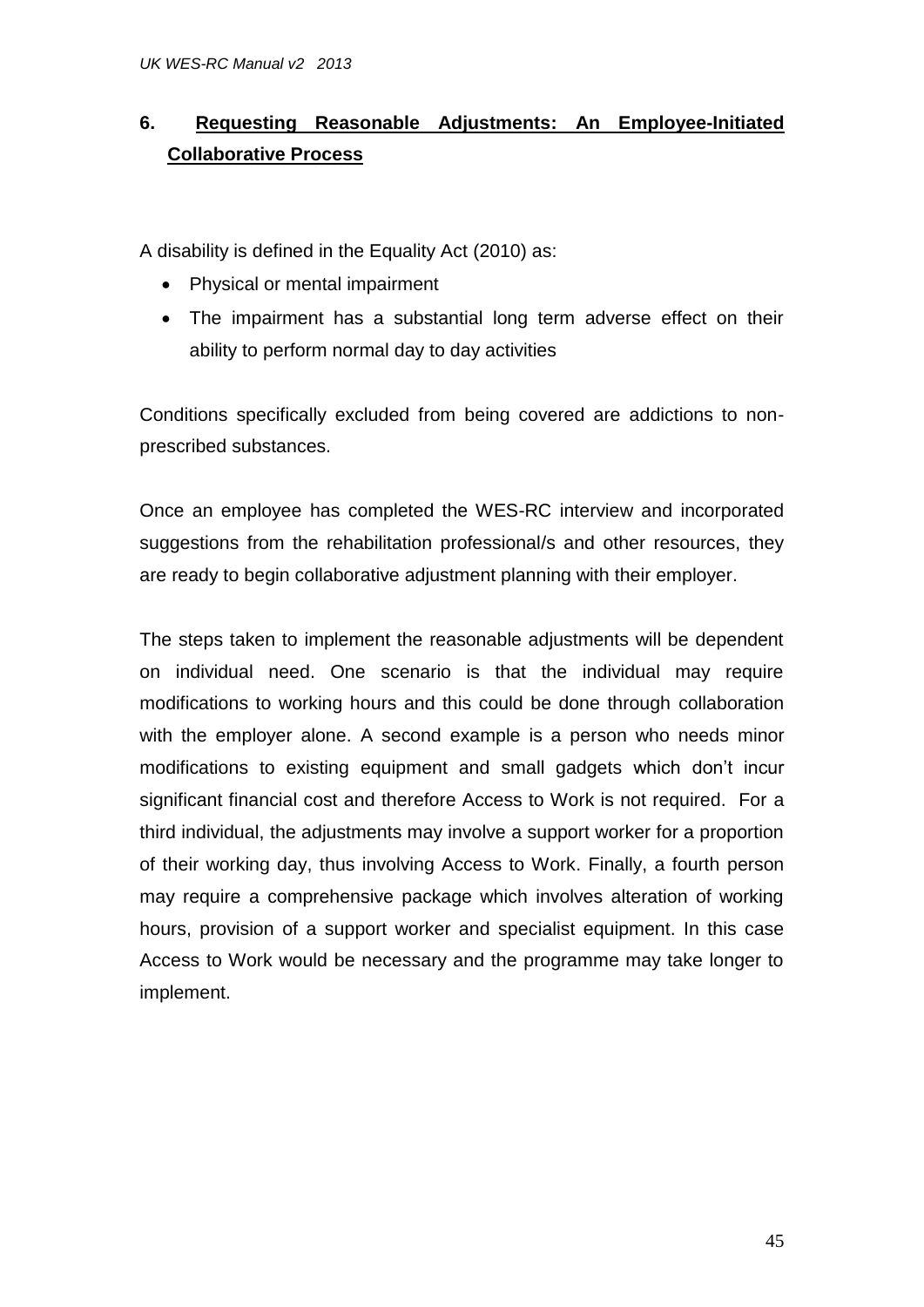# **7. Conclusion**

In keeping with rehabilitation's commitment to provide responsive, comprehensive and client centred services for individuals with disabilities, practitioners must develop more effective strategies for promoting long term career development following initial job placement. Developed as part of a job retention intervention for adults with disabilities, the Work Experience Survey-RC is an easy to administer interview that enables the respondent to identify his or her on-the-job barriers and specify resources that can assist in implementing reasonable adjustments.

Although it comprises a powerful intervention in its own right, the WES-RC is intended to be used as a vehicle for participation in a more elaborate intervention – encouraging employees with disabilities to invoke their right to adjustments under the Equality Act (2010). The process begins with the WES-RC but it is most effectively accompanied by:

a) detailed information about adjustment strategies, and,

b) introduction to resource agencies that can assist in implementing adjustments (e.g. Access to Work).

By using the WES-RC as an introduction process of identifying, appraising and removing on-the-job barriers to career development, rehabilitation professionals can offer their clients a much needed job retention service.

#### **Further resources to support identifying Work Solutions**

can be found in the **WORK-IA Resource Manual** (A Hammond, S Woodbridge, R O'Brien, 2011).

Contact the lead author for information: [a.hammond@salford.ac.uk](mailto:a.hammond@salford.ac.uk)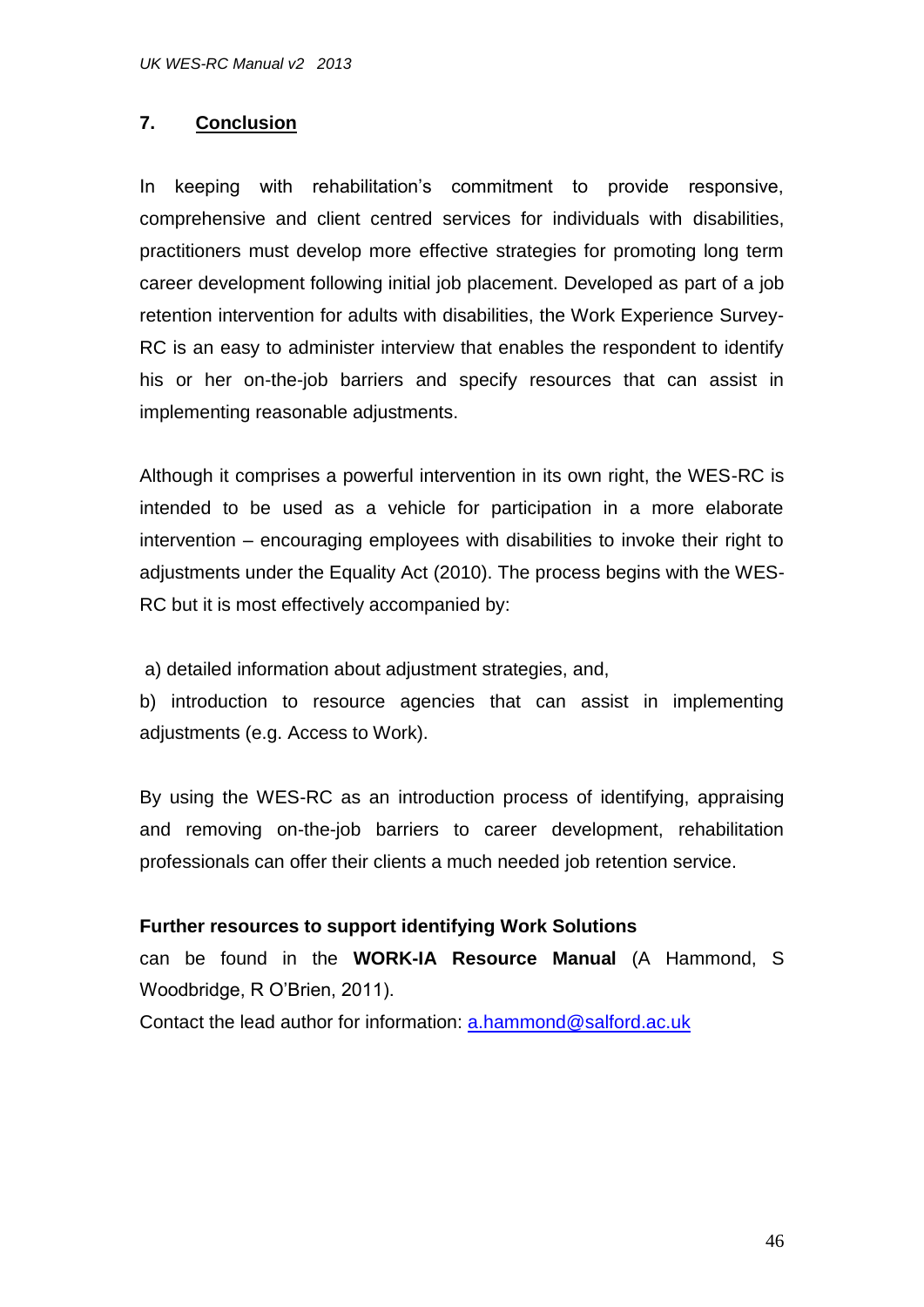#### **References**

Allaire SH, Li W, La Valley M (2003a). Reduction of job loss in persons with Rheumatic Diseases receiving vocational rehabilitation. A randomised controlled trial. Arthritis and Rheumatism 48:11:3212-3218

Allaire SH, Li W, La Valley M (2003b). Work barriers experienced and job accommodations used by persons with arthritis and other rheumatic diseases. Rehabilitation Counselling Bulletin 46:147-156

Allaire SH, Nui J, La Valley M (2005). Employment and satisfaction outcomes from a job retention intervention delivered to persons with chronic diseases. Rehabilitation Counselling Bulletin 48: 2: 100- 109

Allaire S & Keysor J (2009). Development of a structured interview tool to help patients identify and solve rheumatic condition related work barriers. Arthritis Care and Research 61(7): 988-995.

Bandura A (1986). Social Foundations of Thought and Action: A Social Cognitive Theory. Englewood Cliffs, NJ: Prentice-Hall.

Crites J (1990). The Career Mastery Inventory. Boulder, CO: Crites Career Consultants.

Daweis R, Lofquist L (1984). A Psychological Theory of Work Adjustment. Minneapolis: University of Minnesota Press.

Devins GM, Seland TP (1987). Emotional impact of multiple sclerosis: recent findings and suggestions for future research. Psychological Bulletin 101: 363-375

Feldblum C (1991). Employment Protections. In: J. West (Ed.) The Americans with Disabilities Act: from Policy to Practice. (pp 81-110). New York: Millbank Memorial Fund.

Gecas V (1989). The social psychology of self-efficacy. Annual Review of Sociology 15:291- 316.

Greenwood R, Johnson V, Wilson J, Schriner K (1988). RehabMatch. Fayeteville: Arkansas Research and Training Centre on Vocational Rehabilitation.

Hammond A. (2008) Rehabilitation in musculoskeletal diseases. Best Practice and Research in Clinical Rheumatology 22:435-449